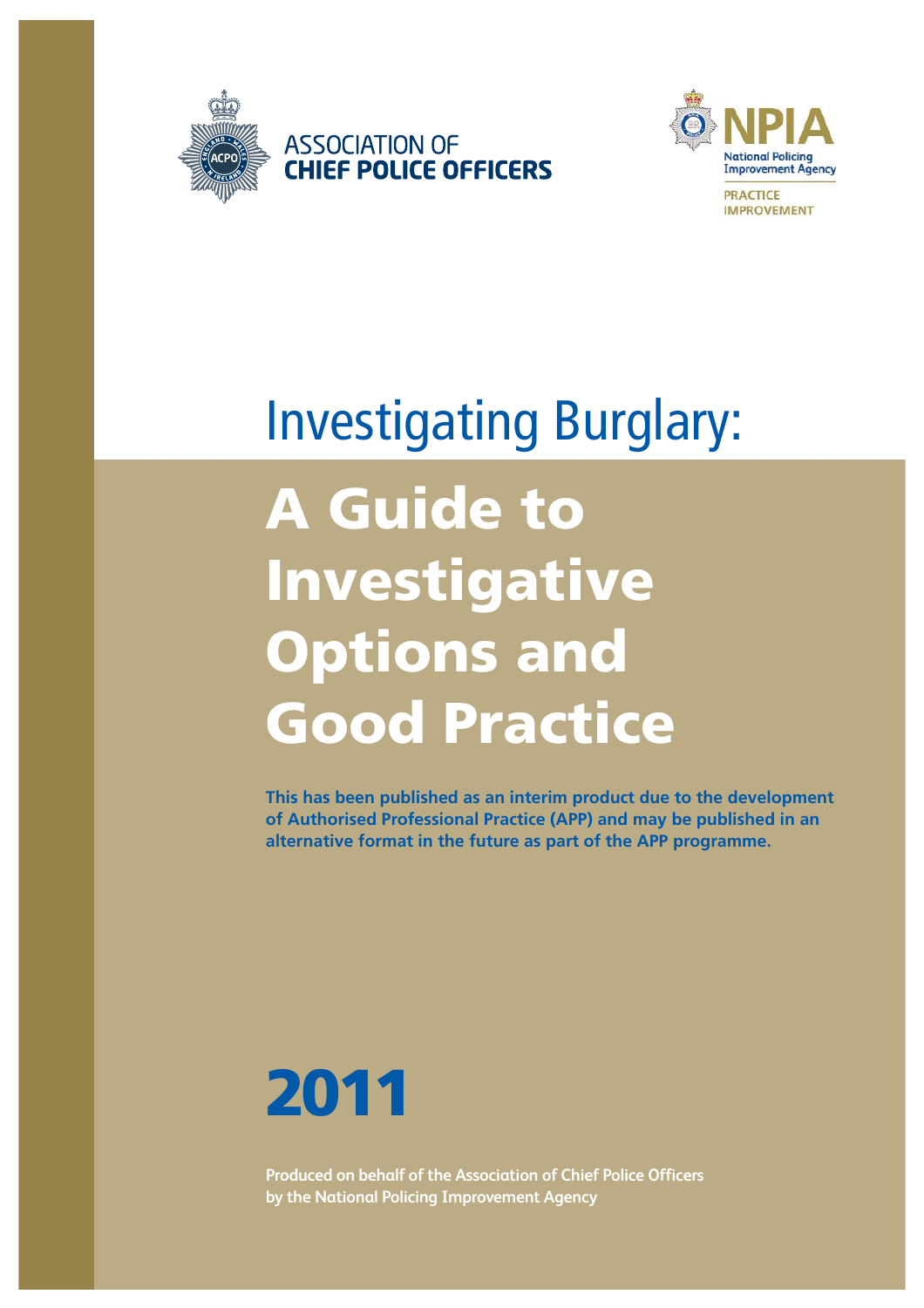This guide contains information to assist policing and prosecution in the United Kingdom. **It is not protectively marked under the Government Protective Marking Scheme.**

This guide has been produced by the National Policing Improvement Agency (NPIA) on behalf of the Association of Chief Police Officers (ACPO). It will be updated according to legislative and policy changes and re-released as required.

The NPIA was established by the Police and Justice Act 2006. As part of its remit the NPIA is required to develop policing doctrine, including guidance, in consultation with ACPO, the Home Office and the Police Service. Guidance produced by the NPIA should be used by chief officers to shape police responses to ensure that the general public experience consistent levels of service. The implementation of all guidance will require operational choices to be made at local level in order to achieve the appropriate police response.

(This publication is available as a PDF only.)

If you would like to receive this publication in an alternative format, please contact:

Specialist Operations Centre Wyboston Lakes, Great North Road Wyboston, Bedfordshire MK44 3BY

Telephone: 0845 000 5463 Email: soc@npia.pnn.police.uk

All other enquiries relating to this publication should also be addressed to the Specialist Operations Centre at the above address.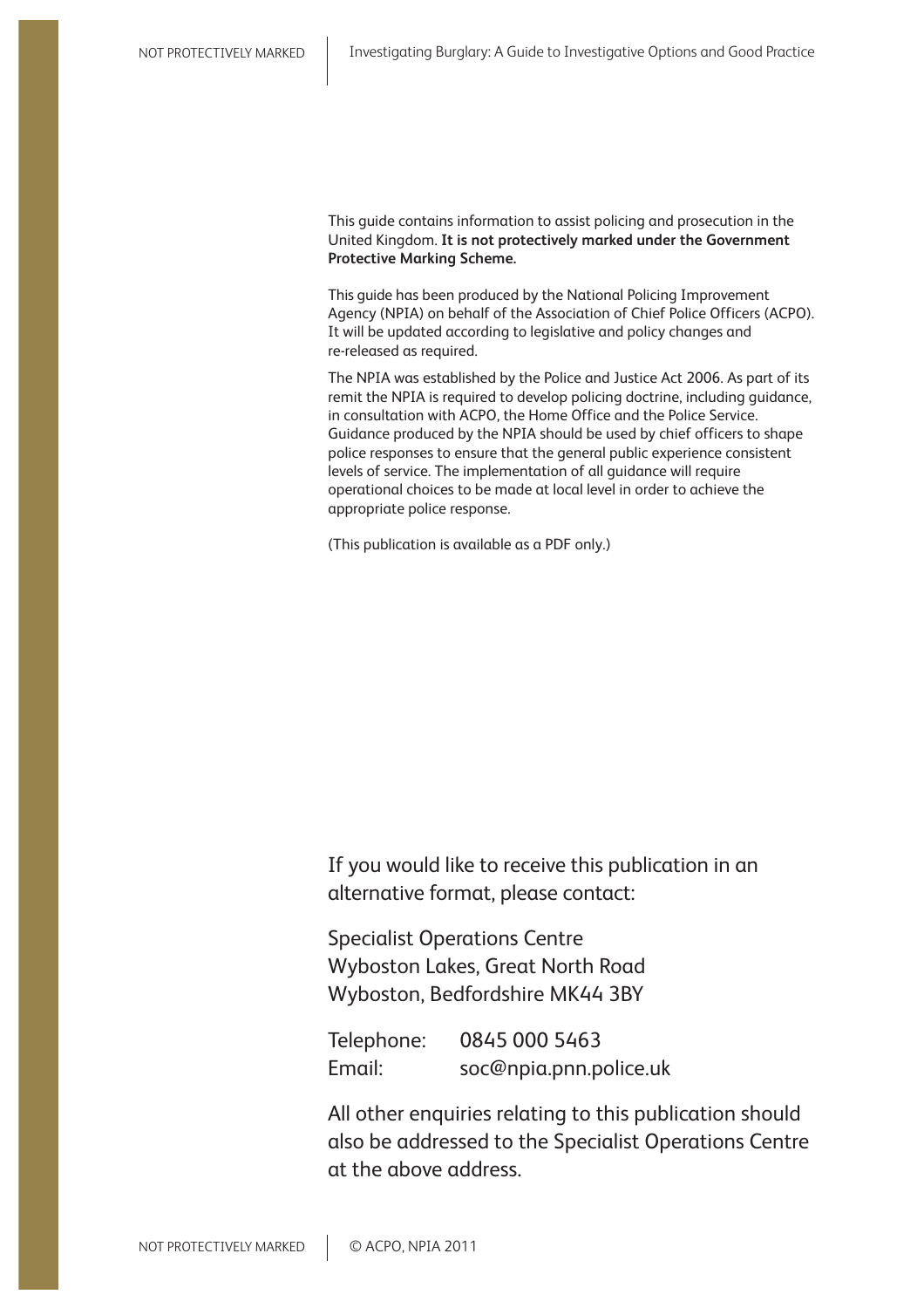

ASSOCIATION OF **CHIEF POLICE OFFICERS** 



**PRACTICE IMPROVEMENT** 

# A Guide to A Guide to Investigative Options and Good Practice

2011 2011

**Produced on behalf of the Association of Chief Police Officers by the National Policing Improvement Agency**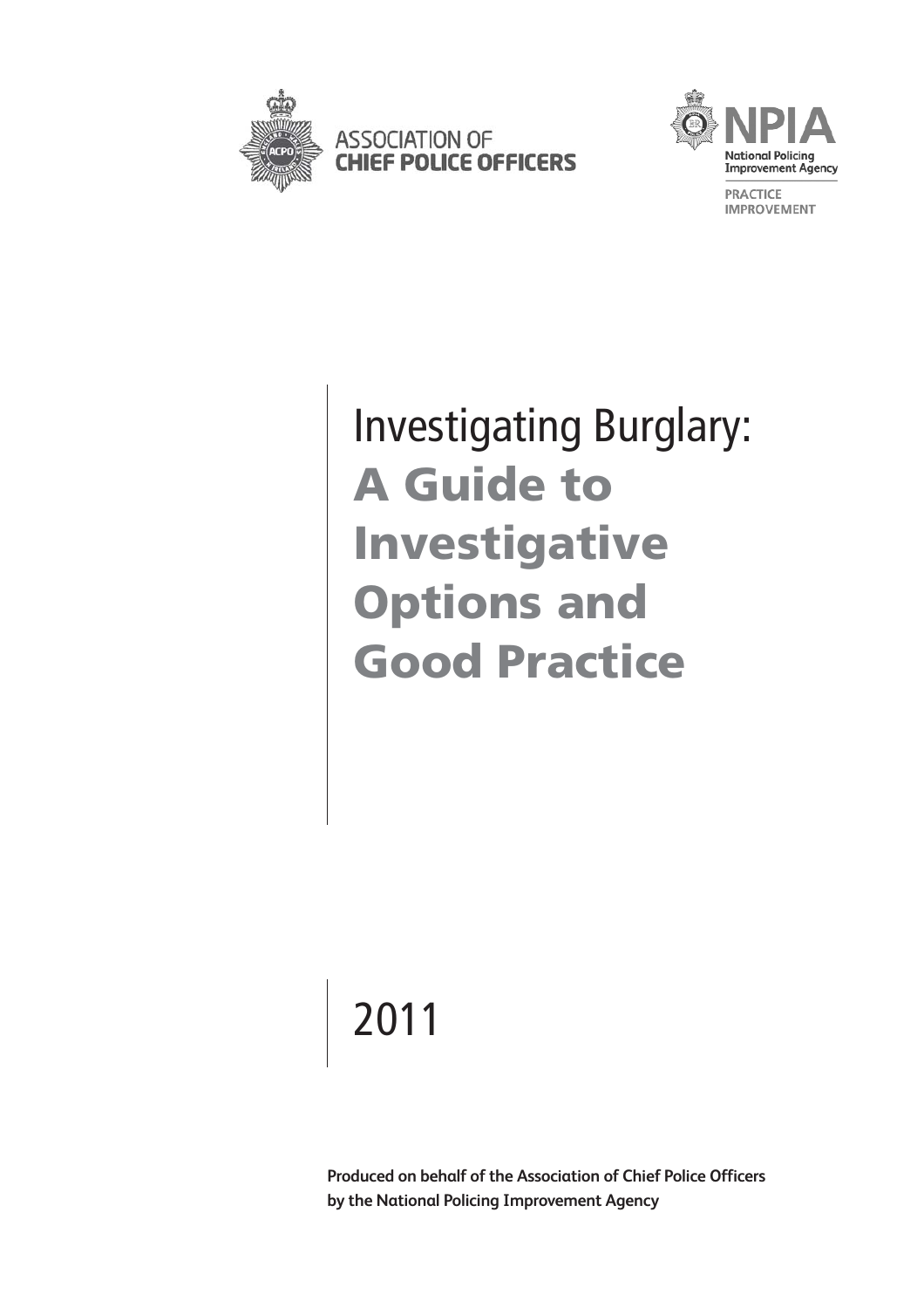First published 2011 National Policing Improvement Agency Fry Building, Marsham Street London SW1P 4DF

ACPO and the NPIA would like to express their thanks to all those involved in the drafting of this document. All of the responses during the consultation phase of this project were appreciated and contributed to the final document.

© NPIA (National Policing Improvement Agency) 2011 © ACPO (Association of Chief Police Officers) 2011

All rights reserved. No part of this publication may be reproduced, modified, amended, stored in any retrieval system or transmitted, in any form or by any means, without the prior written permission of the National Policing Improvement Agency and the Association of Chief Police Officers or their duly authorised representative.

The above restrictions do not apply to Police Service authorities, which are authorised to use this material for official, non-profit-making purposes.

For copyright specific enquiries, please telephone the National Police Library on 01256 602650.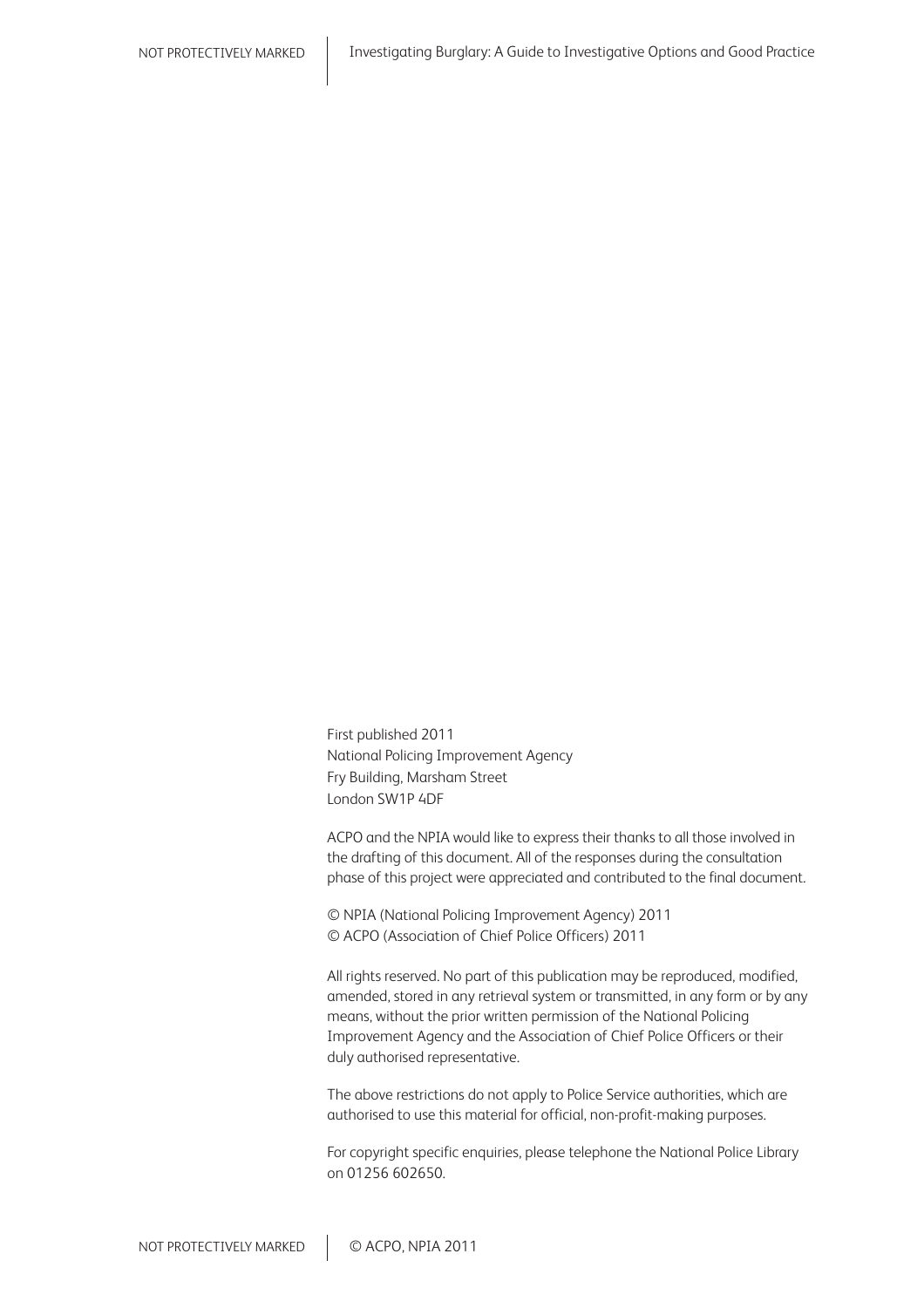# **Contents**

| Preface                                     |                                                                  | 7  |
|---------------------------------------------|------------------------------------------------------------------|----|
|                                             | Introduction                                                     | 9  |
| 1                                           | Intelligence                                                     | 11 |
| 2                                           | <b>Call Management and Deployment Centre</b>                     | 15 |
| 3                                           | Investigation                                                    | 19 |
| 4                                           | <b>Distraction Burglary and Doorstep</b><br><b>Crime Tactics</b> | 27 |
| 5                                           | <b>Burglary-Related Vehicle Theft Tactics</b>                    | 31 |
| 6                                           | Suspect/Witness Management and<br><b>Case Preparation</b>        | 33 |
| 7                                           | <b>Crime Reduction Initiatives</b>                               | 39 |
| 49<br>Appendix 1 Abbreviations and Acronyms |                                                                  |    |
| Appendix 2 References                       |                                                                  | 51 |
|                                             |                                                                  |    |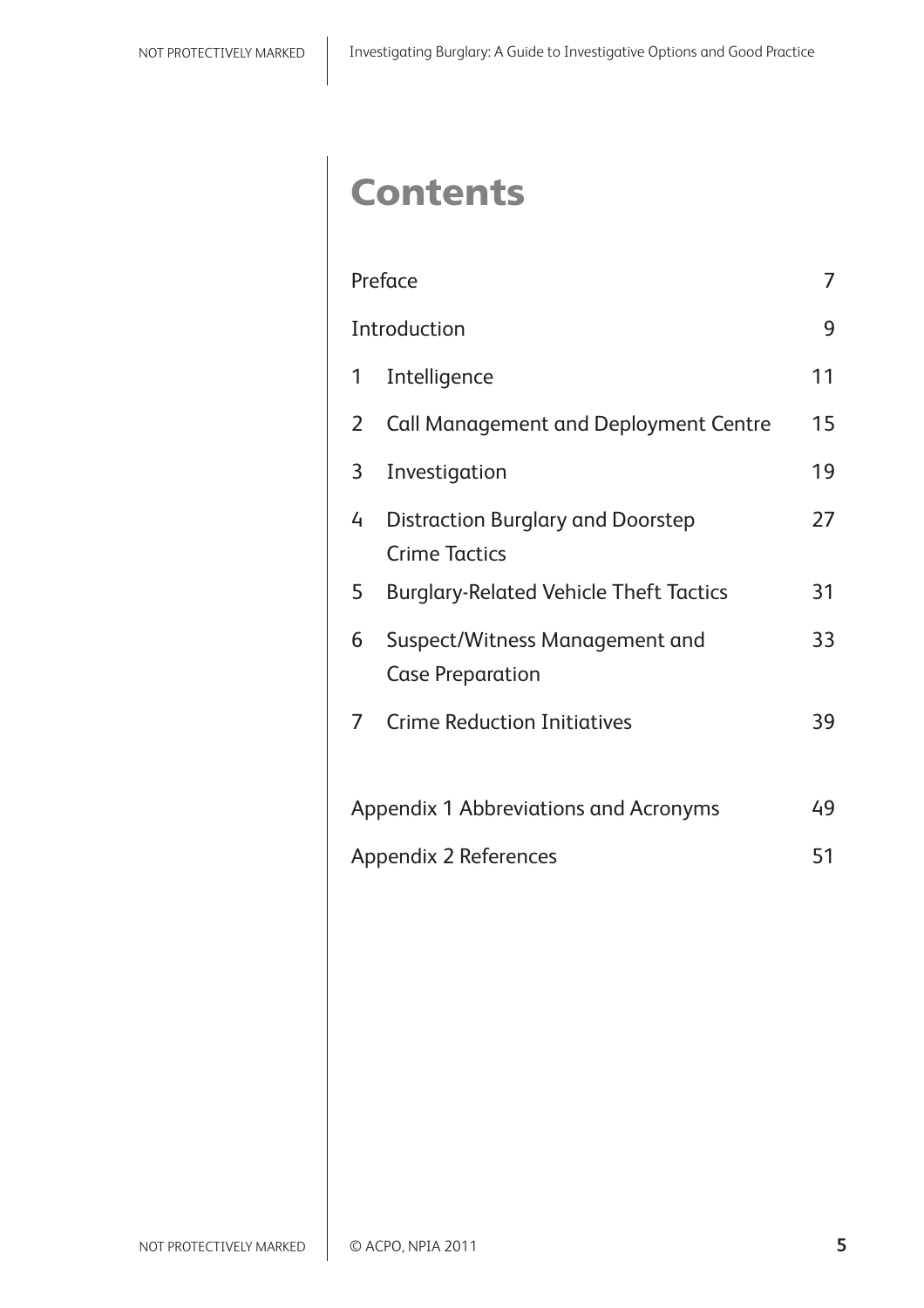NOT PROTECTIVELY MARKED © ACPO, NPIA 2011 **6**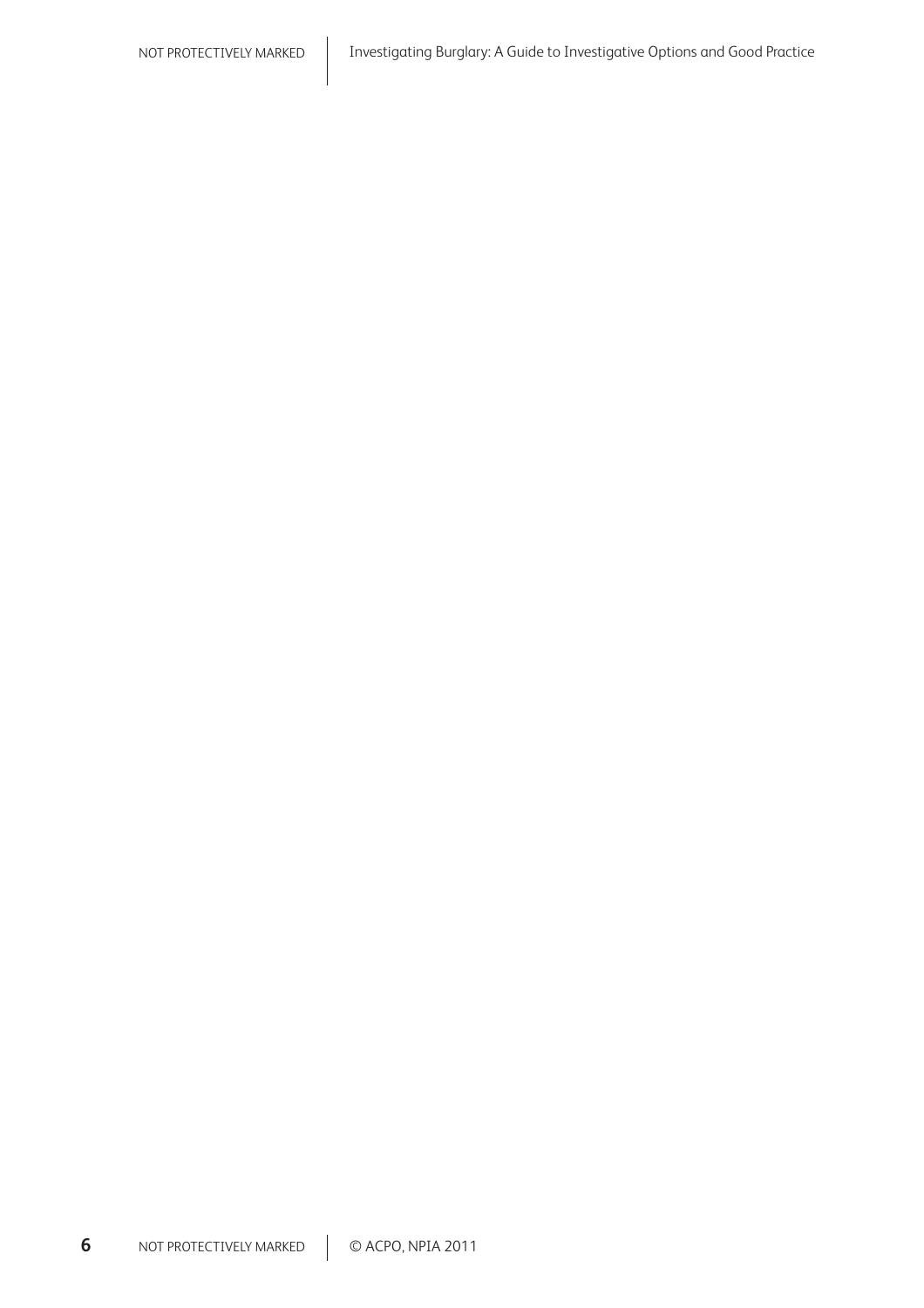<span id="page-6-0"></span>**Preface** Tackling domestic burglary is a challenge for many agencies. Effective, long-term reductions can only be achieved by working together, sharing and implementing good practice, and developing new tactical options that keep pace with the changes in this type of criminality.

> This document details good practice that has been developed in recent years by the agencies involved in fighting domestic burglary. It identifies local and national approaches, and provides a menu of tactical options that have been applied effectively. It is relevant to all police leaders responsible for burglary prevention, reduction and investigation.

> Offenders try to exploit every weakness in investigative methods. They test the latest preventive measures and work tirelessly to undermine efforts to reduce domestic burglary. Many will learn from their mistakes, alter their tactics and use new ways to combat security devices. They will share their experience and work in partnership with other criminals and those who handle stolen goods. To reduce domestic burglary, the police must react as quickly as the offenders do, develop innovative methods of investigation and work in partnership with those agencies that share the responsibility for tackling domestic burglary. By disseminating examples of the operational tactics developed by many agencies, the Police Service can benefit from the experience of sharing this information and will be better placed to meet the challenges associated with reducing domestic burglary.

#### **Paul Broadbent**

ACC (Crime) Nottinghamshire Police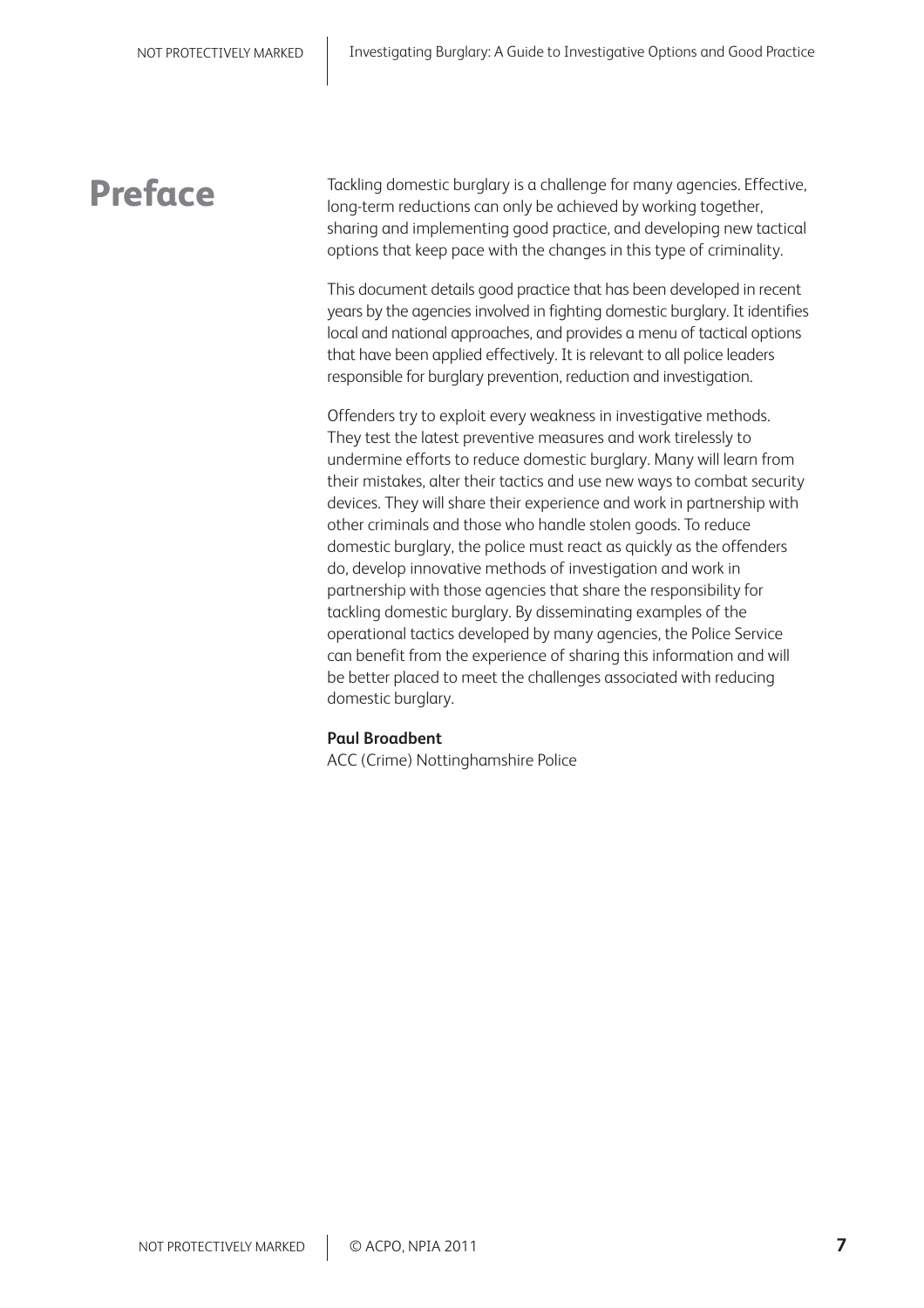**8** NOT PROTECTIVELY MARKED © ACPO, NPIA 2011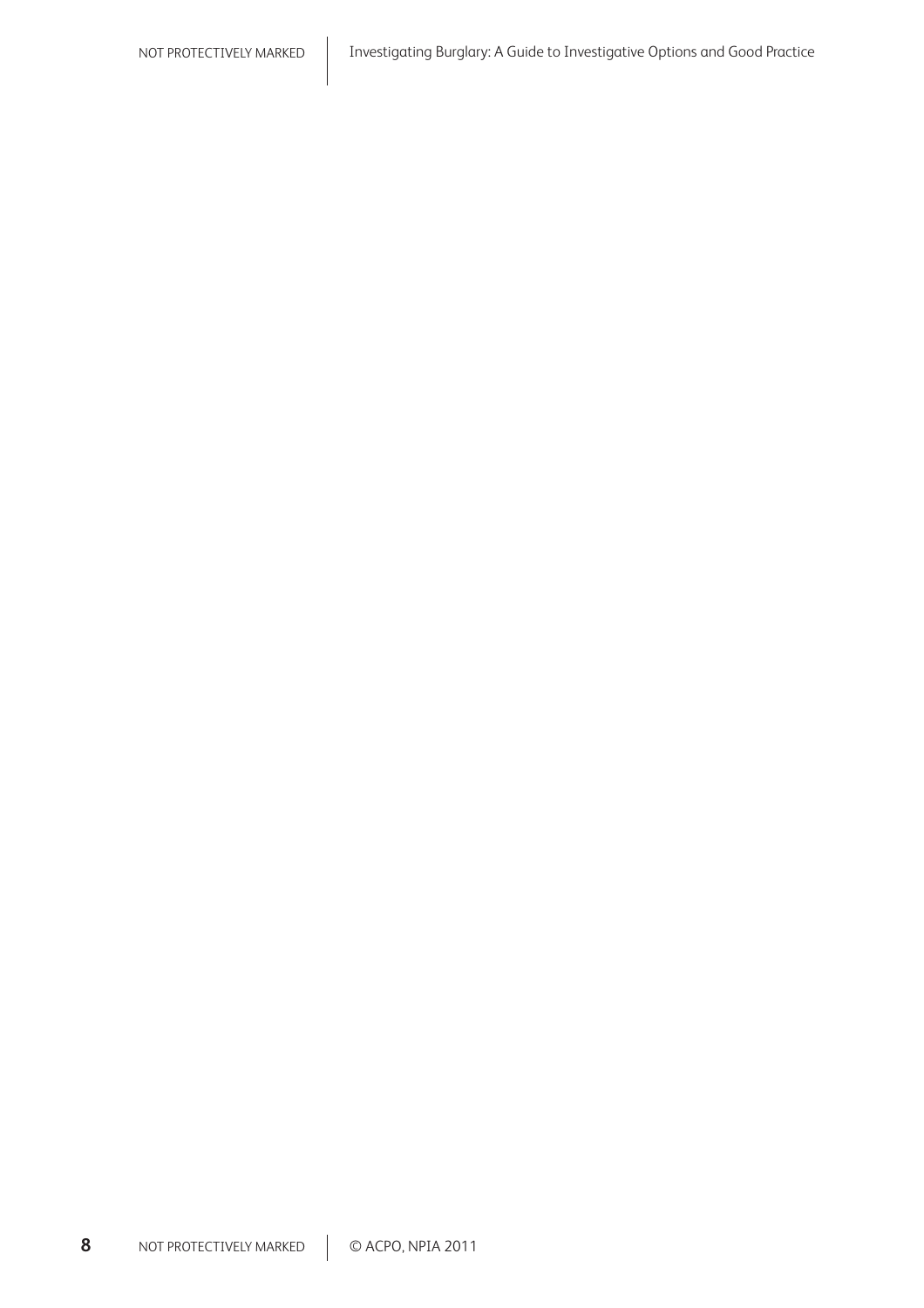# <span id="page-8-0"></span>**Introduction**

This document provides tactical options for the investigation, detection and reduction of domestic burglary. It has been compiled as a result of extensive consultation with a number of police forces, the Home Office and those partner agencies that share the responsibility for tackling domestic burglary. All of the tactical options featured have been applied somewhere in the UK and have been successful. Not all of the tactical options will be applicable to each force because of the differences between forces in terms of geography, demographics, the nature of the crime problem, policing problems and current tactics employed. Each force will need to determine what is relevant and applicable to its circumstances, but it is important that this is based on a proper analysis of the nature and causes of the burglary problem.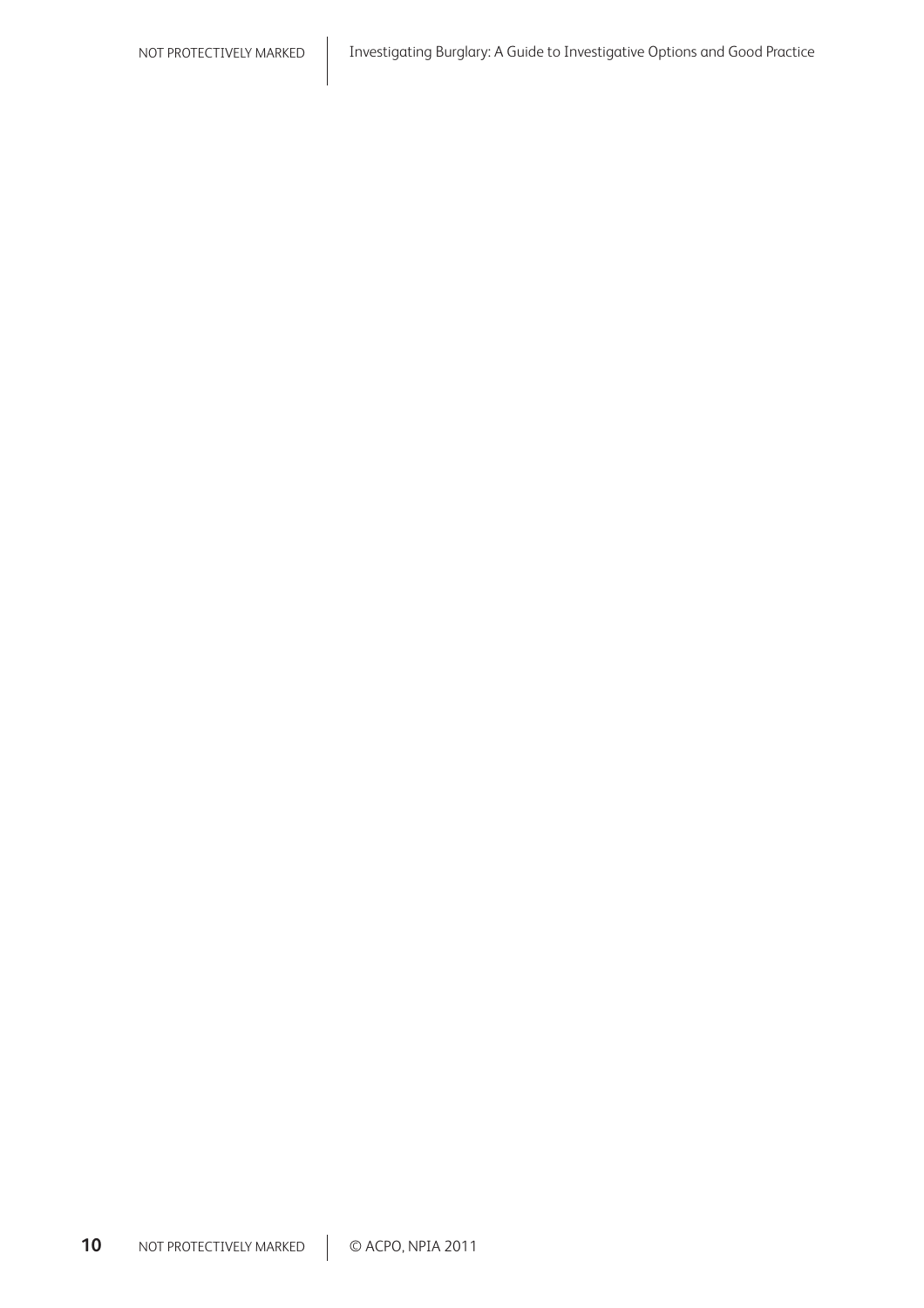<span id="page-10-0"></span>

# Intelligence

### **Contents**

| 1.1 | <b>The National Intelligence Model</b> |                                         | 12. |
|-----|----------------------------------------|-----------------------------------------|-----|
|     |                                        | 1.1.1 Strategic Intelligence Assessment | 12  |
|     |                                        | 1.1.2 Tactical Intelligence Assessment  | 12  |
|     |                                        | 1.1.3 Problem Profile                   | 13  |
|     |                                        | 1.1.4 Target Profile                    | 13. |
|     |                                        |                                         |     |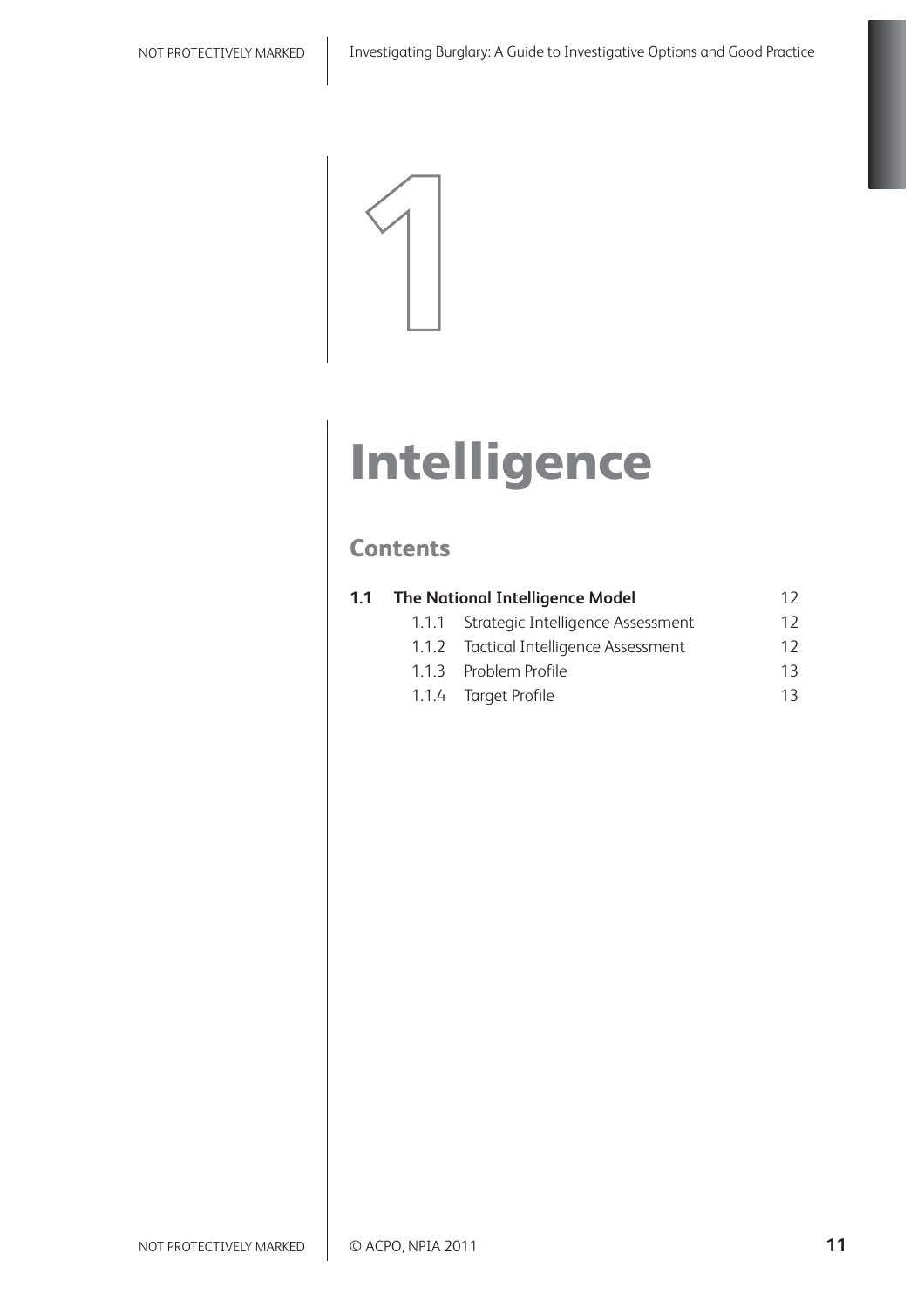# <span id="page-11-0"></span>**1.1 The National Intelligence Model**

The National Intelligence Model (NIM) process begins with strategic ownership at ACPO level. The principles of the model should drive each process within burglary investigation. In order to achieve the full business benefits of NIM, the tasking and co-ordination process needs to be effectively managed. The business activity is driven by four intelligence products:

- Strategic Intelligence Assessment;
- Tactical Intelligence Assessment;
- Problem Profile:
- Target Profile.

### **1.1.1 Strategic Intelligence Assessment**

The Strategic Intelligence Assessment gives an overview of the problems facing a basic command unit (BCU) or the force or region. The assessment is based on research and analysis of a wide range of information sources and is not restricted to police information on criminal activity or criminals. It should include material from a range of sources including:

- Public perception;
- Public satisfaction surveys and health;
- Welfare and education data:
- Local arrangements to capture the effect of crime and disorder.

### **1.1.2 Tactical Intelligence Assessment**

This provides the overall picture of crime and incidents in accordance with the Control Strategy priorities. It also:

- Helps to provide a picture of crime trends, crime series, emerging hot spots and selection of targets;
- Enables Tactical Tasking and Co-ordinating Groups to make resource allocation decisions balanced against priorities by reviewing intelligence, prevention and enforcement plans.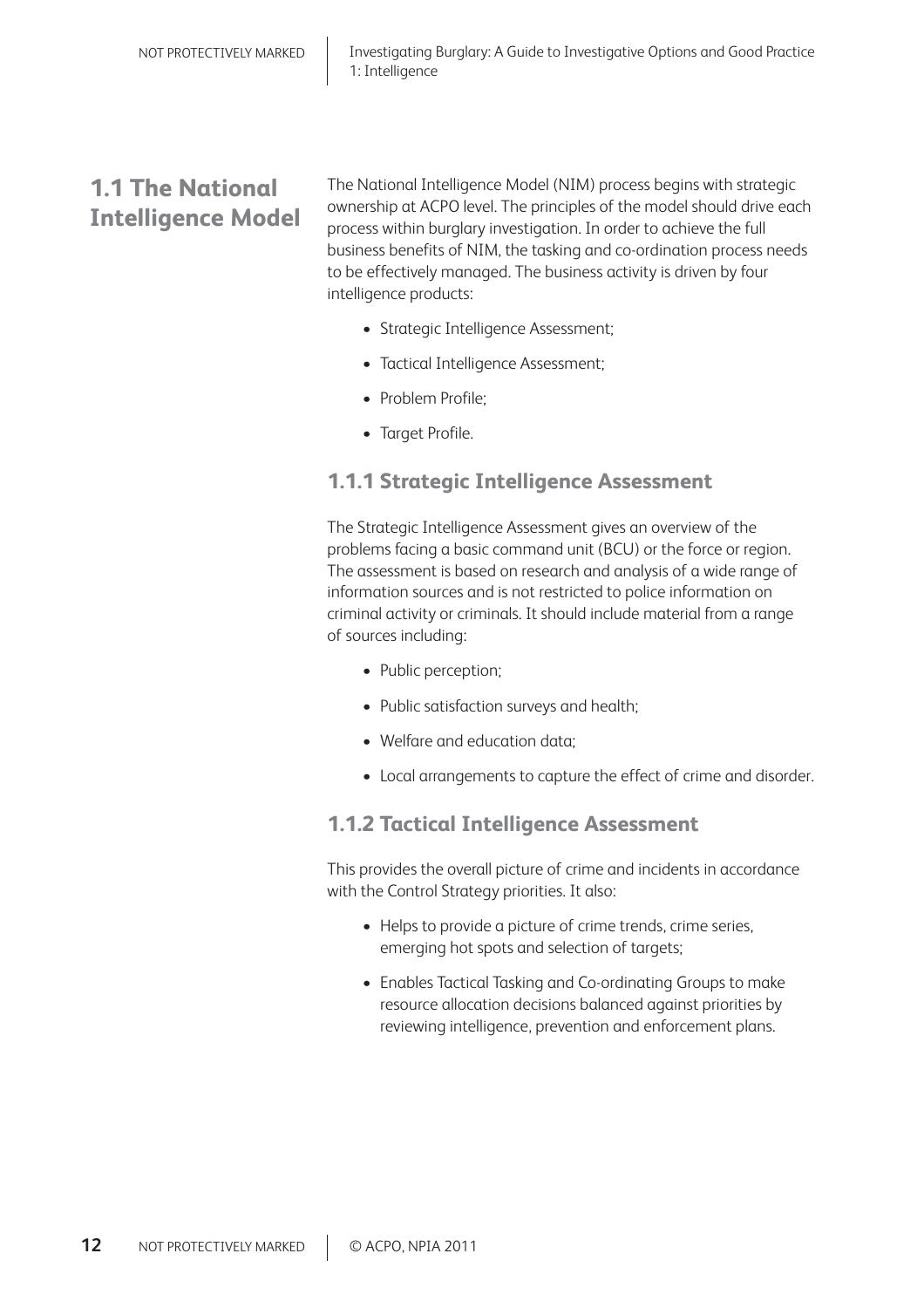### <span id="page-12-0"></span>**1.1.3 Problem Profile**

The Problem Profile is a report produced after a detailed examination of a problem faced. It should:

- Provide a clear intelligence profile of crime/incident series, hot spots, disorder problems or a priority theme identified within the control strategy;
- Identify intelligence gaps and make recommendations for intelligence collection, enforcement and prevention plans.

### **1.1.4 Target Profile**

The Target Profile is a document which:

- Provides a clear picture of the intelligence assembled on a subject(s) within an operation, or provides intelligence on a subject that needs further development;
- Should be as complete as possible in light of the available intelligence, and identify intelligence gaps;
- Makes recommendations for intelligence collection, enforcement and prevention plans;
- Should contain sufficient information to enable operational managers to make resourcing decisions and prioritise subjects.

Further information on NIM and Tasking and Co-ordination can be found at

**[https://polka.pnn.police.uk/GPDocuments/38/Practice%20Improve](https://polka.pnn.police.uk/GPDocuments/38/Practice%20Improvement%20Publications/Guidance/NIM.pdf) [ment%20Publications/Guidance/NIM.pdf](https://polka.pnn.police.uk/GPDocuments/38/Practice%20Improvement%20Publications/Guidance/NIM.pdf)** and **https://polka.pnn.police.uk/GPDocuments/38/Practice%20Improve [ment%20Publications/Practice%20Advice/Tasking%20and%20Coor](https://polka.pnn.police.uk/GPDocuments/38/Practice%20Improvement%20Publications/Practice%20Advice/Tasking%20and%20Coordination.pdf) dination.pdf**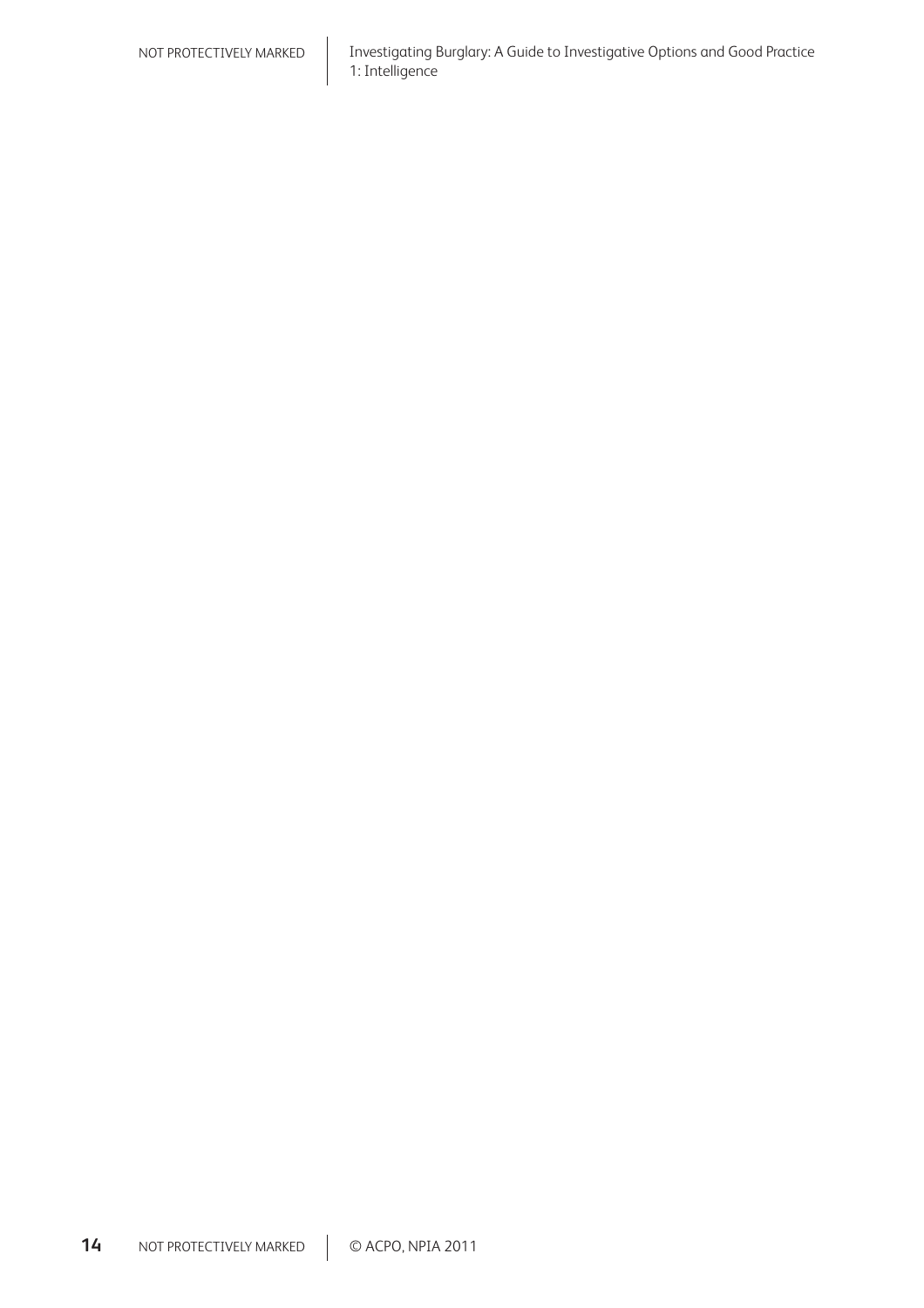<span id="page-14-0"></span>

# Call Management and Deployment **Centre**

### **Contents**

| 2.1 Call Management           | 16 |
|-------------------------------|----|
| 2.2 Deployment Centre Process | 16 |
| 2.3 Initial Attendance        | 16 |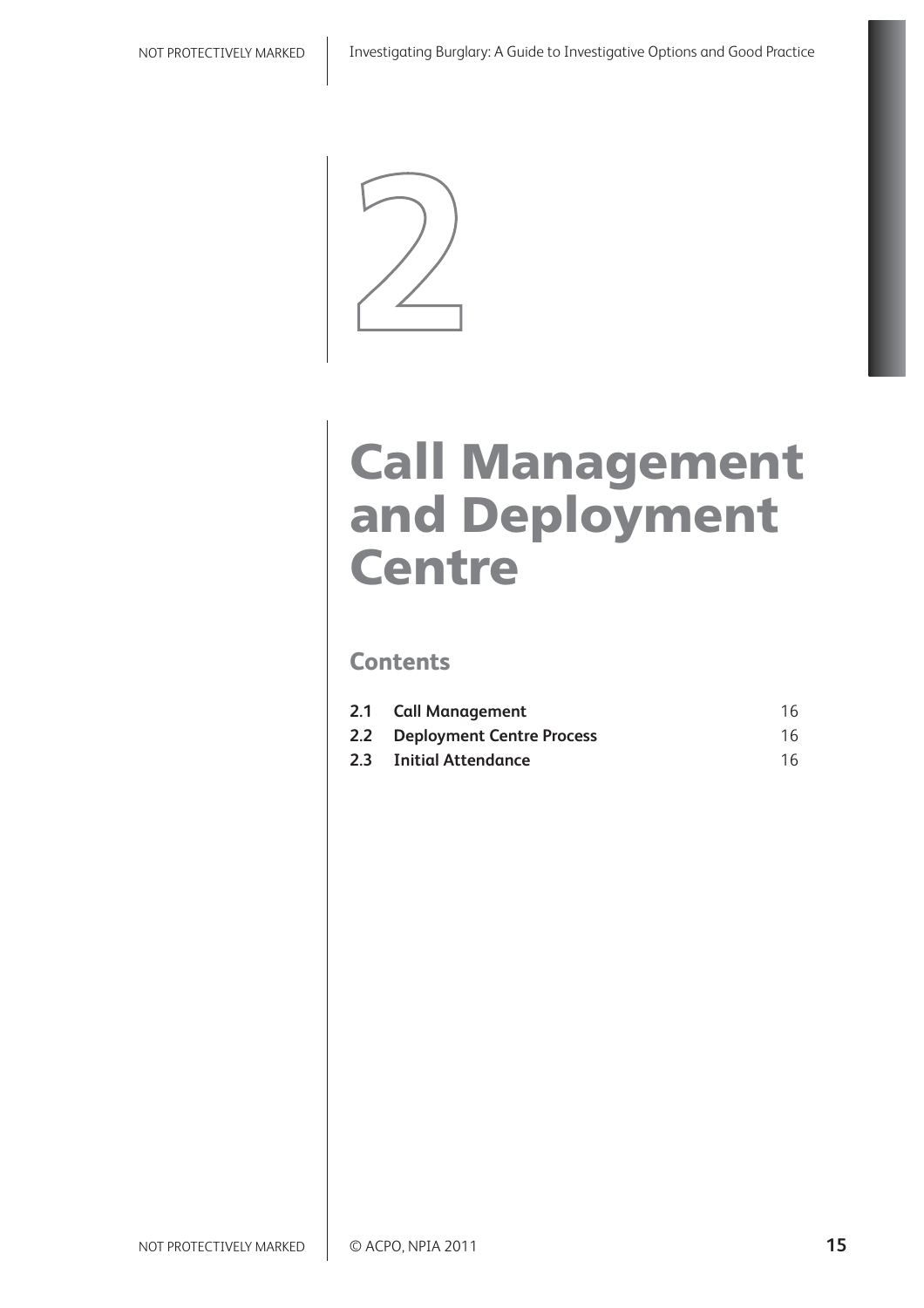<span id="page-15-0"></span>

| <b>2.1 Call</b><br><b>Management</b>           | The initial contact between victims and witnesses with the police is a<br>key component of the crime management process and should be<br>regarded as the start of the investigation. Call Management Centres,<br>therefore, have a significant part to play in any burglary investigation.<br>The fast-time response to burglary investigations, accurate assessment<br>of the police response required and debriefing callers reporting<br>incidents of domestic burglary are of considerable importance. |
|------------------------------------------------|------------------------------------------------------------------------------------------------------------------------------------------------------------------------------------------------------------------------------------------------------------------------------------------------------------------------------------------------------------------------------------------------------------------------------------------------------------------------------------------------------------|
|                                                | To assist this process, forces should:                                                                                                                                                                                                                                                                                                                                                                                                                                                                     |
|                                                | • Consider providing call takers with a list of questions to ask<br>victims so that relevant information of a consistent standard<br>is obtained;                                                                                                                                                                                                                                                                                                                                                          |
|                                                | • Ensure that call centre staff give basic crime scene preservation<br>advice to victims prior to the arrival of Crime Scene<br>Investigators (CSI)/Scenes of Crime Officers (SOCO) and/or<br>Forensic Scene Investigators (FSI), who should be deployed at<br>an early stage.                                                                                                                                                                                                                             |
| <b>2.2 Deployment</b><br><b>Centre Process</b> | The efficient management and allocation of resources is an important<br>element of the burglary investigation process. Some forces have<br>developed a deployment policy that gives clear direction to operators<br>of what is required, and incorporates a minimum standard for<br>burglary investigation.                                                                                                                                                                                                |
|                                                | It is good practice for force deployment centres to have a policy/process<br>in place for responding to trigger plans and prioritising deployment to<br>repeat victims, distraction burglary offences and vulnerable victims.                                                                                                                                                                                                                                                                              |
| 2.3 Initial<br><b>Attendance</b>               | Gathering evidence as expediently and accurately as possible is<br>essential to the success of a burglary investigation. The most significant<br>contributing factor is the first investigator's report and the quality of<br>the actions taken at the scene.                                                                                                                                                                                                                                              |
|                                                | It is important, therefore, to consider who should be the first attending<br>officer. Initial deployment to domestic burglaries is often undertaken by<br>uniformed officers engaged in initial response policing. These officers<br>are usually the least experienced in terms of crime investigation and are<br>the most likely to be diverted to a further call before they have had time<br>to undertake a proper investigation at the scene.                                                          |
|                                                | Forces should set out clearly the minimum standards of investigation<br>required for all those who attend the scene of a burglary, regardless of<br>which unit they work on.                                                                                                                                                                                                                                                                                                                               |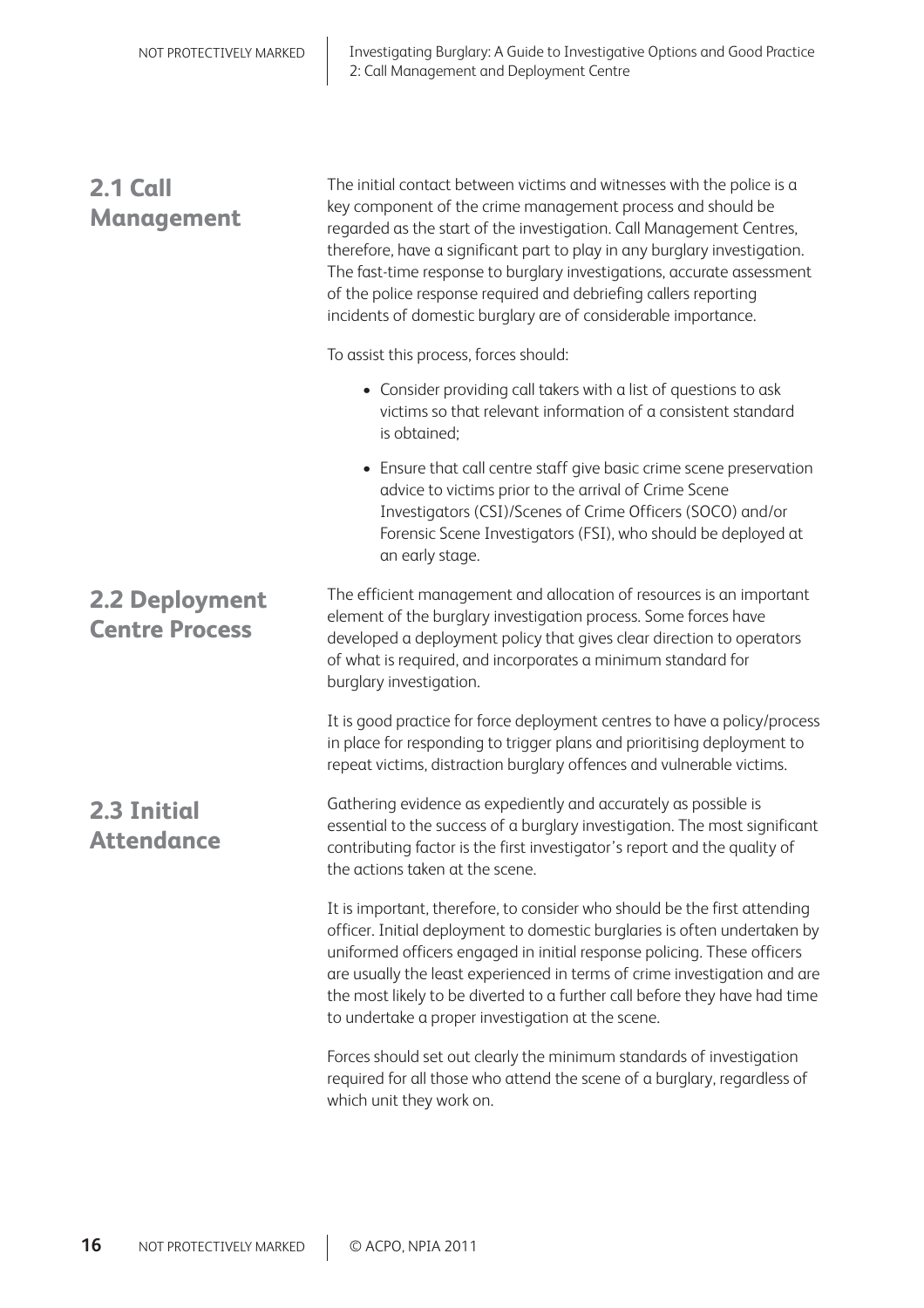It will assist the investigation if the initial officer attending the scene:

- Identifies the route taken by the offender;
- Identifies the point of entry and exit;
- Records items moved;
- Carries out initial house-to-house enquiries;
- Conducts a peripheral search of the scene and remains at the scene to brief the CSI rather than leaving it to the victim;
- Considers the deployment of a dedicated burglary response officer or officer from a dedicated burglary unit as the initial response.

Where there is doubt about the authenticity of the report, it is entirely correct that forces consider all the facts of the case before finalising the incident as a burglary and recording a crime, which should be completed within seventy-two hours.

Further information on crime recording can be found at **[http://www.homeoffice.gov.uk/science-research/research](http://www.homeoffice.gov.uk/science-research/researchstatistics/)statistics/crime/counting-rules/**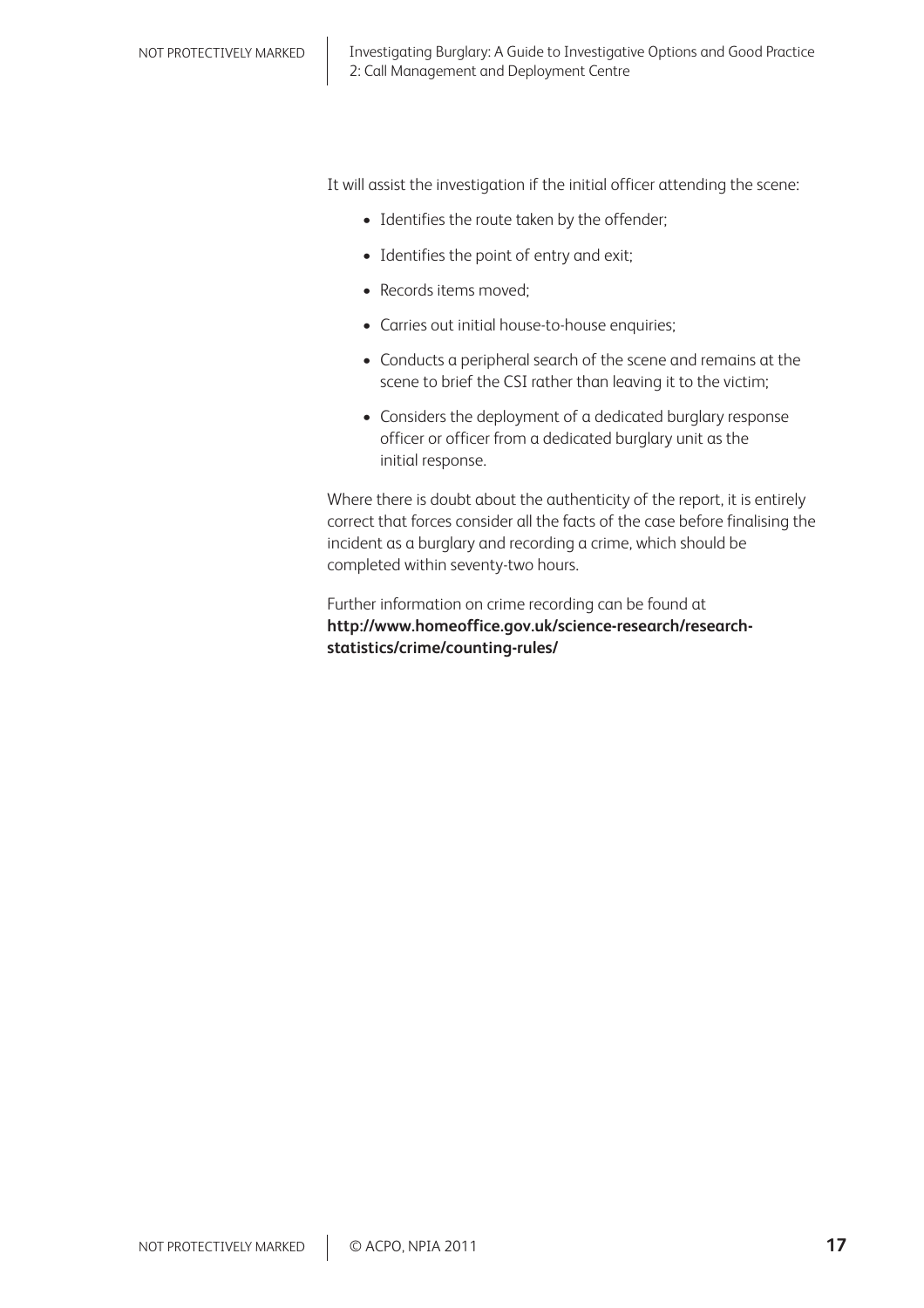**18** NOT PROTECTIVELY MARKED © ACPO, NPIA 2011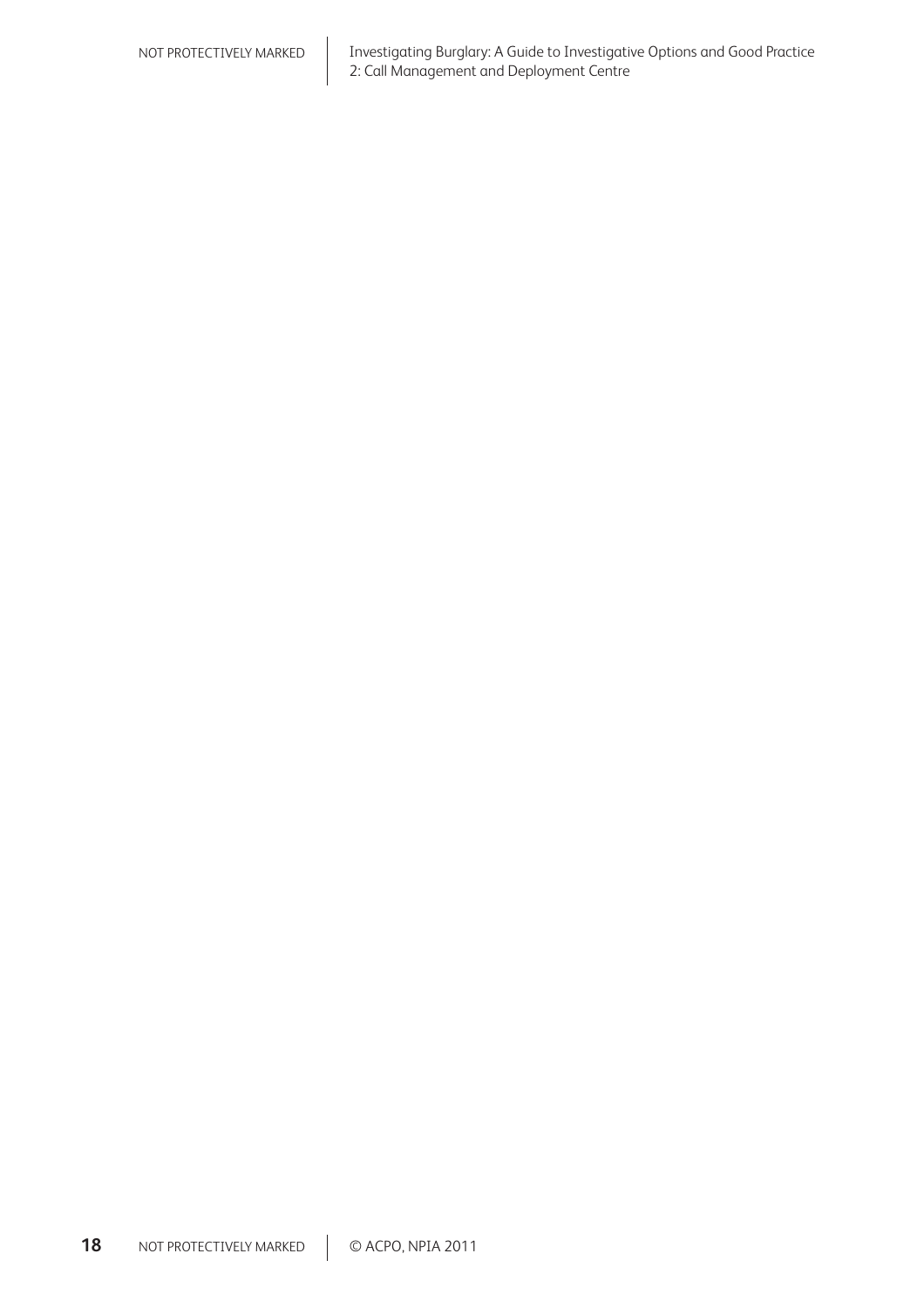<span id="page-18-0"></span>

# Investigation

### **Contents**

| 3.1              | <b>Attendance Policy</b> |                                                    | 20 |
|------------------|--------------------------|----------------------------------------------------|----|
|                  | 3.1.1                    | Dedicated Burglary Investigation Teams             | 20 |
| 3.2              |                          | <b>Burglary Investigation Packs</b>                | 21 |
| $3.3\phantom{0}$ |                          | <b>Burglary Scene Investigation</b>                | 21 |
| 3.4              |                          | <b>Forensic Investigation at the Scene</b>         | 22 |
|                  | 3.4.1                    | Post-Scene Forensic Management<br>and Intelligence | 23 |
| 3.5              |                          | <b>Post-Scene Investigation</b>                    | 23 |
|                  | 3.5.1                    | Intelligence System Checks                         | 23 |
|                  | 3.5.2                    | Covert Human Intelligence Sources -                | 24 |
|                  |                          | Recruiting, Profiling and Tasking                  |    |
|                  | 3.5.3                    | Crimestoppers                                      | 24 |
|                  | 3.5.4                    | Media and Publicity                                | 25 |
|                  | 3.5.5                    | Proceeds of Crime Act 2002                         | 25 |
|                  | 3.5.6                    | Stolen Property                                    | 25 |
|                  | 3.5.7                    | Arrests Based on Forensic Evidence                 | 25 |
|                  | 3.5.8                    | Covert Surveillance Equipment                      | 26 |
|                  |                          |                                                    |    |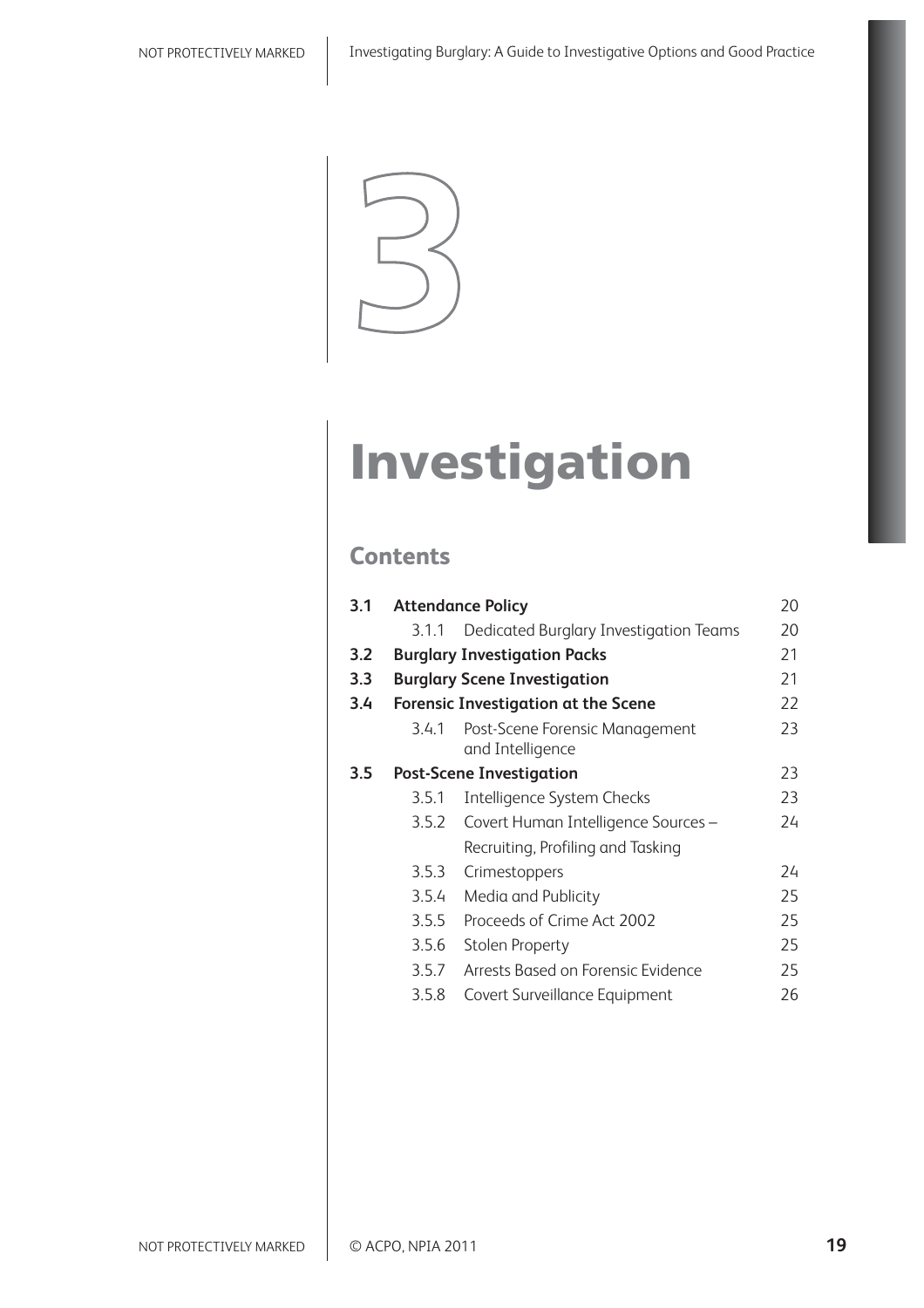### <span id="page-19-0"></span>**3.1 Attendance Policy**

It is recommended that forces review their current crime investigation and scene attendance policy, to determine whether domestic burglary offences are being 'screened out' from further investigation.

Forces should ensure that all burglary crimes, especially attempted burglaries, are not screened out from an investigation, and are brought to the attention of the CSI/SOCO/FSI to ensure 100 per cent attendance.

Consideration should be given to forming dedicated burglary investigation teams. These teams should attend every instance of dwelling burglary and provide a 'one-stop' approach to the investigation of domestic burglary, rather than several officers being involved in the end-to-end process.

If forces are unable to appoint their own dedicated burglary investigation teams, other suitable officers, who have received additional training, should be considered for the role of designated burglary investigation officers. These officers should be given sufficient time to properly investigate the crime before they are allocated further incidents.

The approach adopted by each force will be determined by the availability of resources.

### **3.1.1 Dedicated Burglary Investigation Teams**

There are many advantages to having a dedicated burglary team. They include the following:

- Training can be targeted at a smaller group of officers:
- Regular attendance at burglary scenes allows them to link offences by modus operandi (MO) or description more quickly;
- Evidence from the scene can be responded to immediately, resulting in early arrests often before the offender has disposed of the stolen property;
- Minimum standards of investigation can be set, monitored and achieved;
- Officers can be afforded sufficient time to undertake the investigation effectively;
- False, exaggerated or inaccurate burglary reports can be more easily identified;
- The management and support of victims can be undertaken to a consistent and professional standard;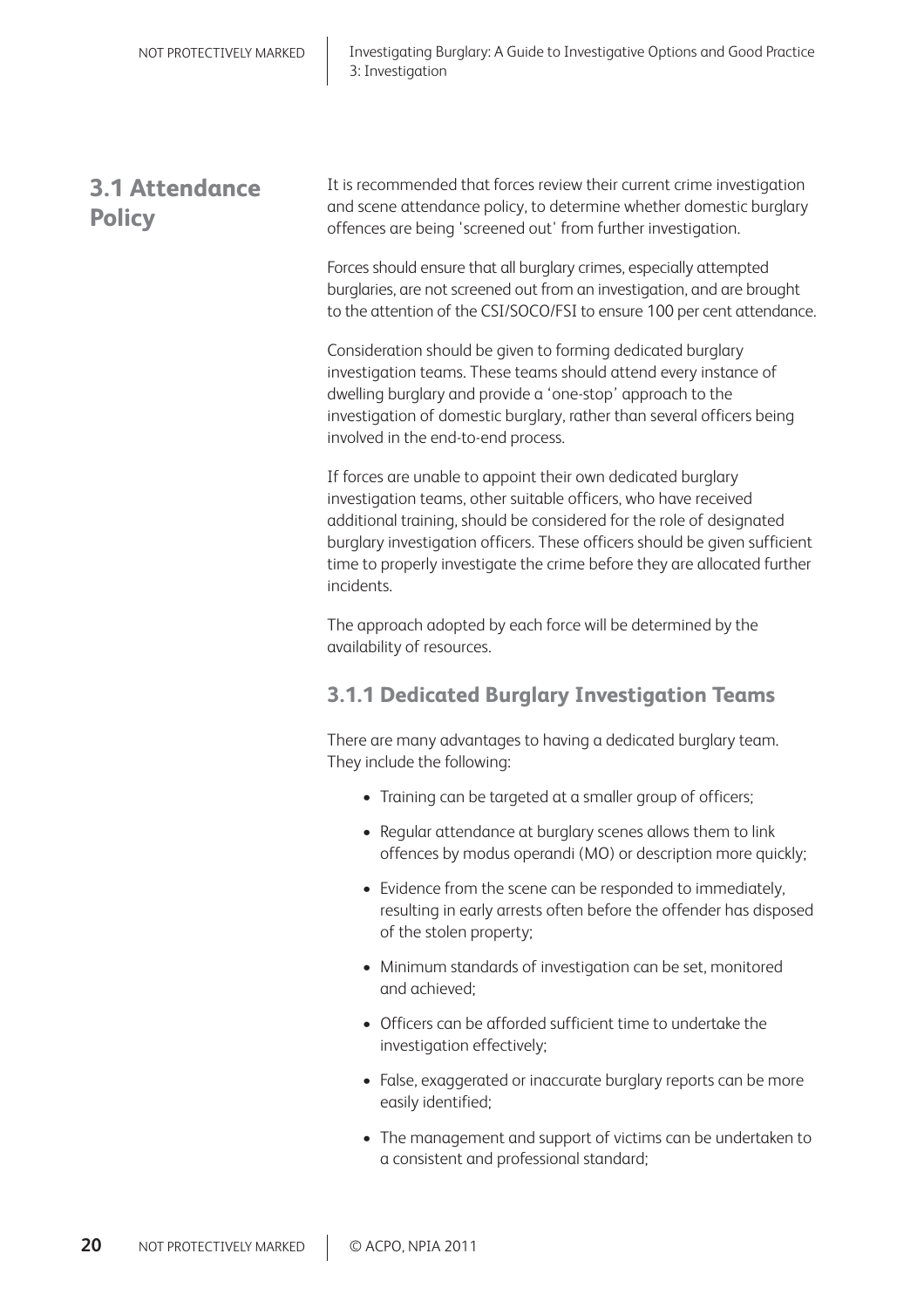- <span id="page-20-0"></span>• The management of offenders can be undertaken to a consistent and professional standard;
- Warrants relating to those suspected of being responsible for burglary offences can be prioritised;
- A single point of contact can be established for all activities relating to burglary investigation and these individuals can attend daily briefing meetings.

Forces that have used dedicated burglary investigation teams have found a significant improvement in performance, particularly in relation to the detection and reduction of burglary. If this level of performance is to be maintained, forces must ensure that dedicated officers are not diverted to other investigative duties.

In order to ensure a professional and coordinated response to the investigation of a scene, a number of forces have produced a burglary pack that consists of:

- Procedural checklists:
- Generic crime prevention advice;
- Security risk assessment form;
- Victim vulnerability assessment form;
- Stolen property pro forma;
- Crime scene preservation advice;
- Burglary alert cards these can be left with neighbours;
- Property marking pens and associated warning stickers.

Forces should consider adopting investigation packs even though they may not have dedicated burglary investigation teams. If property marking initiatives are to be successful, the police need to be seen to be taking positive steps to identify and recover such property. Officers could be equipped with the means, for example ultraviolet lights, to examine covert markings at the roadside.

Forces need to determine their policy in relation to burglary investigation and set appropriate standards. The following is regarded as good practice: **3.3 Burglary Scene Investigation**

- Immediate preservation of the crime scene in order to maximise forensic opportunities, and the requirement for a CSI/SOCO/FSI to attend promptly;
- Accurate identification of MO including point and method of entry, style of offence, when the offence occurred and the type of property stolen;

# **3.2 Burglary Investigation Packs**

### NOT PROTECTIVELY MARKED © ACPO, NPIA 2011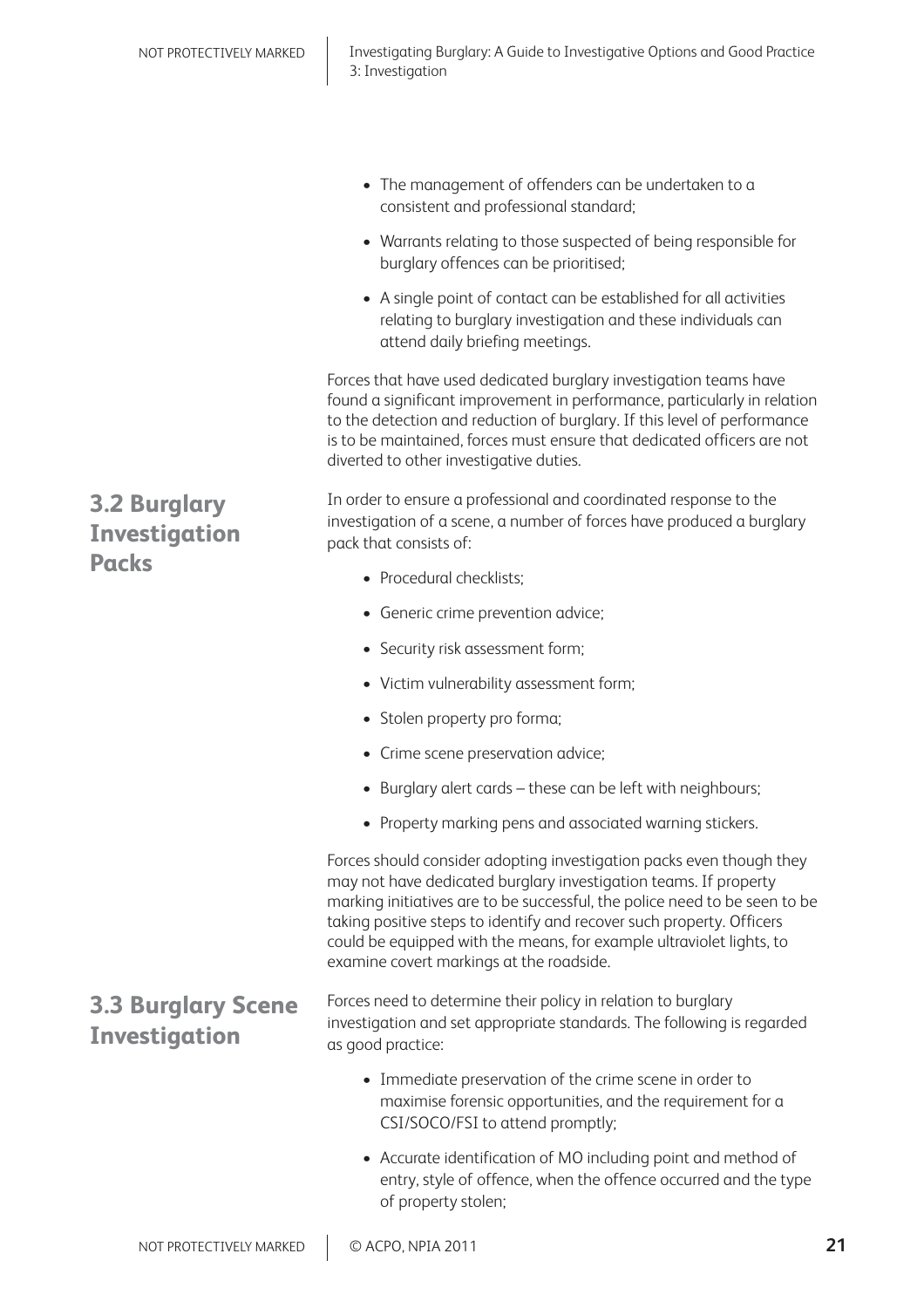- <span id="page-21-0"></span>• Accurate description of all stolen property, including as far as possible the make, model, serial number and any identifying marks or characteristics;
- House-to-house enquiries in the immediate vicinity in order to identify potential witnesses, alert local residents to the crime and provide timely advice regarding security of property;
- The identification of systems such as closed-circuit television (CCTV), automatic number plate recognition (ANPR) and speed cameras;
- A security risk assessment on behalf of the victim with advice on how a similar offence could be prevented in the future;
- The provision of advice regarding property marking and registration;
- The provision of advice regarding victim support;
- Giving detailed information to the victim regarding crime report numbers and appropriate contact details;
- Advice on the benefits of a neighbourhood watch scheme;
- Linking in with local police community support officers (PCSOs), who can provide reassurance to victims and need to be involved/informed in order to achieve this;
- Putting a strategy in place for repeat victims;
- Recording a victim(s) impact statement and referring them to appropriate partner agencies.

There is evidence to indicate that increasing the number of crime scenes examined by CSI/SOCO increases the likelihood of recovering forensic evidence. For this reason, forces should consider the following:

- All domestic burglary scenes should be visited by a CSI/SOCO/FSI in order to maximise forensic opportunities;
- In addition to the traditional forensic recovery, photographing the crime scene, particularly where the offender has caused damage or disruption, has proved successful in bringing the emotional impact that the offence can have on the victim to the attention of a judge and jury, and supports the victim impact evidence;
- Crime scene preservation advice issued to victims is only effective if the CSI/SOCO/FSI can attend the scene shortly after the offence has been reported – priority attendance should be considered;

# **3.4 Forensic Investigation at the Scene**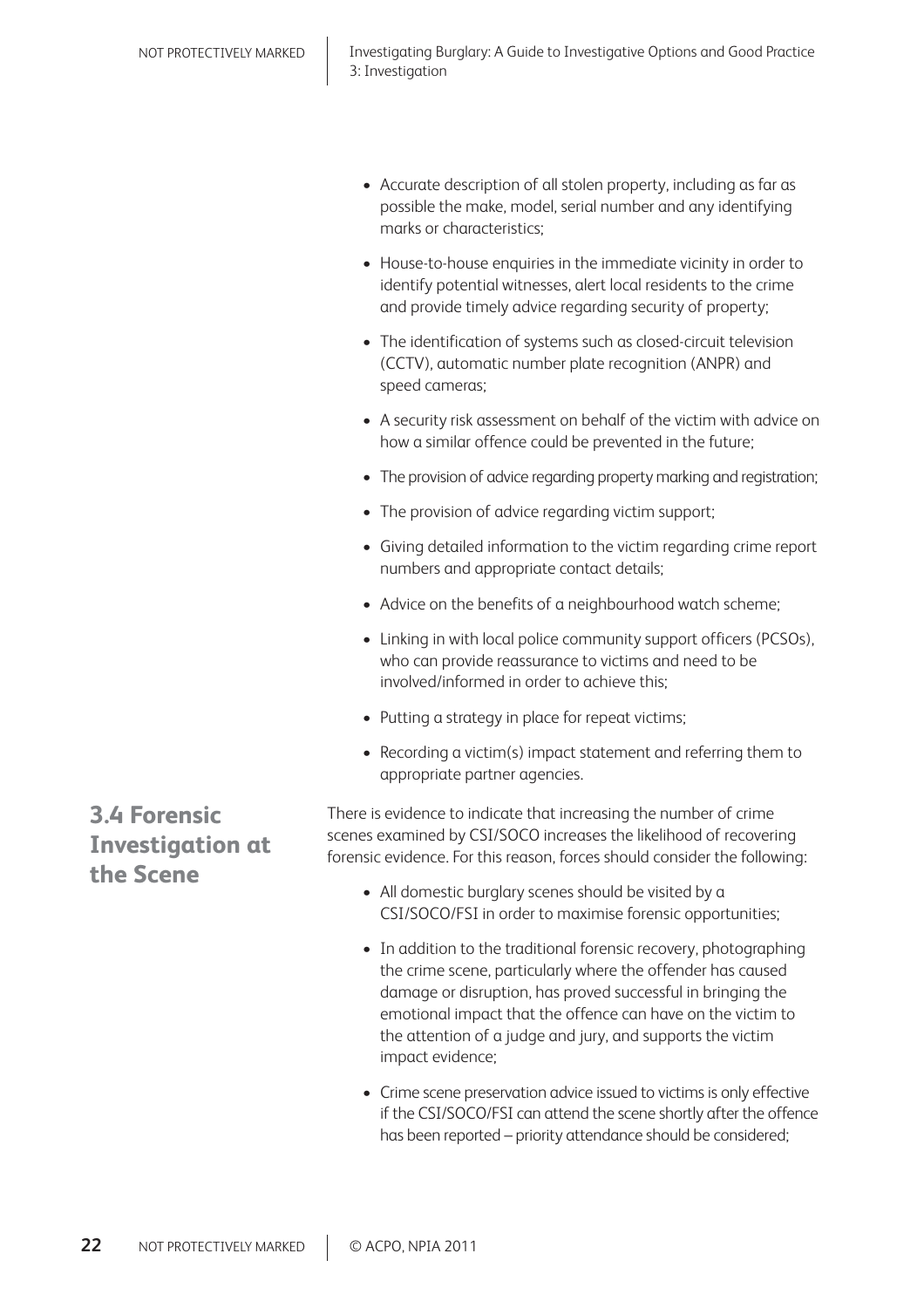- <span id="page-22-0"></span>• The CSI/SOCO/FSI should walk through the crime scene with the victim in order to determine the route taken by the offender;
- In order to improve fast tracking of forensic evidence, all elimination samples should be obtained at the earliest opportunity.

### **3.4.1 Post-Scene Forensic Management and Intelligence**

The investigating officer and the CSI/SOCO/FSI should determine a forensic strategy which could include the following areas:

- Consider the fast tracking of forensic samples/marks recovered from scenes to assist in the early identification of suspects;
- Consider the option of using a courier service to convey exhibits rather than rely on weekly collections, or use officers engaged in driver training to collect forensic exhibits from police stations and deliver them to the Forensic Science Service (FSS);
- Maximise opportunities to gather forensic evidence/intelligence from suspects in custody for relevant offences – consider as a routine and attempt to obtain all footwear impressions from items worn and recovered from suspects' homes;
- Ensure that all appropriate information in terms of forensic preservation is recorded against outstanding vehicles stolen as a result of burglary offences;
- Ensure that property stolen from burglaries is appropriately recorded and identifiable on crime recording systems to enable it to be fast tracked for forensic analysis if and when recovered;
- Consider the need for a forensic intelligence unit, or having dedicated forensic intelligence analysts linking crimes by forensic evidence, in particular footwear and glove marks;
- Co-locating, if feasible, the CSI/SOCO/FSI departments with the investigation teams to promote stronger collaboration.

### **3.5 Post-Scene Investigation**

Irrespective of the evidence acquired, there are a number of generic elements of burglary investigation that can be applied to all cases.

### **3.5.1 Intelligence System Checks**

The following intelligence searches should be considered:

- MO search to identify offender or link offences;
- Recent prison releases;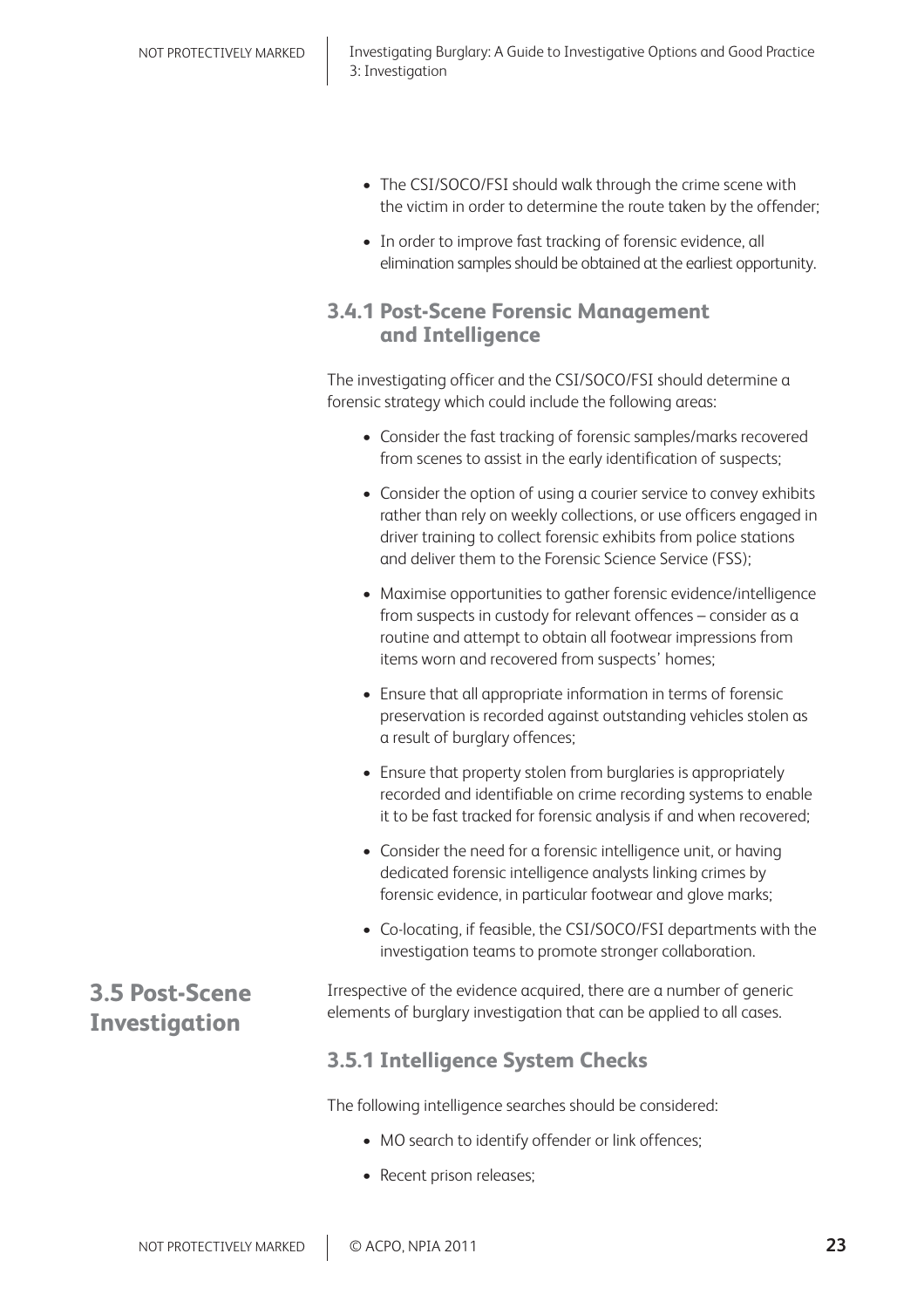- <span id="page-23-0"></span>• Offender descriptions;
- Type of property stolen;
- Local intelligence reports including stop-checks;
- Using PNC, VODS (vehicle online descriptive search) and QUEST (querying using extended search techniques) search facilities if vehicle details or offender descriptions have been provided by witnesses;
- Completing a Routine Activity Analysis, as most offenders operate within a statistically determined distance from a known place of residence, leisure or business;
- Regional and National Intelligence Bulletins.

### **3.5.2 Covert Human Intelligence Sources – Recruiting, Profiling and Tasking**

Forces should consider the proactive recruitment and tasking of covert human intelligence sources (CHIS) in respect of burglary offences, to obtain intelligence against those responsible for burglary and those who dispose of the proceeds of the crime. In addition, analysis of an offender's lifestyle and associates may identify vulnerabilities that can be exploited. This includes cultivating sources. The comprehensive profiling of an individual's life skills is essential for optimum tasking of the CHIS. This process is central to understanding the motivation of the individual and allows the authorising officer to make a measured judgement regarding risk when deciding whether to grant an authority for Use and Conduct.

For further information on the use of sources, investigators should liaise with the force or BCU Dedicated Source Unit.

### **3.5.3 Crimestoppers**

Crimestoppers has proved to be a productive means of obtaining information relating to burglary, and forces should consider promoting the Crimestoppers telephone number during any burglary operation.

Crimestoppers cards can be issued to investigating officers to hand out during house-to-house enquiries as a means of acquiring information from those who may be reluctant to contact the police directly. Further information can be found at **<http://www.crimestoppers-uk.org>**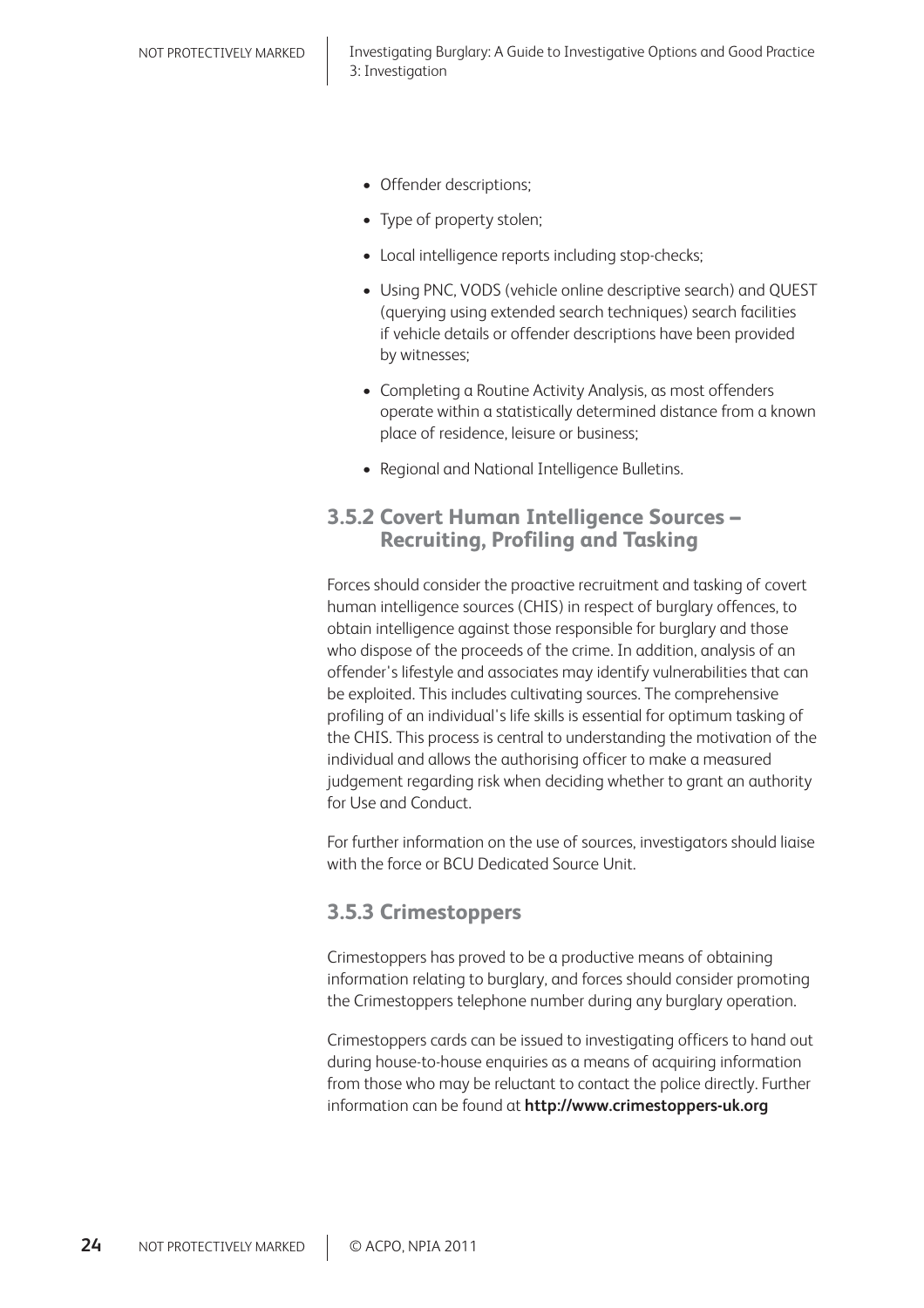### <span id="page-24-0"></span>**3.5.4 Media and Publicity**

Proactive use of the media should be considered in order to:

- Seek public help in detecting crime;
- Reassure the public that the police take an active approach to investigating crime;
- Reassure the public about the level of crime and that they are unlikely to become a victim;
- Encourage public vigilance and crime prevention;
- Deter offenders from committing crime.

### **3.5.5 Proceeds of Crime Act 2002**

Financial investigation has the potential to identify assets that may not be immediately evident, including:

- Cars or other vehicles:
- Equity in any housing;
- Savings or other financial products;
- Valuable household items such as Blu-ray, plasma televisions and computers.

Further information regarding the Proceeds of Crime Act can be found at **[https://polka.pnn.police.uk/GPDocuments/38/Practice%20Improve](https://polka.pnn.police.uk/GPDocuments/38/Practice%20Improvement%20Publications/Practice%20Advice/POCL.pdf) ment%20Publications/Practice%20Advice/POCL.pdf**

### **3.5.6 Stolen Property**

Burglars need to dispose of the property they steal. Investigators should consider enquiries with second-hand shops and other known outlets of second-hand goods, including the internet.

Targeting used goods buyers and outlets is considered good practice and supports the preventive measures offered to communities by forces, eg, the National Mobile Phone/Property Register (NMPR).

### **3.5.7 Arrests Based on Forensic Evidence**

Opportunities for early arrests can be enhanced by the rapid notifications of forensic hits to a designated BCU single point of contact and arrest packages allocated. The time limits for actioning forensic hits should be in place and monitored.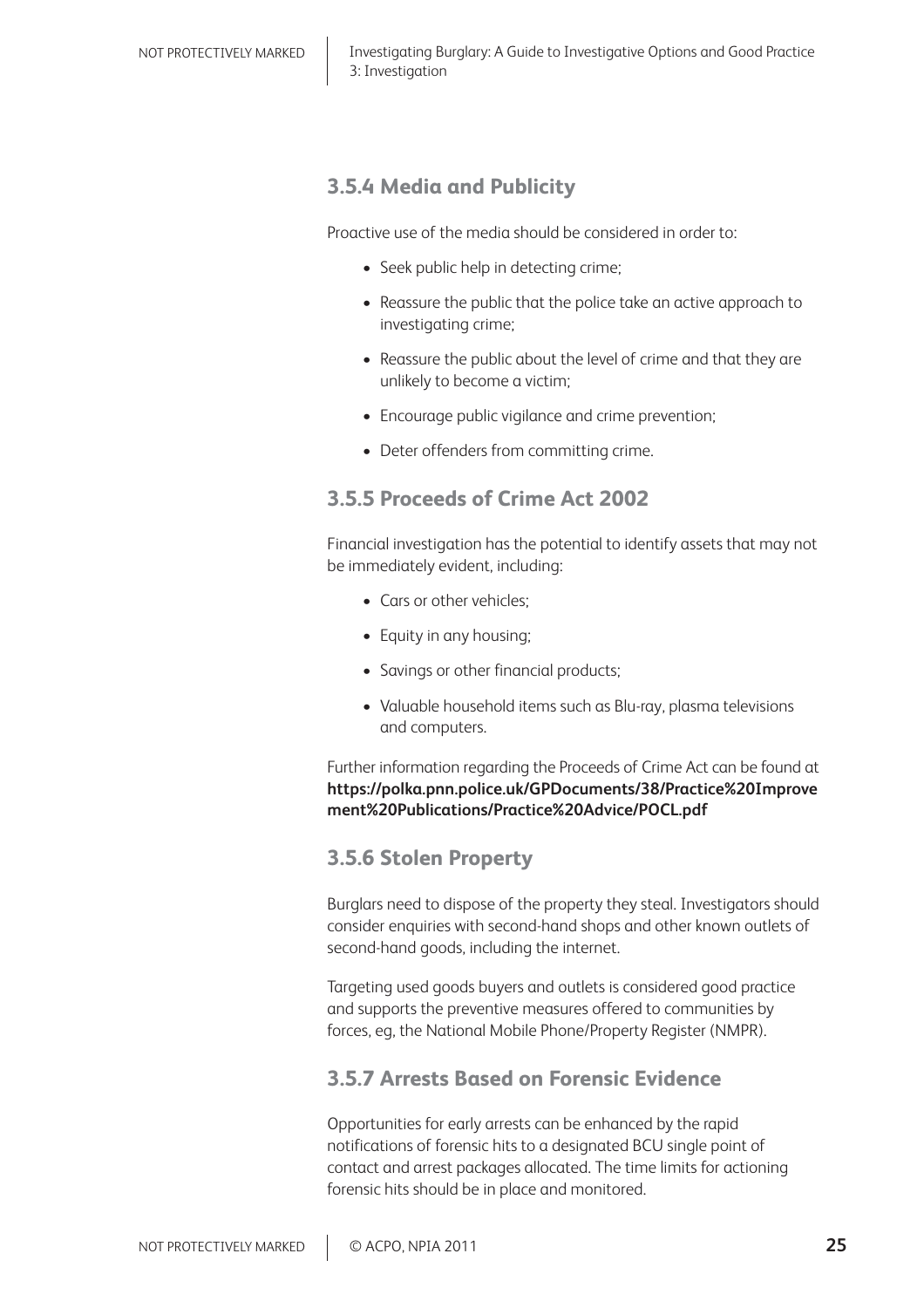### <span id="page-25-0"></span>**3.5.8 Covert Surveillance Equipment**

Technical Support Units (TSUs) have access to a wide range of equipment that can be particularly useful when dealing with persistent offenders or repeat offences. TSUs can provide advice on the tactics, deployment and the effectiveness of equipment.

Covert tactics should be considered in accordance with the Regulation of Investigatory Powers Act 2000 and *ACPO/ACPOS/HMRC/SOCA (2010) Guidance on the Use and Management of Specialist Surveillance Techniques* **[Restricted].** See **[https://polka.pnn.police.uk/GPDocuments/38/Practice%20Improve](https://polka.pnn.police.uk/GPDocuments/38/Practice%20Improvement%20Publications/Guidance/LEUCT%20-%20TSU_2010_locked.pdf) ment%20Publications/Guidance/LEUCT%20- %20TSU\_2010\_locked.pdf**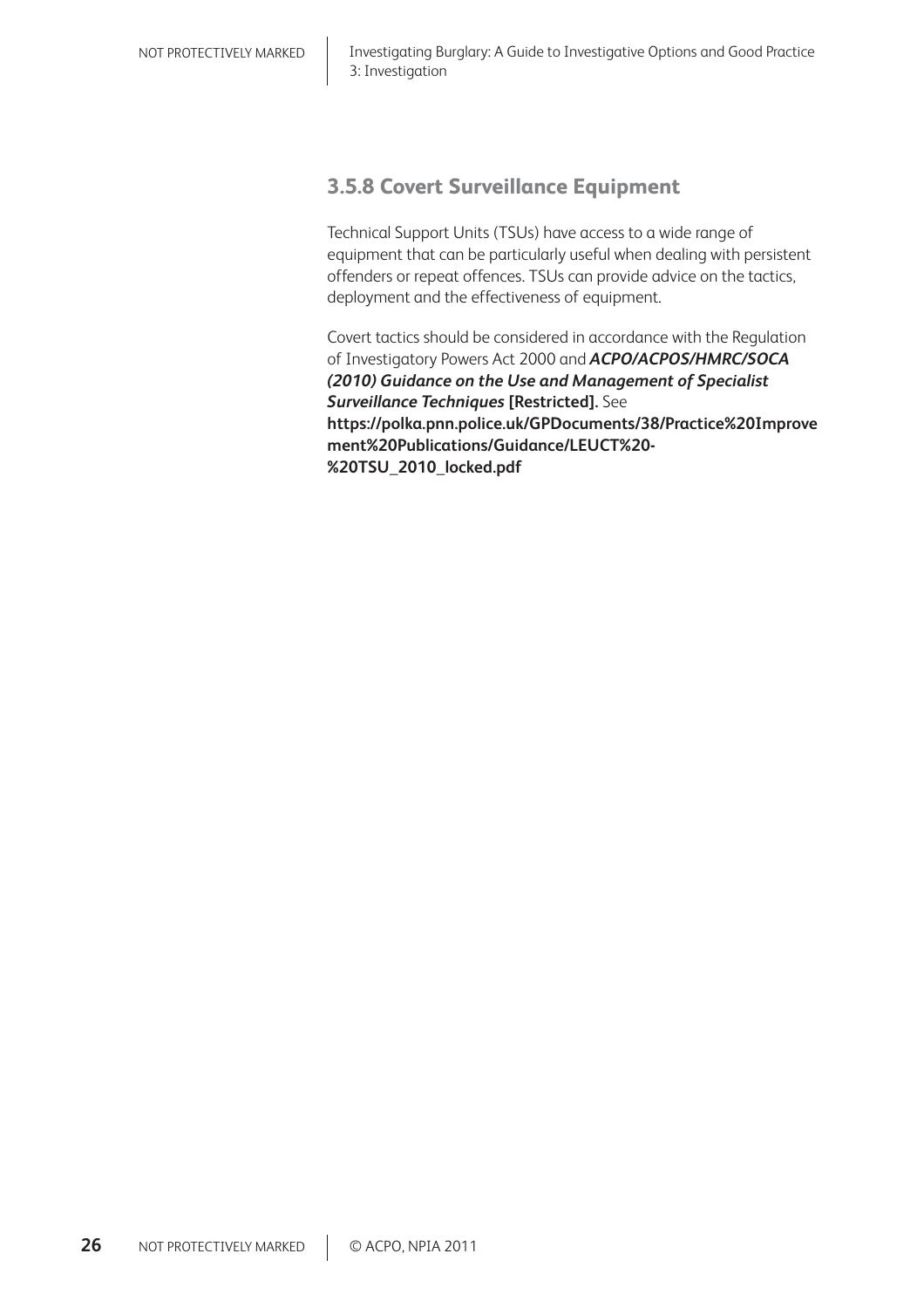<span id="page-26-0"></span>

# Distraction Burglary and Doorstep Crime **Tactics**

# **Contents**

| 4.1 Introduction                       | 28 |
|----------------------------------------|----|
| 4.2 Community Awareness                | 28 |
| 4.3 Effective Response                 | 28 |
| 4.4 Vulnerable Victims and Witnesses   | 29 |
| 4.5 Operation Liberal                  | 29 |
| 4.6 Automatic Number Plate Recognition | 29 |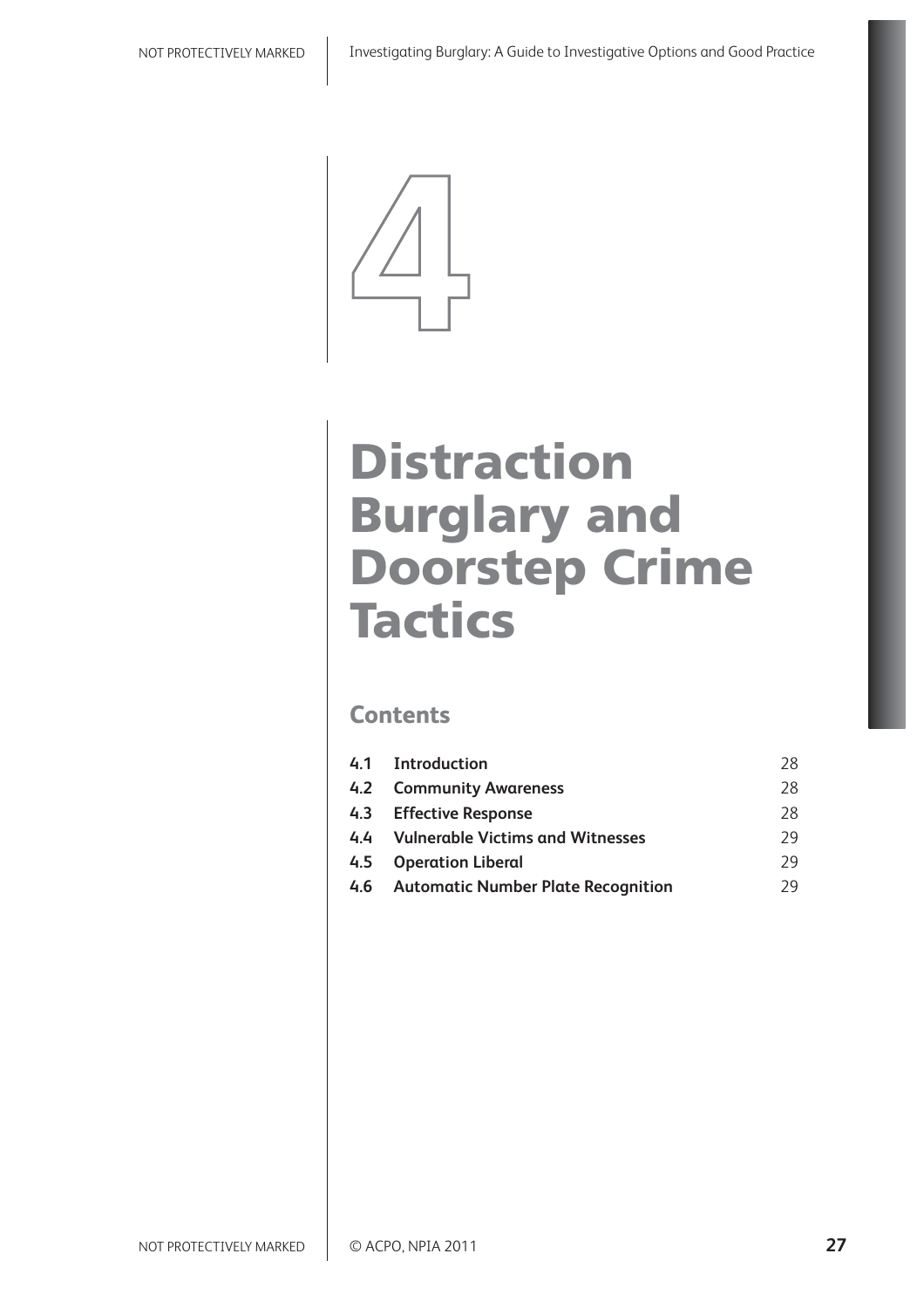<span id="page-27-0"></span>

| <b>4.1 Introduction</b>                  | Distraction burglary should not be viewed as separate from other<br>doorstep crimes, such as bogus property repairers or dishonest<br>salesmen. In many cases these offenders form part of the same<br>criminal fraternity; indeed, some of them will switch between MOs,<br>depending on the individual circumstances. Enforcement and<br>prevention plans should, therefore, encompass all aspects of doorstep<br>crime and in doing so recognise the role of other enforcement agencies.                                                                               |
|------------------------------------------|---------------------------------------------------------------------------------------------------------------------------------------------------------------------------------------------------------------------------------------------------------------------------------------------------------------------------------------------------------------------------------------------------------------------------------------------------------------------------------------------------------------------------------------------------------------------------|
|                                          | A common feature of doorstep crime is that the majority of victims are<br>elderly or vulnerable. Prosecution for such offences is seen as good<br>practice as the impact on these victims is significant and can lead to<br>loss of self-confidence, illness and, on occasions, death.                                                                                                                                                                                                                                                                                    |
| <b>4.2 Community</b><br><b>Awareness</b> | When distraction burglaries have been committed, or bogus offenders<br>have been operating in a particular area, it is essential that the police<br>and their partners raise public awareness to protect other elderly and<br>vulnerable people in the community. This needs to be achieved without<br>unnecessarily raising the fear of crime. The use of early warning<br>systems involving partners such as Meals on Wheels or Age UK should<br>be considered. Where Neighbourhood Watch schemes are in place,<br>distraction burglary alert cards could be delivered. |
| <b>4.3 Effective</b><br><b>Response</b>  | The nature of doorstep crime/distraction burglaries means that any<br>enforcement strategy must include the ability to respond immediately<br>to such reports.                                                                                                                                                                                                                                                                                                                                                                                                            |
|                                          | To achieve this, forces should consider:                                                                                                                                                                                                                                                                                                                                                                                                                                                                                                                                  |
|                                          | • Aide-memoires for response police officers, outlining Consumer<br>Protection Act 1987 legislation, to deal with rogue traders who<br>call unsolicited at the homes of consumers and undertake<br>substandard work;                                                                                                                                                                                                                                                                                                                                                      |
|                                          | • Early liaison with Trading Standards to ensure that the most<br>appropriate offences are investigated;                                                                                                                                                                                                                                                                                                                                                                                                                                                                  |
|                                          | • Crime prevention strategies, consulting partner agencies and<br>employing tactics such as nominated neighbour schemes,<br>infrared door chain reminders and memo cams to prevent or<br>respond to repeat victimisation.                                                                                                                                                                                                                                                                                                                                                 |
|                                          | When responding to this type of crime, the role of Trading Standards<br>should not be underestimated as their powers and ability to enforce a<br>range of legislation is significant.                                                                                                                                                                                                                                                                                                                                                                                     |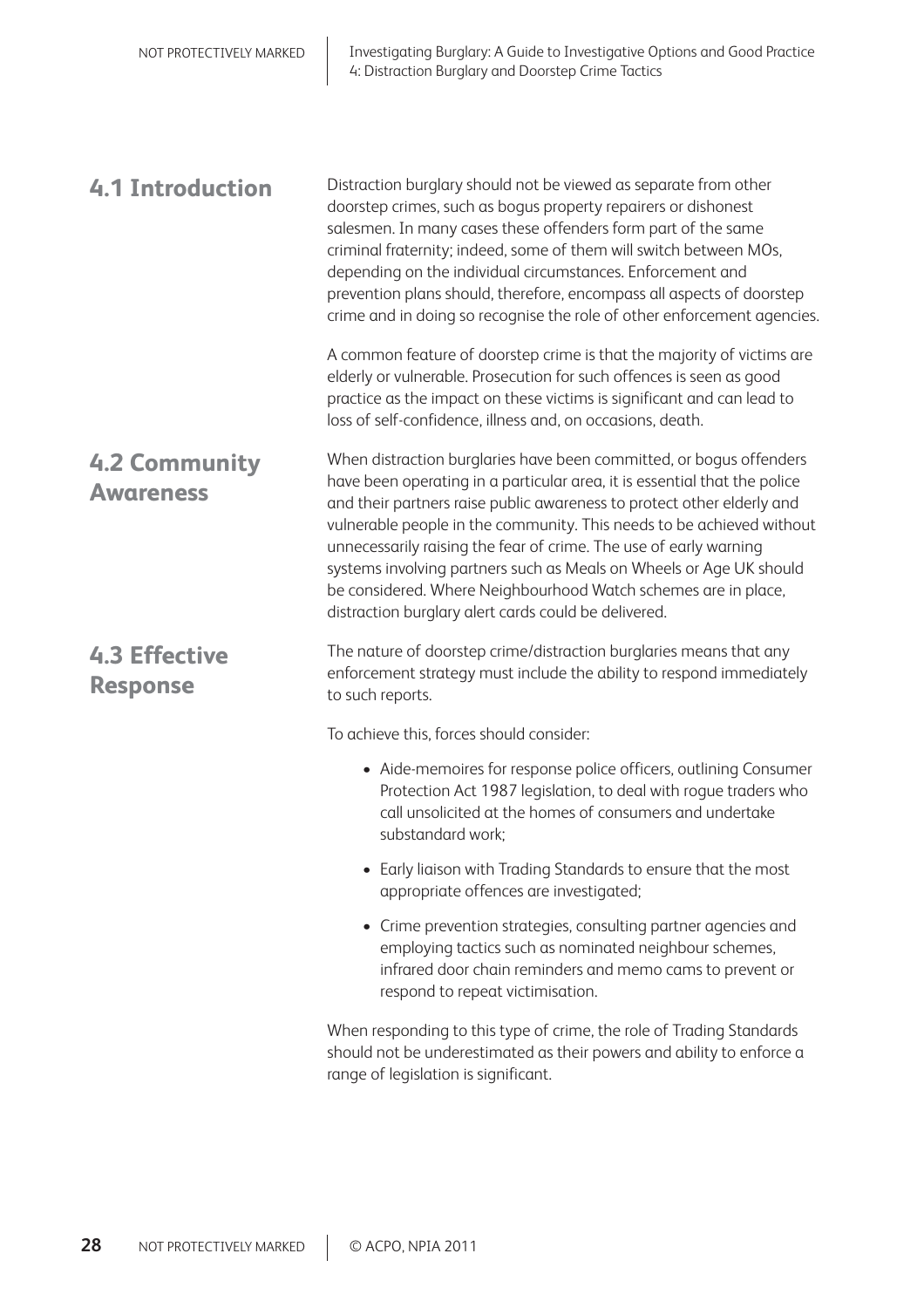<span id="page-28-0"></span>

|                                                                   | Examples of Nominated Neighbour Schemes can be found on the<br>following links:                                                                                                                                                                                                                                                                                                                                                                                                                                                                                                                                                                               |
|-------------------------------------------------------------------|---------------------------------------------------------------------------------------------------------------------------------------------------------------------------------------------------------------------------------------------------------------------------------------------------------------------------------------------------------------------------------------------------------------------------------------------------------------------------------------------------------------------------------------------------------------------------------------------------------------------------------------------------------------|
|                                                                   | http://www.avonandsomerset.police.uk/information/documents/D<br>isplay.aspx?dt=2&d=3150                                                                                                                                                                                                                                                                                                                                                                                                                                                                                                                                                                       |
|                                                                   | http://www.gmp.police.uk//0//Nominated%20Neighbourhood%<br>20Scheme.pdf                                                                                                                                                                                                                                                                                                                                                                                                                                                                                                                                                                                       |
|                                                                   | http://www.cheshireeast.gov.uk/business/trading_standards/doors<br>tep_crime/nominated_neighbour_scheme.aspx                                                                                                                                                                                                                                                                                                                                                                                                                                                                                                                                                  |
| <b>4.4 Vulnerable</b><br><b>Victims and</b>                       | Dealing with victims of distraction-type offences requires empathy, tact<br>and sensitivity, while still attempting to gain the maximum amount of<br>intelligence from the victim.                                                                                                                                                                                                                                                                                                                                                                                                                                                                            |
| <b>Witnesses</b>                                                  | Officers should:                                                                                                                                                                                                                                                                                                                                                                                                                                                                                                                                                                                                                                              |
|                                                                   | • Consider Achieving Best Evidence (ABE) interviews as opposed<br>to obtaining conventional written statements;                                                                                                                                                                                                                                                                                                                                                                                                                                                                                                                                               |
|                                                                   | • Promptly arrange E-FIT and photo identification processes<br>where appropriate;                                                                                                                                                                                                                                                                                                                                                                                                                                                                                                                                                                             |
|                                                                   | • Ensure Victim Support referrals are carried out.                                                                                                                                                                                                                                                                                                                                                                                                                                                                                                                                                                                                            |
| <b>4.5 Operation</b><br><b>Liberal</b>                            | Operation Liberal is the national distraction burglary intelligence unit.<br>It uses dedicated resources to collate and disseminate crime recording<br>and intelligence data from the consortium forces. The key to its success<br>is that the forces share a common crime recording and intelligence<br>database. The database has the facility for searching similar crimes on<br>nominals, vehicles and MO patterns and has up-to-date photographs.<br>The use of a pro forma witness statement or set of questions ensures<br>that the required details are obtained. Notification and contact should<br>be made via the Force Intelligence Bureau (FIB). |
| <b>4.6 Automatic</b><br><b>Number Plate</b><br><b>Recognition</b> | Intelligence on all vehicles known to be used by rogue traders and those<br>believed to be responsible for distraction burglary offences should be<br>disseminated to Automatic Number Plate Recognition (ANPR) units for<br>retrospective searching and future hits via PNC markers. Further<br>information on the use of ANPR can be found at<br>https://polka.pnn.police.uk/GPDocuments/38/Practice%20Improve<br>ment%20Publications/Practice%20Advice/ANPR%202009.pdf                                                                                                                                                                                     |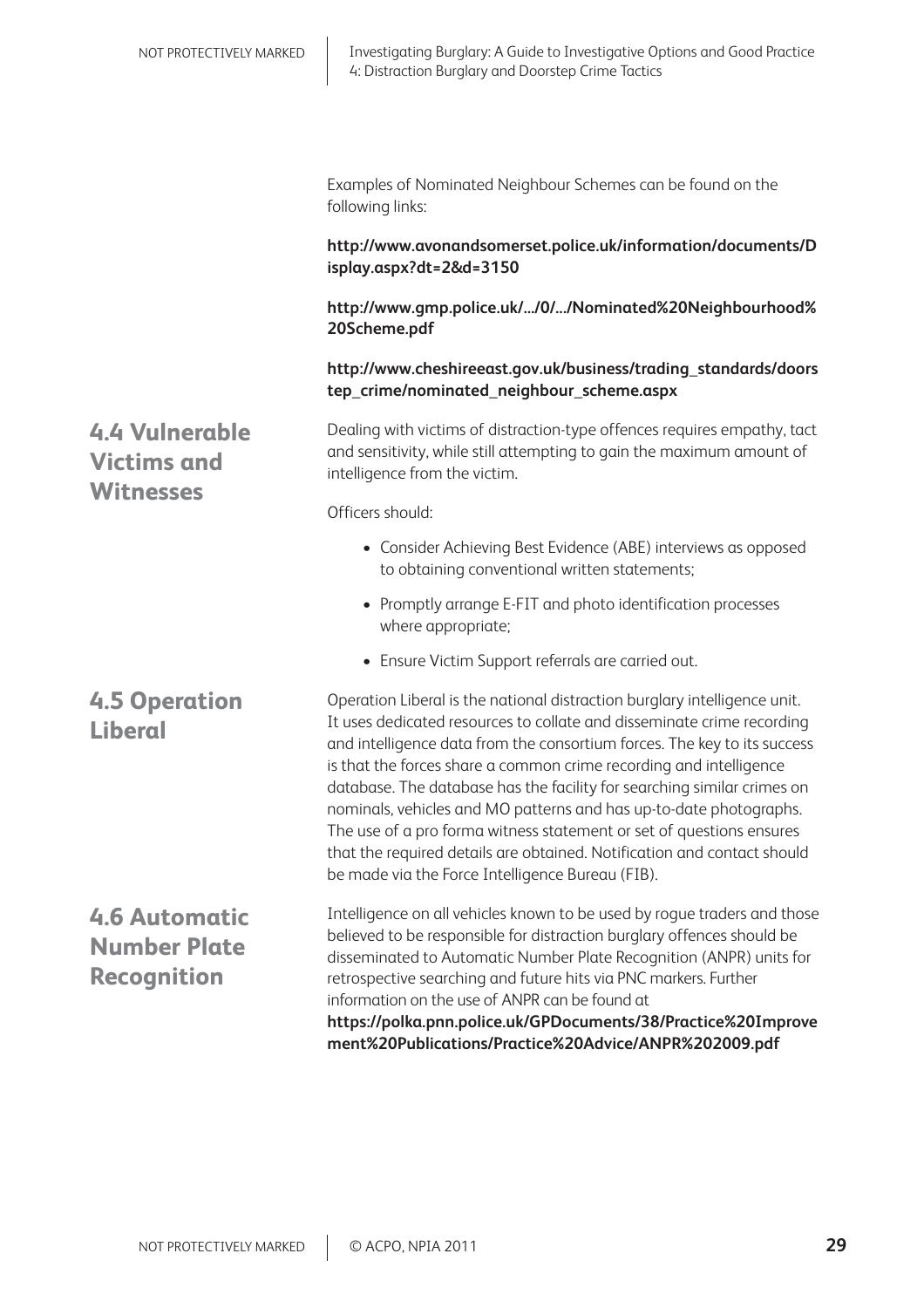**30** NOT PROTECTIVELY MARKED © ACPO, NPIA 2011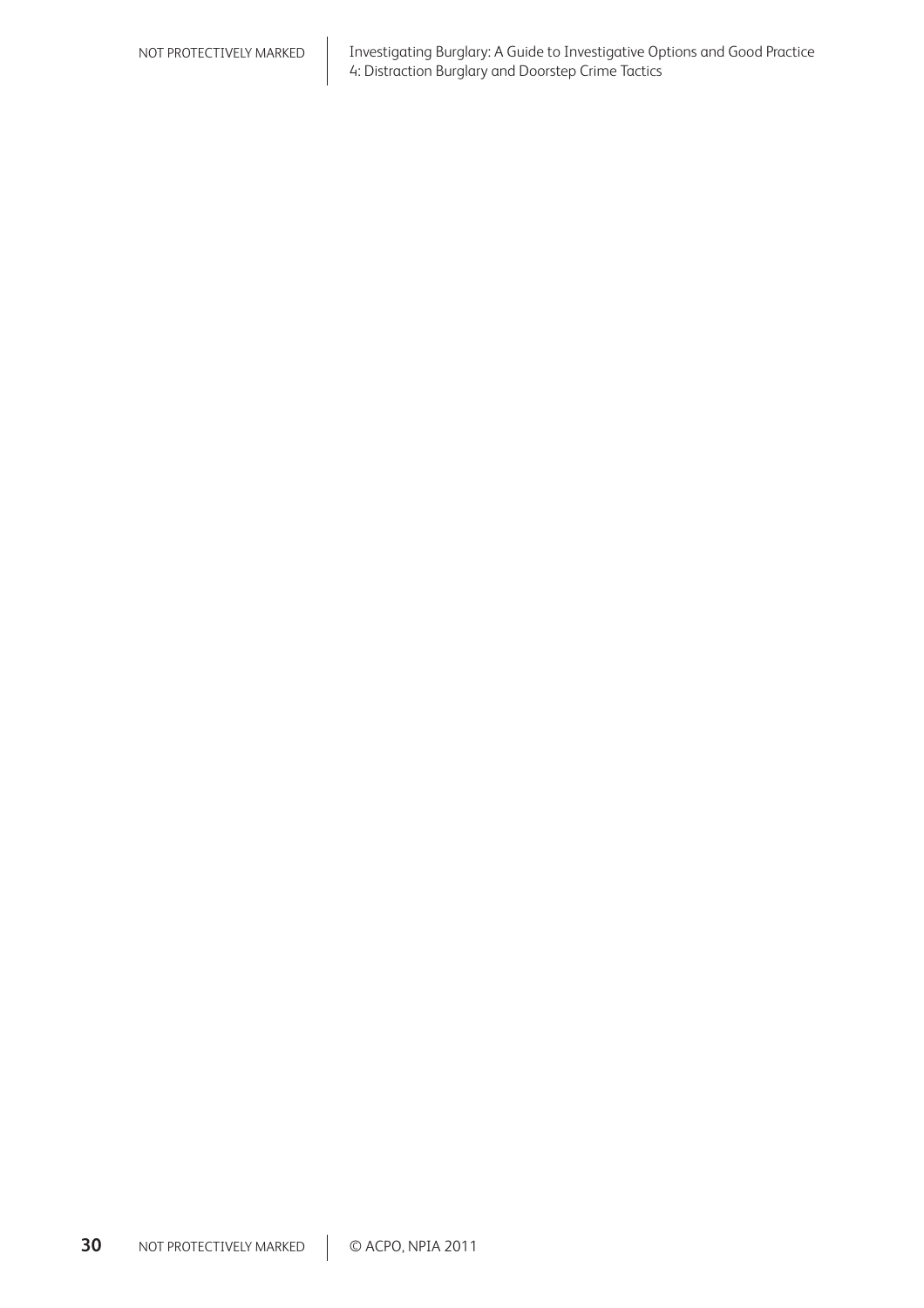<span id="page-30-0"></span>

# Burglary-Related Vehicle Theft **Tactics**

### **Contents**

| 5.1 Problem Analysis |                                       | 32 |
|----------------------|---------------------------------------|----|
|                      | 5.2 Vehicle Online Descriptive Search | 32 |
| 5.3 Prevention       |                                       | 32 |
|                      | 5.3.1 Crime Prevention Advice         | 32 |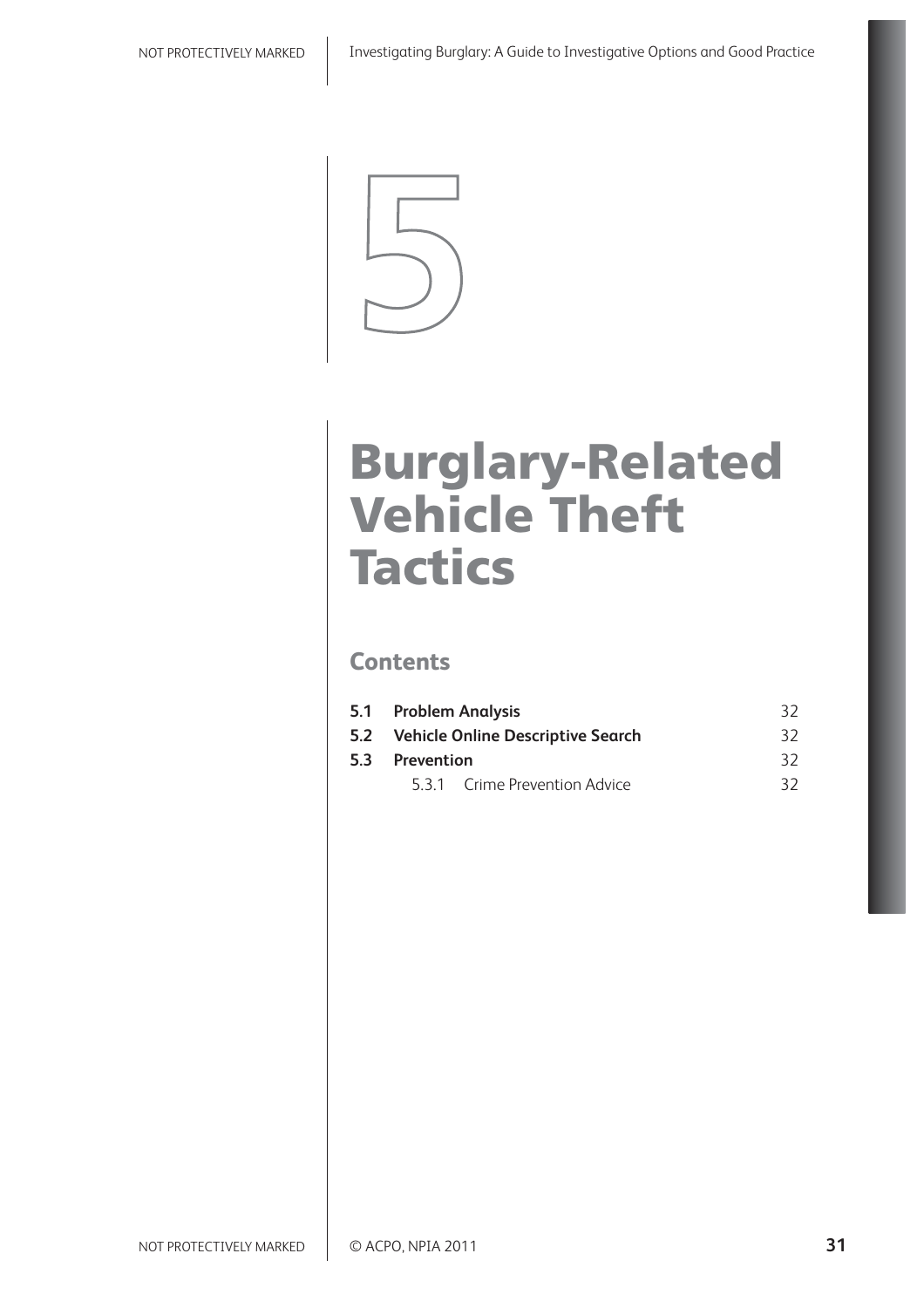### <span id="page-31-0"></span>**5.1 Problem Analysis**

The Problem Profile enables tasking to be undertaken based on offences linked by location, time, method, property stolen and other similarities. For burglary offences involving stolen vehicles, it is useful to map the locations where they are abandoned or recovered. It is essential that those recovering these vehicles accurately record the recovery site and include the postcode or grid reference.

**5.2 Vehicle Online Descriptive Search**

If analysis shows that an area is being targeted for a particular type of vehicle, the Vehicle Online Description Search (VODS) facility within the PNC can use postcodes to identify these vehicles. Warning letters can then be forwarded to the registered owners.

### **5.3 Prevention**

Forces should consider:

- Community awareness via the local media, for example, parish meetings/publications and community messaging;
- Identifying and targeting vulnerable vehicles using VODS and local dealers and then posting crime prevention advice to registered keepers;
- Carrying out awareness campaigns in outlets such as supermarkets, using television, posters, leaflets and/or physical police presence if appropriate.

### **5.3.1 Prevention Advice**

Crime prevention advice could include the following:

- Do not leave car keys in an obvious place;
- Keep car keys from view do not leave them hanging up in the kitchen or hallway or left on the porch table;
- If you have a garage, park your car in it;
- Consider fitting an electric garage door;
- If cars have to be parked on the driveway, consider fitting substantial gates or security posts;
- Invest in a good-quality home security system;
- Install security lights to the front and rear of your property and consider CCTV cameras;
- Householders need to make sure that they take other, simple crime prevention measures to ensure that they do not become victims of sneak-in-thieves or burglary, such as remembering to lock doors and windows.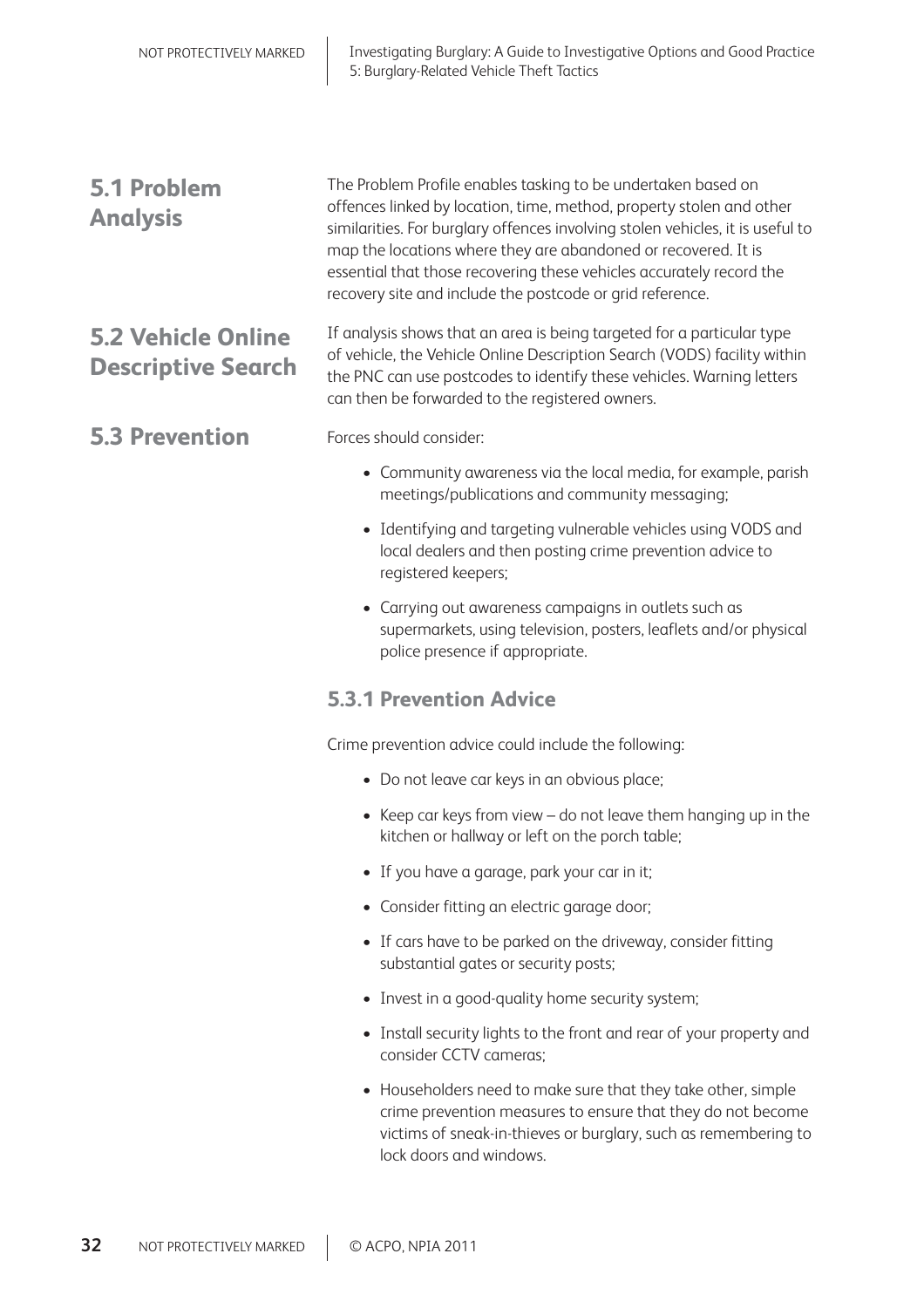<span id="page-32-0"></span>

# Suspect/Witness Management and Case Preparation

# **Contents**

|     | 6.1 The Interview                    |                                          | 34 |
|-----|--------------------------------------|------------------------------------------|----|
|     | 6.2 Remand and Bail                  |                                          | 35 |
| 6.3 |                                      | <b>Case Preparation</b>                  | 35 |
| 6.4 | <b>Victim and Witness Management</b> |                                          |    |
| 6.5 |                                      | Post-Sentence Investigation and Offender | 36 |
|     | Management                           |                                          |    |
|     |                                      | 6.5.1 Prison Visits                      | 36 |
|     |                                      | 6.5.2 Offender Debriefing                | 37 |
|     |                                      | 6.5.3 Prison Releases                    | 37 |
|     |                                      |                                          |    |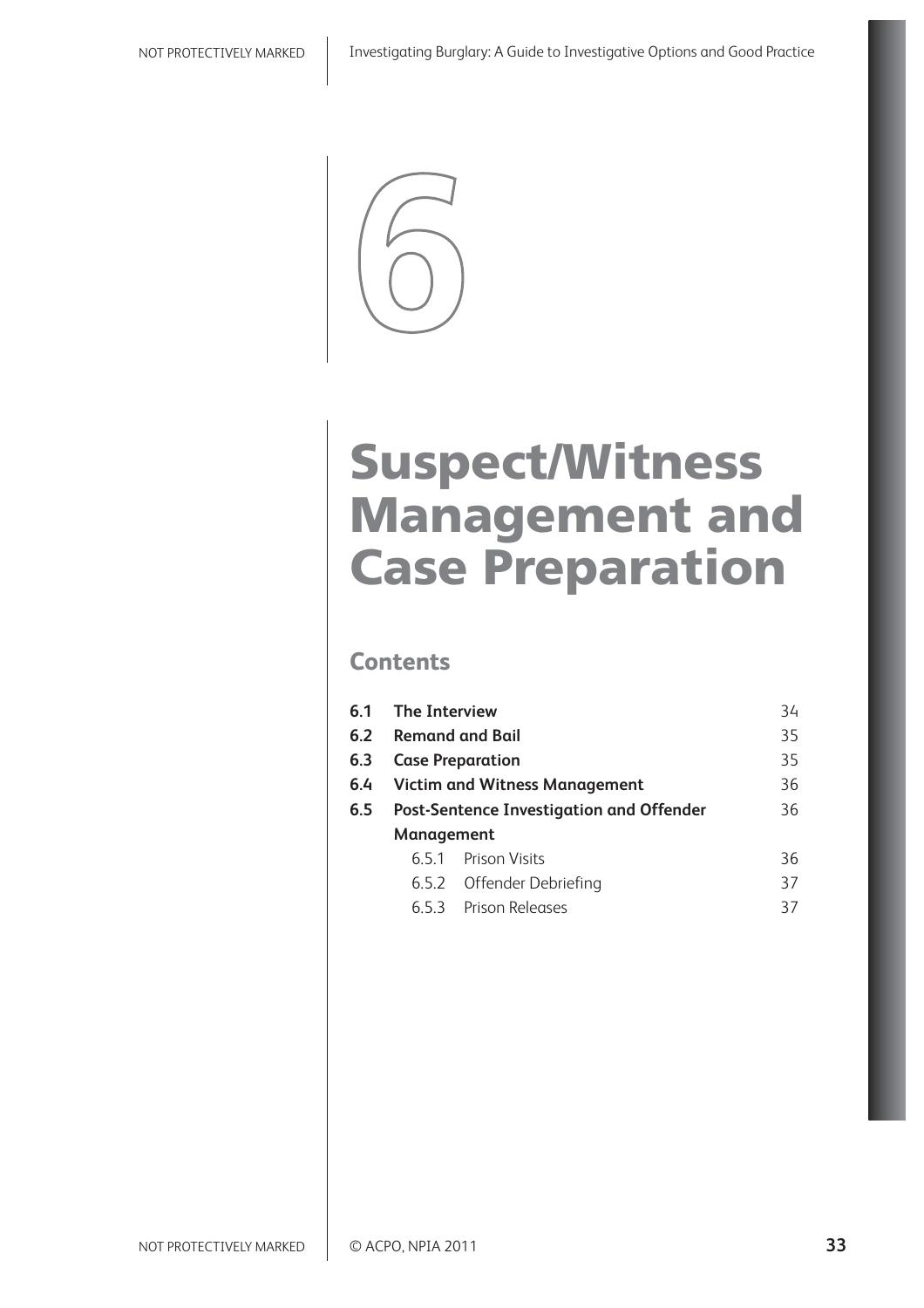### <span id="page-33-0"></span>**6.1 The Interview**

The professional management of an offender while in police custody is an important part of the overall process; forces should, therefore, examine the approach they currently use. They must also maximise every opportunity to gather evidence and intelligence.

It is recommended that:

- The investigation is conducted by a CID officer or member of a dedicated burglary unit with up-to-date knowledge of the offender and suspected offending;
- Experienced interviewing officers who are fully briefed in respect of all intelligence relating to the offender, including bad character evidence, interview offenders;
- Suspects named during the interview process are dealt with as live enquiries and all efforts are made to arrest them as soon as possible after their identity becomes known;
- Identification procedures are conducted while the suspect is in custody if possible, rather than bailing them;
- Victims and witnesses are briefed early to enable them to be available for viewing;
- Burglary offenders are considered as potential CHIS and interviewed accordingly after charge, ideally by suitably trained officers from a dedicated source or intelligence unit, as there is huge potential to obtain good-quality actionable intelligence in exchange for a reward such as a court 'text';
- There is early liaison with Evidence Review Officers, who will review all crime case files both pre and post charge, to check that file quality and content is of a standard likely to ensure that cases are brought to justice;
- PACE samples of DNA from persistent burglars are obtained using '96' and above bar-code kits, to reduce the likelihood of having to take evidential samples and then bailing offenders to return because older DNA samples are on the National Database;
- A process is in place to fast track intelligence-led section18 and section 32 PACE searches promptly, rather than waiting for the investigating unit to progress the search at a later stage. This reinforces the importance of data quality on crime reports to enable an efficient search to be conducted.

Mobile phone evidence is becoming as important as conventional forensic evidence. Early seizure and analysis needs to be considered where relevant, together with checks with the National Mobile Phone Register (NMPR).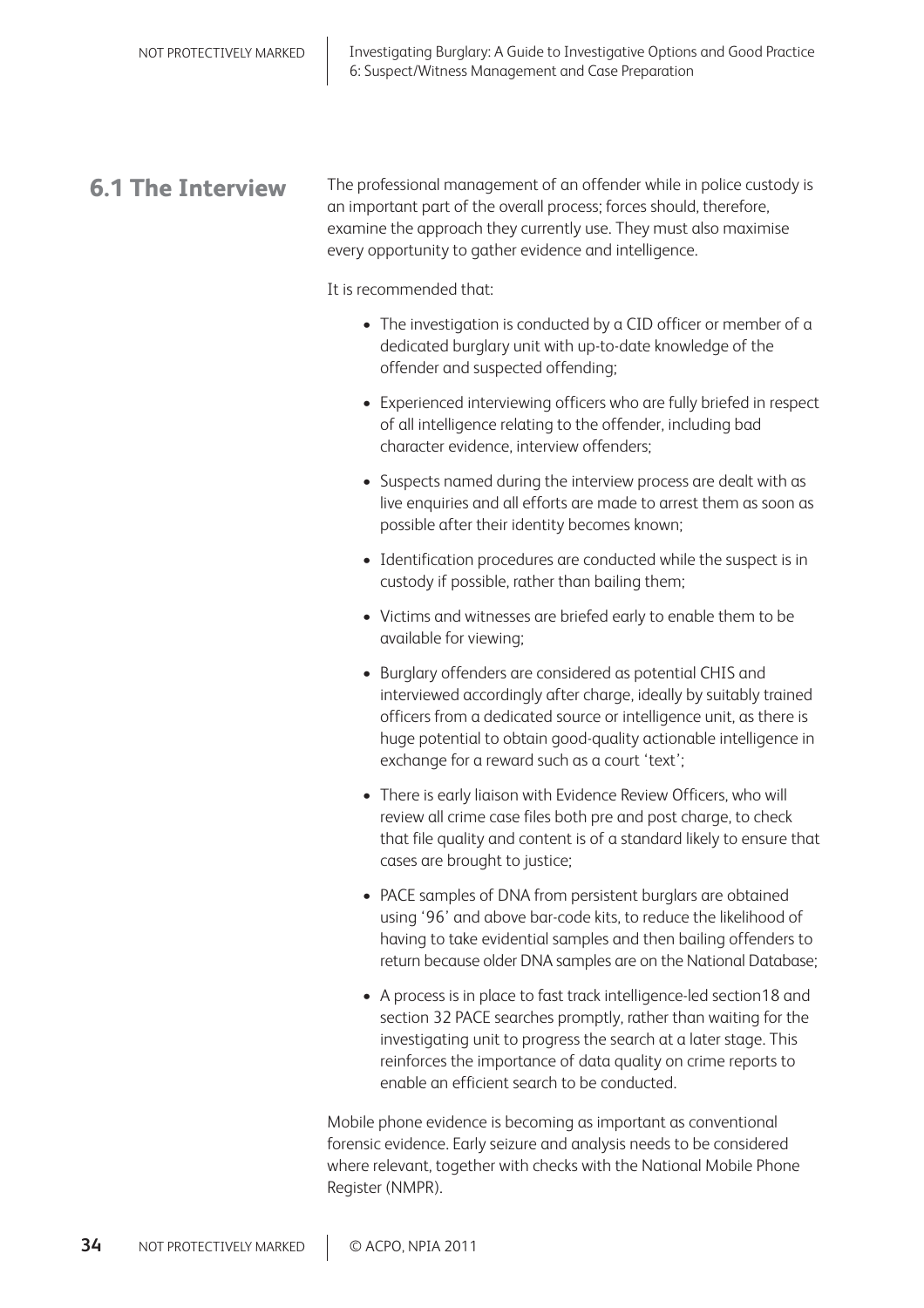| In cases where the offenders are known but have not yet been arrested, |
|------------------------------------------------------------------------|
| the appropriate use of covert identification procedures should be      |
| considered at an early stage while the victim's memory is fresh.       |
| Identification by such means must, however, be used with caution so    |
| as not to circumvent PACE. It also relies on the police holding a      |
| photograph of the suspect that is of a good and current likeness.      |

Following charge, officers should consider stringent and appropriate bail conditions or seek a remand in custody.

Consideration should be given to the following:

- The application of secure remands for persistent young offenders;
- The Bail (Amendment) Act 1993, which can be used to appeal to a crown court judge against the decision of a magistrates' court to grant bail to those charged or convicted with an offence punishable by imprisonment, which includes burglary and theft offences;
- If bail is granted, applying for relevant conditions to be set, including curfews, intensive supervision, non-association and tagging;
- Ensuring that any bail conditions are enforced;
- An appropriately briefed police officer attends court on the suspect's first appearance, to reinforce the importance of this individual within the criminal justice system (some forces already do this to great effect);
- Using offender management units to assist in providing previous instances of breaching bail.

Once offenders are identified and processed through custody, the compilation of a case file is sometimes seen as a separate exercise. All the processes need to be coordinated so that professional case files are prepared. This can be achieved by:

- Ensuring that there is early liaison, including a case conference, with the CPS lawyer to highlight and discuss any evidential deficiencies in the case;
- Including in case files clear breaches of previous orders, such as Drug Treatment and Testing Orders so that courts can take this into account;
- When handling is the only charge, making full use of section 27 (3) of the Theft Act 1968, which allows for the admissibility of evidence of previous convictions for theft and handling;

### **6.3 Case Preparation**

<span id="page-34-0"></span>**6.2 Remand** 

**and Bail**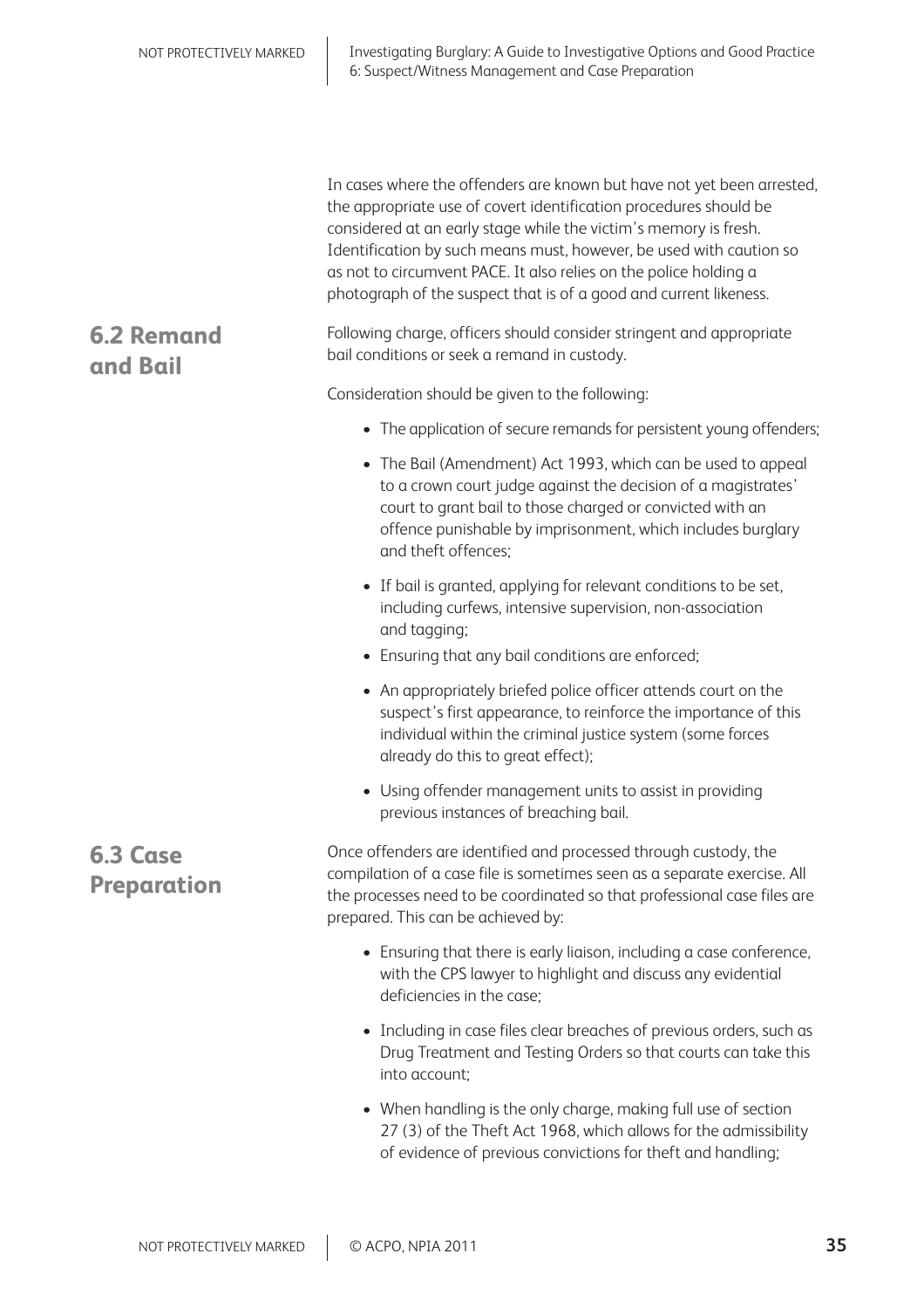<span id="page-35-0"></span>

|                                                                         | • Introducing previous convictions under section 98 of the<br>Criminal Justice Act 2003 where a person is being proceeded<br>against for other offences of dishonesty including burglary;                                                                                                                                                                                                                         |
|-------------------------------------------------------------------------|-------------------------------------------------------------------------------------------------------------------------------------------------------------------------------------------------------------------------------------------------------------------------------------------------------------------------------------------------------------------------------------------------------------------|
|                                                                         | • Completing MG16s (Evidence of Bad Character) where relevant.                                                                                                                                                                                                                                                                                                                                                    |
|                                                                         | Section $103(1)(a)$ of the CJA 2003 also allows evidence of bad<br>character to be admitted to show that a defendant has a propensity to<br>commit offences of the kind with which they are charged. This can<br>include previous convictions for burglary, and evidence of such<br>convictions will be admissible under the main provisions of the Act<br>provided those convictions are relevant and probative. |
|                                                                         | For CPS guidance on Bad Character Evidence, see<br>http://www.cps.gov.uk/legal/a_to_c/bad_character_evidence/                                                                                                                                                                                                                                                                                                     |
| <b>6.4 Victim and</b><br><b>Witness</b>                                 | The following practices may assist in supporting victims and witnesses<br>through the prosecution process:                                                                                                                                                                                                                                                                                                        |
| <b>Management</b>                                                       | • The use of intimidated or vulnerable witness procedures as<br>contained in the Youth Justice and Criminal Evidence Act 1999;                                                                                                                                                                                                                                                                                    |
|                                                                         | • Regular contact with the victim or witness to update them on<br>the progress of the case;                                                                                                                                                                                                                                                                                                                       |
|                                                                         | • Pre-court visits in order to reduce the fears associated with<br>attending court and giving evidence;                                                                                                                                                                                                                                                                                                           |
|                                                                         | • Accompanying the victim or witness to court and remaining<br>with them during the court process;                                                                                                                                                                                                                                                                                                                |
|                                                                         | • Ensuring the investigation teams comply with those guidelines<br>laid out in the Victim Code/Witness Charter and Policing Pledge.                                                                                                                                                                                                                                                                               |
| <b>6.5 Post-Sentence</b><br><b>Investigation and</b><br><b>Offender</b> | It is good practice for all court decision files to be thoroughly checked on<br>conviction of an offender to ensure that all offences have been recorded<br>correctly and all offences admitted are marked as detected. This is<br>particularly important for future applications for bad character evidence.                                                                                                     |
| Management                                                              | <b>6.5.1 Prison Visits</b>                                                                                                                                                                                                                                                                                                                                                                                        |
|                                                                         | Forces should assess the value of:                                                                                                                                                                                                                                                                                                                                                                                |
|                                                                         | • The production of offenders on remand, or prison visits to                                                                                                                                                                                                                                                                                                                                                      |

that may be taken into consideration can be highlighted; • Promptly visiting all offenders sentenced to custody following conviction in order to gain information relating to other offenders, offences, lifestyle details and methods of property disposal;

offenders charged but not yet convicted so that further offences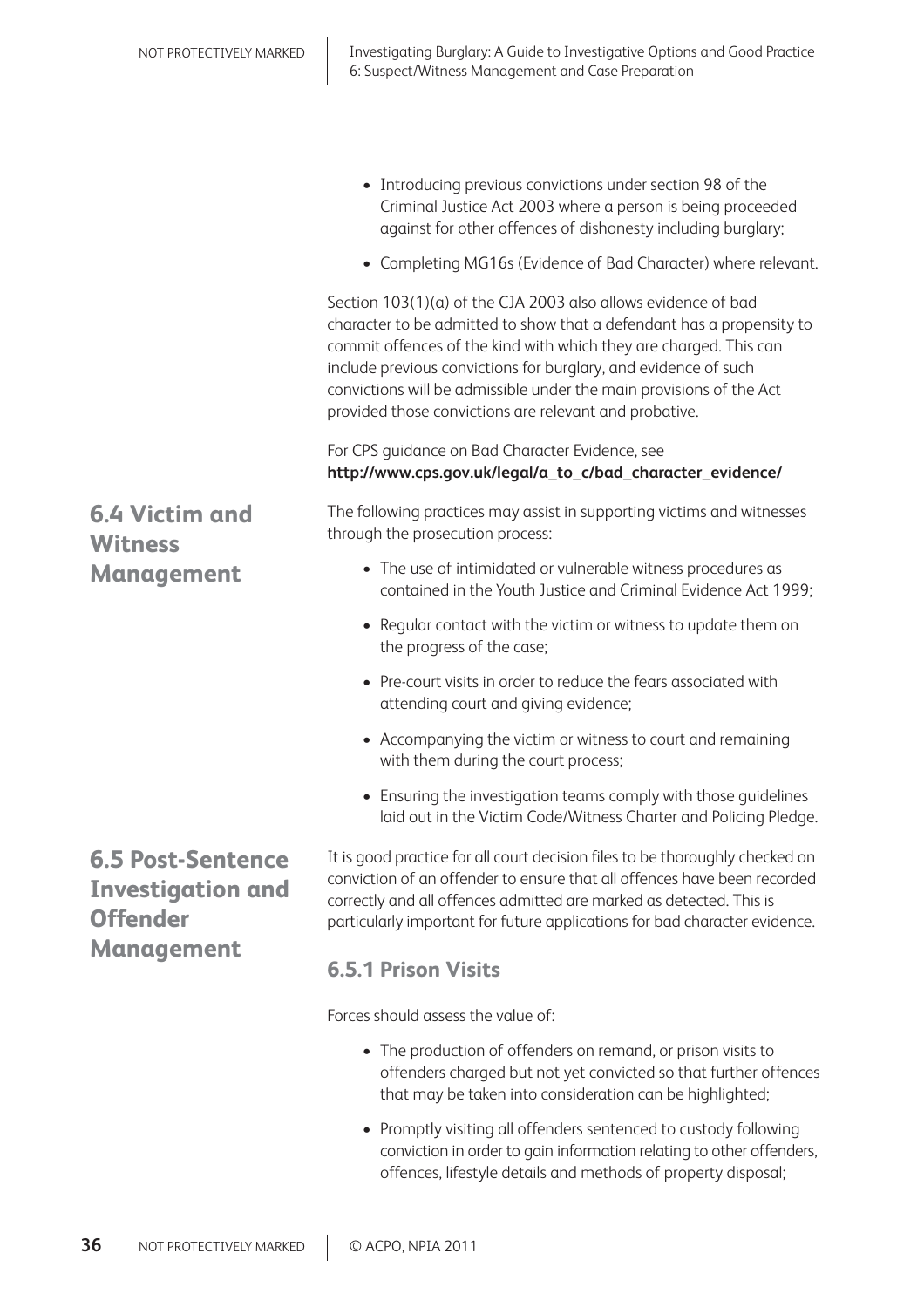- <span id="page-36-0"></span>• Periodically deploying appropriate staff to attend prison establishments to debrief all prisoners for intelligence purposes;
- Developing target packages where a non-custodial sentence is imposed following conviction. These will allow an effective response if the offender is suspected of committing further crime.

### **6.5.2 Offender Debriefing**

Debriefing can be used to evaluate an offender's usefulness in providing evidence against other criminals and/or intelligence about criminal activity or MO. The benefits of this are shown in *C2 (n.d) Choices and Consequences – C2* available at **https://polka.pnn.police.uk/GPDocuments/38/Acquisitive%20Crim [e/Burglary/C2%20Presentation%20for%20ACPO%20Burg%20Grou](https://polka.pnn.police.uk/GPDocuments/38/Acquisitive%20Crime/Burglary/C2%20Presentation%20for%20ACPO%20Burg%20Group.ppt) p.ppt**

### **6.5.3 Prison Releases**

Prison Liaison Officers are a prime source of intelligence. They have knowledge of prisoners about to be released and their communications and associations with other inmates and prisoners at other establishments. Forces should ensure that the FIB notifies local intelligence units promptly of impending End of Custody Licence releases and the release of persistent offenders. Target packages can then be developed which will allow an effective response should the offender be suspected of committing further crime on release from prison.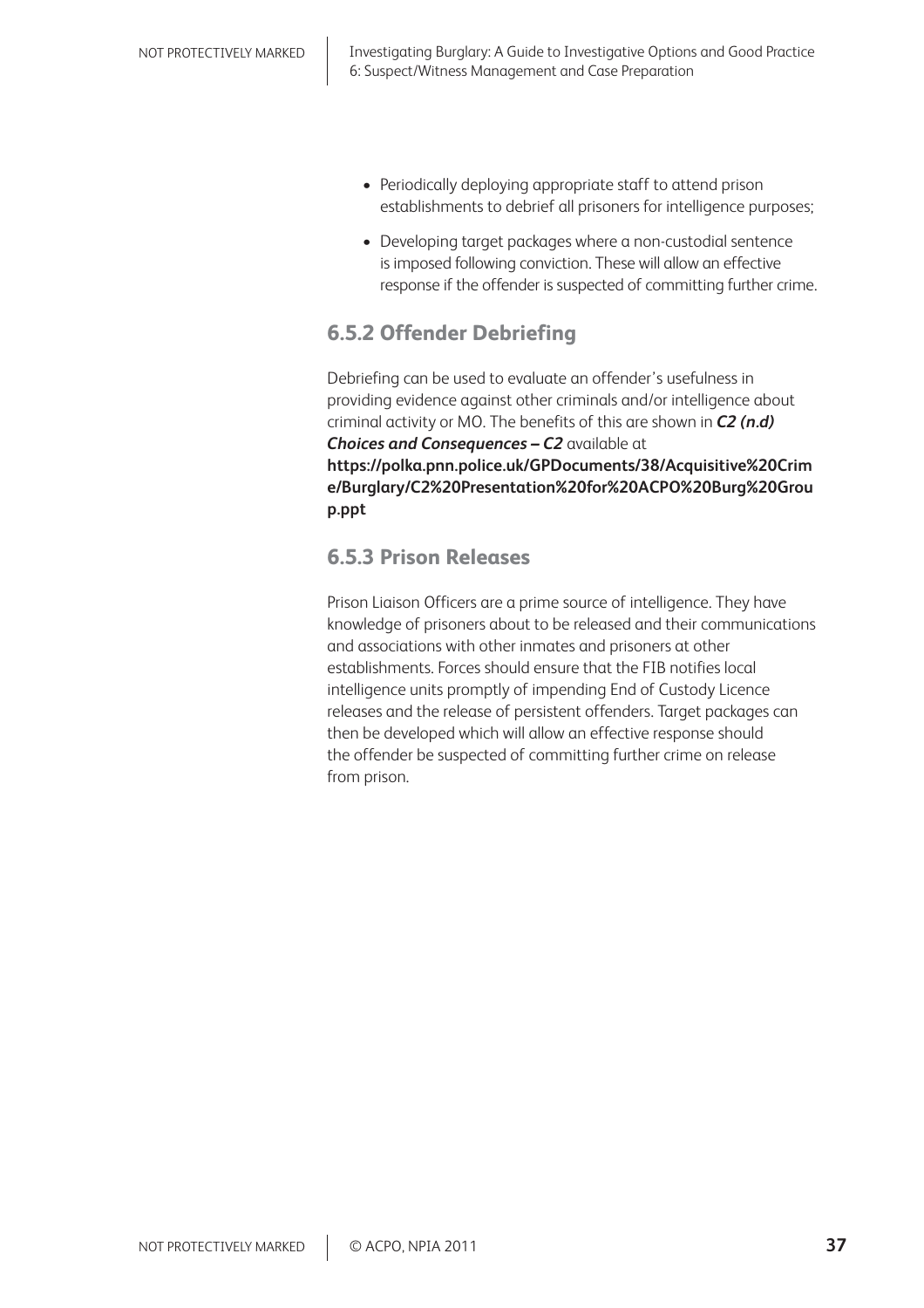**38** NOT PROTECTIVELY MARKED © ACPO, NPIA 2011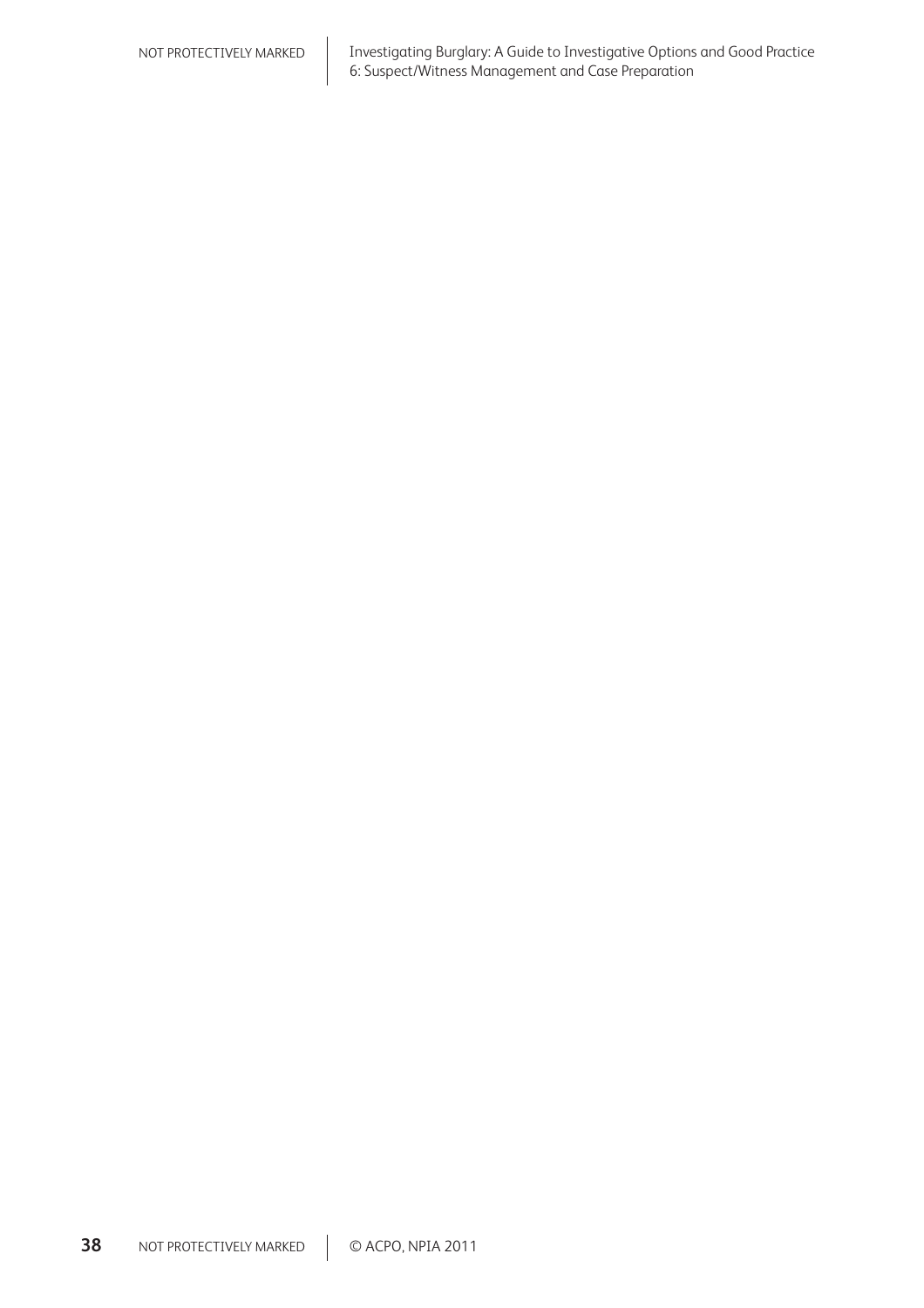<span id="page-38-0"></span>

# Crime Reduction Initiatives

# **Contents**

| 7.1 Problem Solving Models | 40. |
|----------------------------|-----|
| 7.2 Offender Disruption    | 40  |
| 7.3 Market Disruption      | 41  |
|                            |     |

**[7.4 Crime Reduction Initiatives and Partnerships](#page-41-0)** 42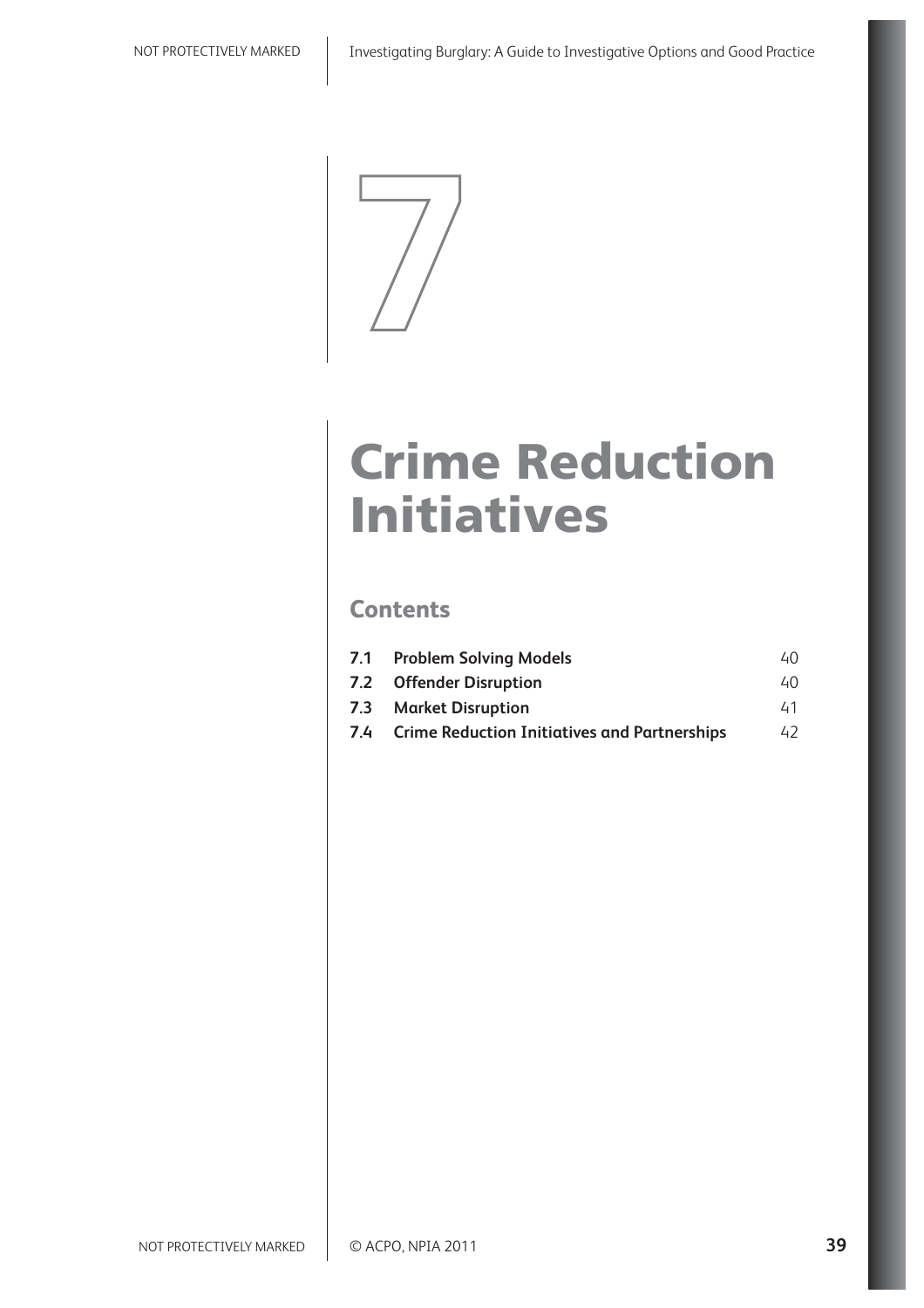# <span id="page-39-0"></span>**7.1 Problem Solving Models**

There is a need to apply problem solving methods to crime reductionbased interventions. The four-stage SARA (Scanning, Analysis, Response and Assessment) approach has been used for some time in problemorientated policing (POP) as a methodical process for problem solving. Crime reduction practitioners applying the process can ensure that a crime problem is effectively identified and tackled thereby avoiding wasting time and resources. SARA is commonly used in the Police Service and so an understanding of the process may assist partner agencies to work with the police to tackle local problems. Formally trained crime prevention practitioners are proficient in problem solving and can assist in applying the four stages of the SARA model, which are:

- Scanning (spotting problems using knowledge, basic data and electronic maps);
- Analysis (using hunches and information technology to dig deeper into problem characteristics and underlying causes);
- Response (devising a solution, working with the community wherever possible);
- Assessment (looking back to see if the solution worked and what lessons can be learned).

An important aspect of targeting offenders is their arrest and conviction for burglary offences, but evidential limitations mean that this is not always possible. The police should, therefore, employ the following disruption tactics on those suspected of committing offences:

- Monitor persons and associates linked by intelligence to burglary offences, who should be the subjects of daily tasking activity with a view to arresting them, or should be the subjects of intelligence gathering activities;
- Seek justifiable arrests for any offences, including minor offences and warrants for outstanding fines;
- Enforce bail and curfew conditions daily, and use of stop and search whenever the grounds exist;
- In the case of juvenile offenders, make visits to parents or guardians to increase the offender's awareness of police activity and discourage them from further offending;
- Consider sending persistent offenders Christmas or birthday cards as a reminder of police attention;
- In order to restrict the movement of offenders, target motoring offences such as disqualified driving, no insurance and licence offences, making full use of ANPR to achieve this;

# **7.2 Offender Disruption**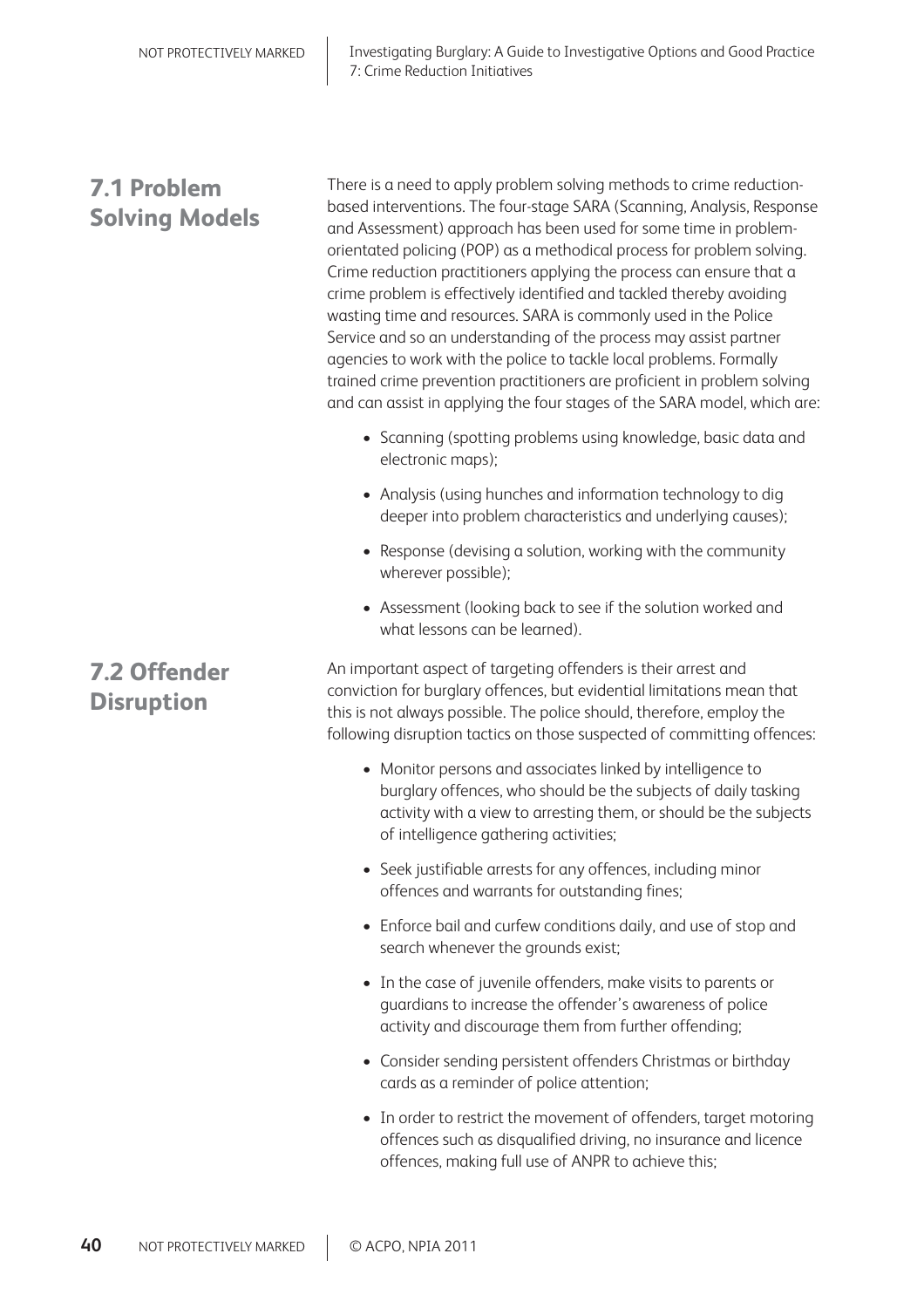<span id="page-40-0"></span>

| • Ensure there are intensive supervision programmes/projects for |
|------------------------------------------------------------------|
| the management of persistent offenders who are also likely to    |
| be prolific drug users;                                          |

- Consider the use of Anti-Social Behaviour Orders or Criminal Anti-Social Behaviour Orders to restrict the movement of offenders by curfew and prohibit them from entering certain areas or to stop them engaging in activity to support their offending;
- Under the appropriate conditions/circumstances, use the media to assist in 'naming and shaming' convicted offenders;
- Ensure that forfeiture order applications are considered in order to allow the courts to forfeit a convicted person's lawful property, where that property has been used to commit or facilitate the commission of the offence.

Before considering the allocation of resources to market disruption tactics, it is necessary to analyse the stolen goods markets that are active in the area. This should be done using problem solving techniques such as SARA and ERASOR (Extra Routine and Systematic Opportunistic Research). **7.3 Market Disruption**

> One market disruption approach to reducing domestic burglary could be to instil among thieves that selling, transporting and storing goods has become at least as risky as it is to steal the goods in the first place. Another is to make buying, dealing and consuming stolen goods appreciably more risky for all those involved.

> Publicity campaigns can be used to encourage members of the public not to buy stolen property as to do so assists the development of the theft and drug markets. In addition, the public can be encouraged to contact the police with any information regarding stolen property.

Partnerships can be developed with local trading standards offices with a view to using legislation to regulate the trade in second-hand goods and to make it more difficult for criminals to dispose of stolen property. Dealers in second-hand goods can be required to be registered, and to keep records of all transactions. Legitimate traders benefit from this both in trade and reputation, while dishonest traders are forced out of the market. The legislation also affects occasional sales such as boot fairs, markets and one-day sales.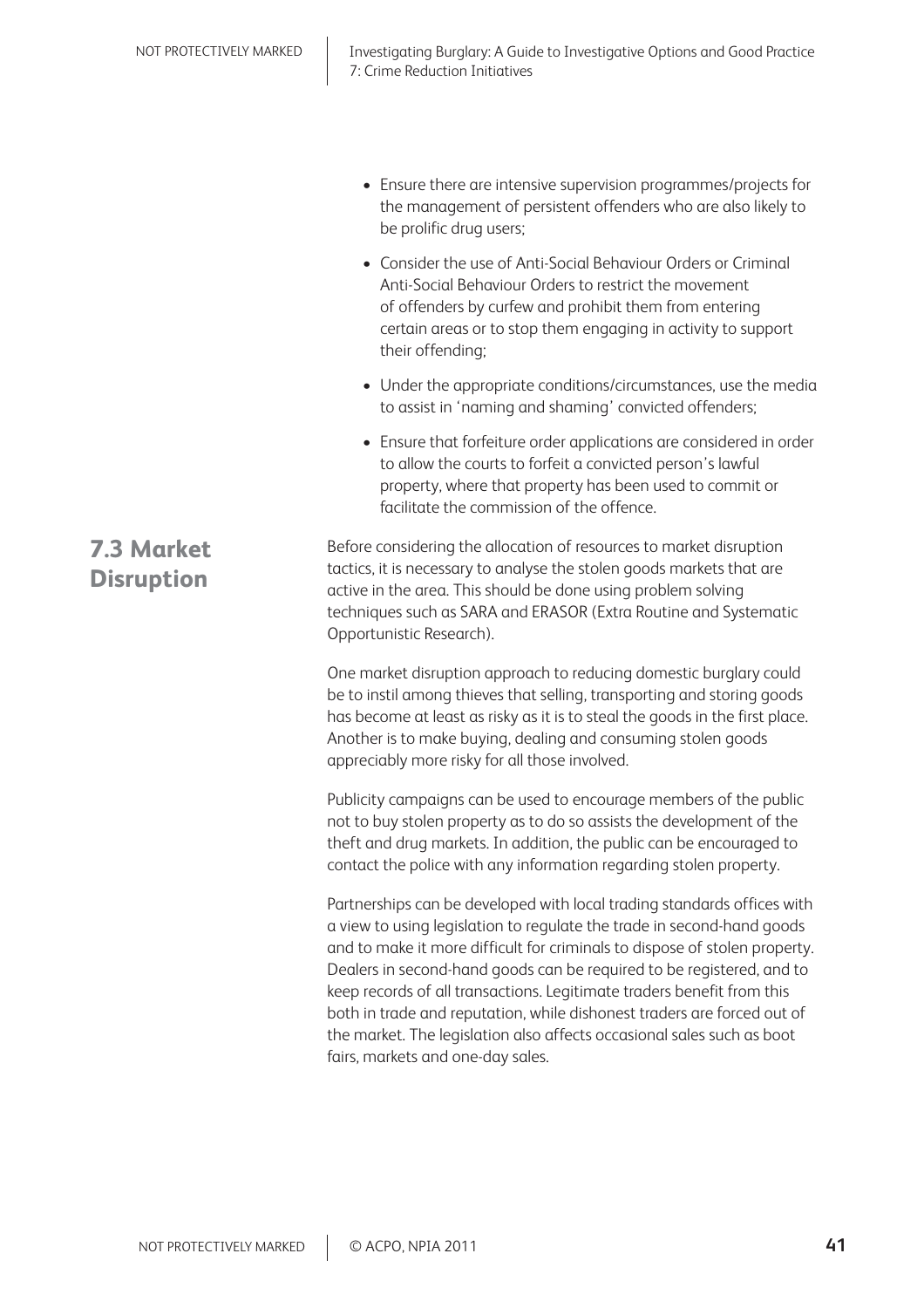# <span id="page-41-0"></span>**7.4 Crime Reduction Initiatives and Partnerships**

The prevention and reduction of domestic burglary is not the sole responsibility of the Police Service and every opportunity should be taken to engage other agencies in burglary reduction and prevention initiatives.

Section 17 of the Crime and Disorder Act 1998 places a statutory responsibility on local authorities to do all that they reasonably can to prevent crime and disorder in their area. Each Community Safety Partnership has a community safety strategy based on a local crime and disorder audit. Advice and support should be available from the local police Crime Prevention Officer and the Local Authority Community Safety officer.

### **Domestic Burglary Toolkit**

The Home Office has produced a Domestic Burglary Toolkit designed to assist those involved in crime reduction to work as effectively as possible. It provides information on the latest developments, research findings and promising approaches to reducing domestic burglary. For more information see

**[http://www.homeoffice.gov.uk/publications/crime/acquisitive](http://www.homeoffice.gov.uk/publications/crime/acquisitive-crime-resources/burglary-toolkit?view=Binary)crime-resources/burglary-toolkit?view=Binary**

### **Target Hardening**

Risk assessments will assist in identifying vulnerable premises, and consideration should be given to improving the security of those that are most at risk. For example, premises which appear to be unoccupied during the hours of darkness can be identified by patrolling officers who can then post a crime prevention leaflet through the door giving advice to the occupant. This advice leaflet could include discount vouchers for DIY stores to enable householders to purchase timer light switches.

### **'Secured by Design'**

Secured by Design is a registered trademark and ACPO, through their company Crime Prevention Initiatives Limited, have now licensed approximately 400 companies to supply security products that meet the necessary British and European Standards.

### **Property Marking/Registration**

Property marking can be overt, such as engraving or punching, or invisible using ultraviolet sensitive marker pens or DNA type solutions. These are available commercially from Forensic Coding suppliers such as SelectaDNA, SmartWater or Red Web Security. It is good practice and necessary to advertise the use of covert applications at entry points to premises in order to maintain the deterrent effect. Property registers such as **<http://www.immobilise.com>** should be promoted.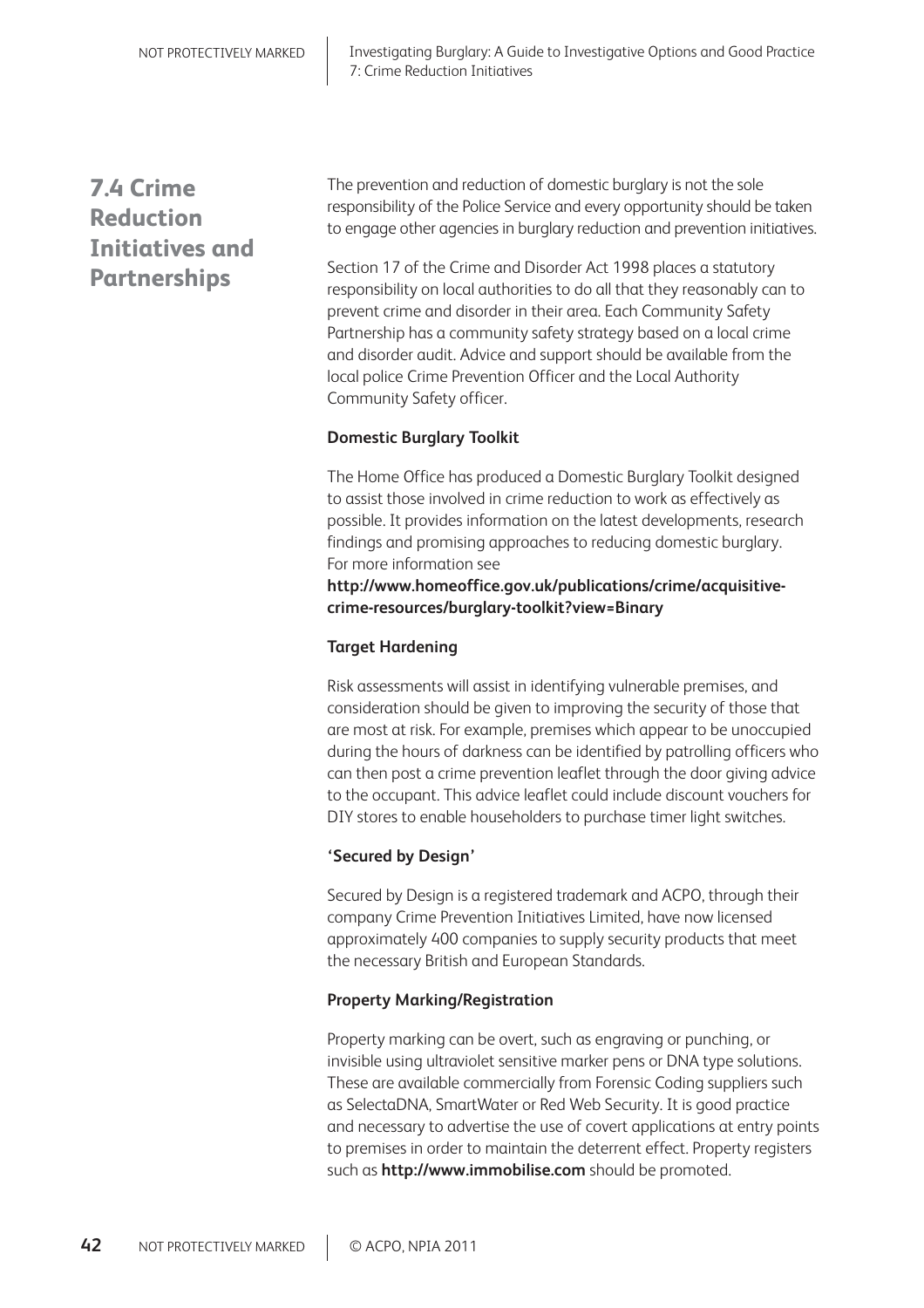### **CCTV**

The increasing use of closed-circuit television (CCTV) in residential areas presents an opportunity for it to be used to reduce domestic burglary offences. CCTV operators should be advised of the occurrence of burglaries in a particular area and be given descriptions of suspected offenders as soon as possible.

Mobile CCTV units are now being used in a number of areas and should be targeted at burglary hot spots as a means of gathering intelligence and deterring offenders. The Regulation of Investigatory Powers Act 2000 needs to be considered, particularly if the cameras are deployed covertly or are used to target individual offenders.

### **Alley-Gating**

Alley-gating interventions, which are properly implemented and maintained, can significantly reduce domestic burglary. They increase the risks and difficulty for the burglar by restricting access to the rear of houses. Alley-gating schemes can also lead to reductions in the fear of crime, environmental improvements and better community relations.

### **The Highways Act 1980**

Section 119B of the Highways Act 1980 allows a council to divert a highway or path where premises adjoining or adjacent to the highway are affected by high levels of crime, and the existence of the highway is facilitating the persistent commission of criminal offences and the diversion of the path or way helps to prevent or reduce crime, which would otherwise disrupt the life of the community.

The path or way may also be diverted where the highway crosses land occupied by a school and it is expedient, for the purpose of protecting the pupils or staff from:

- Violence or the threat of violence:
- Harassment;
- Alarm or distress arising from unlawful activity;
- Any other risk to their health or safety arising from such activity.

#### **Home Security Improvements Service**

There are a number of initiatives that provide a prompt and affordable home security improvements service for victims of burglary. Using titles such as 'Handy Van' or 'Bobby Van', these initiatives employ a qualified carpenter to provide a mobile service to improve security to vulnerable houses. The scheme is often sponsored and has been particularly effective where a victim finds home security improvements are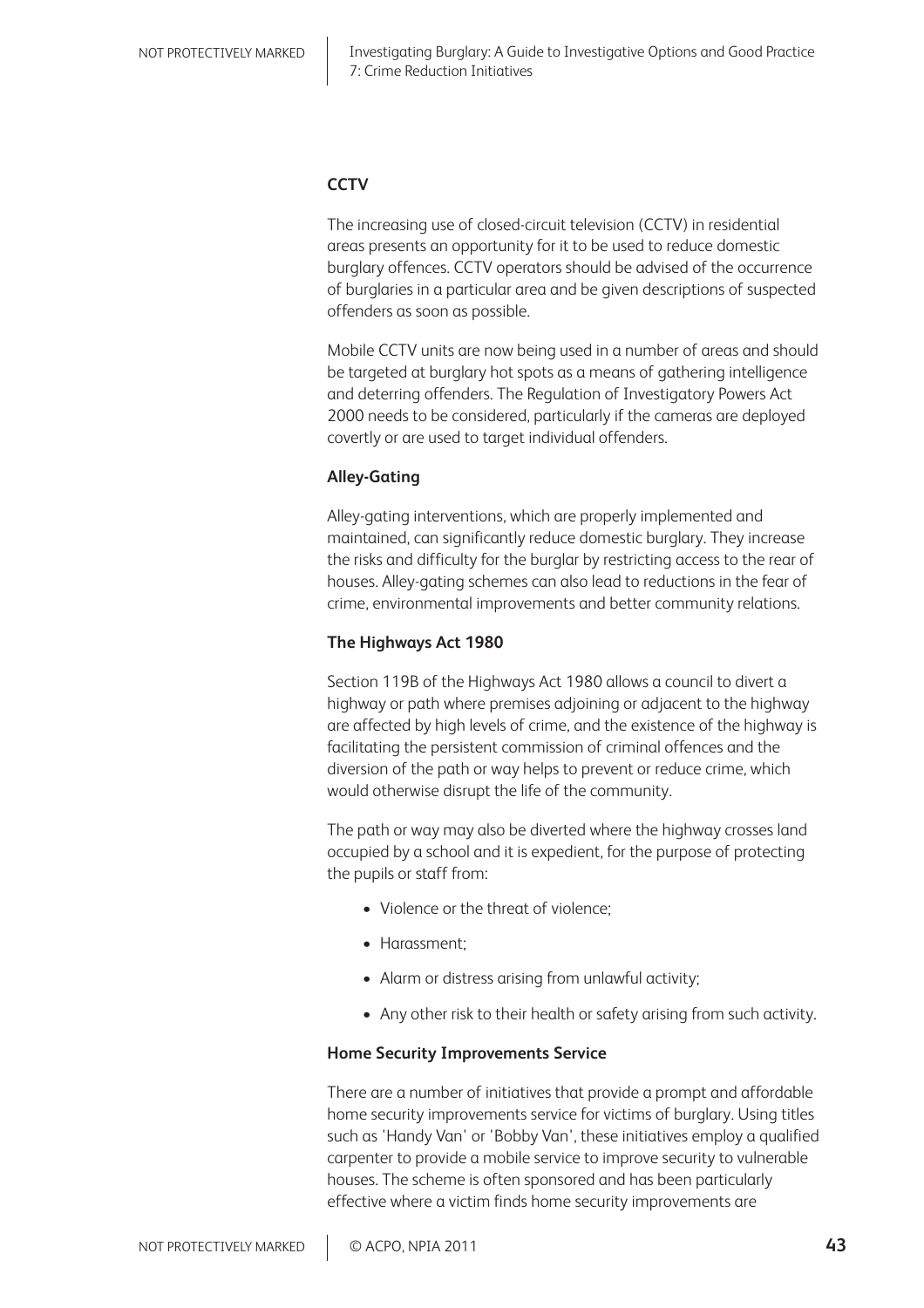unaffordable. The incidence of repeat victimisation can be reduced by providing timely home security improvements for premises that have been burgled.

### **Neighbourhood Watch**

Properly managed and supported Neighbourhood Watch Schemes can act as a deterrent and provide local intelligence. Successful schemes receive regular information about crime from their local police, and there are opportunities for the members to be tasked with reporting on specific information relating to current intelligence.

Police forces should take every opportunity to encourage victims of burglary to set up or join an existing Neighbourhood Watch Scheme.

### **Cocoon Watch**

There are instances where forming a Neighbourhood Watch Scheme is impractical or where there is the need to raise public awareness of a specific crime or trend. In such circumstances householders can be advised to protect themselves from being victimised by developing a Cocoon Watch, whereby neighbours watch out for one another.

This tactic, when combined with tailored target hardening, can be highly effective in preventing crime. One method of raising awareness of burglary is to deliver burglary alert cards in the Cocoon Watch area.

### **Other Agencies**

Working relationships have been developed with other agencies in some areas to maximise street presence and opportunities for gathering intelligence. An example of this is the Fire Service agreeing to return to their stations via hot spot areas after call-outs. Tangible benefits can also be gained by involving the voluntary sector, particularly in engaging hard-to-reach and vulnerable communities.

#### **Countryside Watch**

Some forces use private sector personnel such as game wardens and forestry commission officers to act as 'eyes and ears' in rural areas. These personnel are provided with frequent intelligence bulletins and are encouraged to record and inform the police of any suspicious vehicles or persons they see during their daily duties.

#### **Truancy**

Research shows that truanting children can be easily drawn into crime and anti-social behaviour. In an effort to combat this, the local education authority and police should work in partnership to organise coordinated truancy sweeps.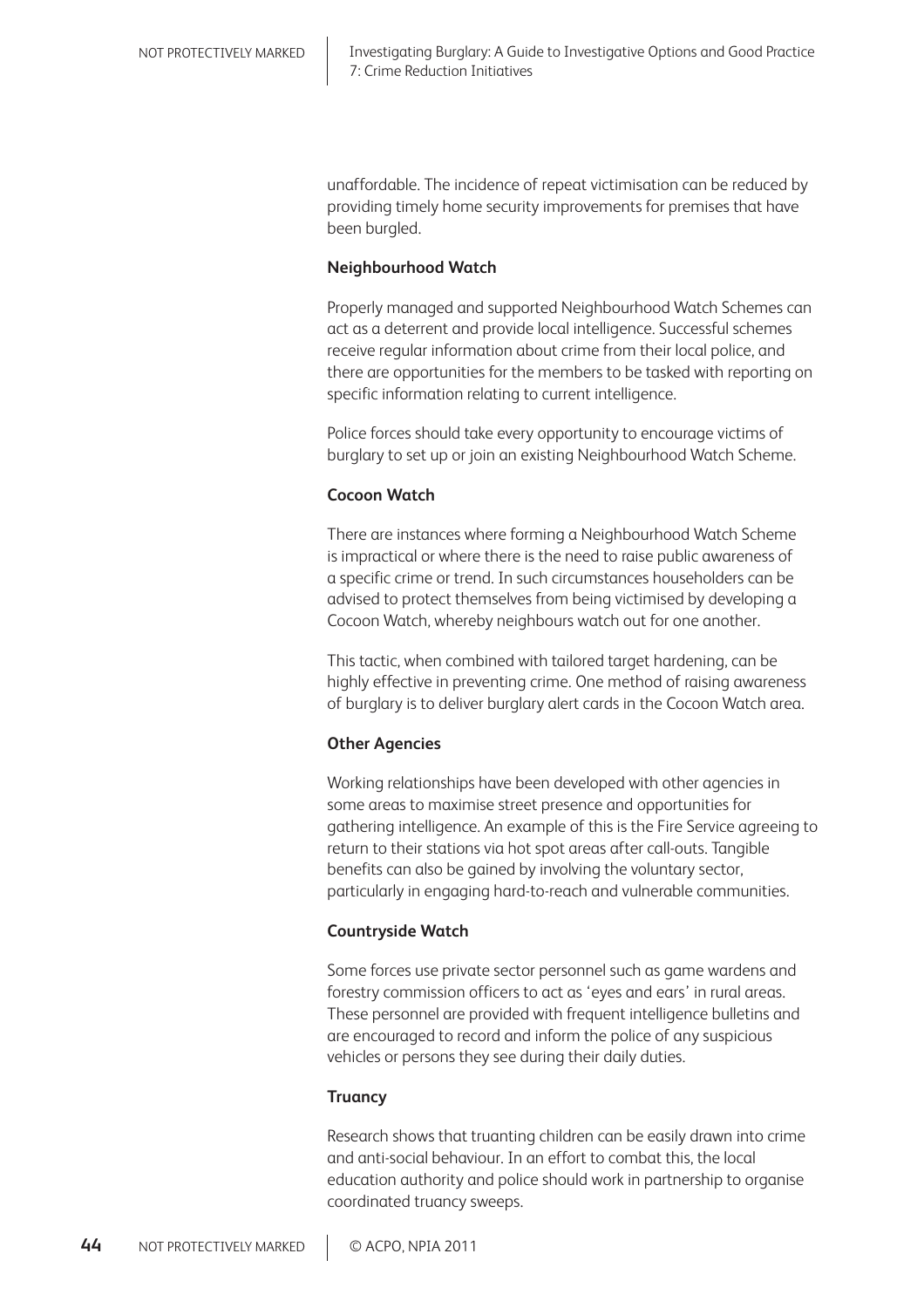### **Delivery Organisations**

Post Office employees, taxi drivers and those who deliver milk and newspapers are often working at times when burglary offences are committed. They can provide useful intelligence in relation to people acting suspiciously, or premises that are displaying outward signs of being unoccupied. It is recommended that such organisations be encouraged to work closely with the police in providing community-based intelligence.

### **Students**

The current student population in the United Kingdom is about 2.7 million. Home Office research indicates that one third of students become victims of crime while at university, and burglary is a significant problem in most student communities. The reasons for this include:

- Being naïve or unconcerned about crime levels and not taking adequate precautions to protect themselves;
- Students have high rates of ownership of attractive items such as laptops;
- Students usually live in high-risk areas and in private rented accommodation with poor security levels;
- Those who come from low-crime communities have a lack of understanding of local crime trends;
- The student population is transient.

Student burglary occurs in both student halls of residence and in the private rented housing sector (PRHS). Forces should consider the following:

- Burglary risk in the PRHS is higher than in halls;
- Eighty to ninety per cent of burglaries in halls are due to the properties being left insecure;
- Burglary due to insecure properties in the PRHS is more in line with national average figures (approximately thirty per cent);
- Burglary in halls often occurs in the late afternoon/early evening when students have returned from lectures and leave windows/doors open for short periods;
- Burglary in the PRHS often occurs between 2000–0300 when students are out socialising, at weekends and vacation periods if the household is away;
- The point of entry in the PRHS tends to be around the back of the property.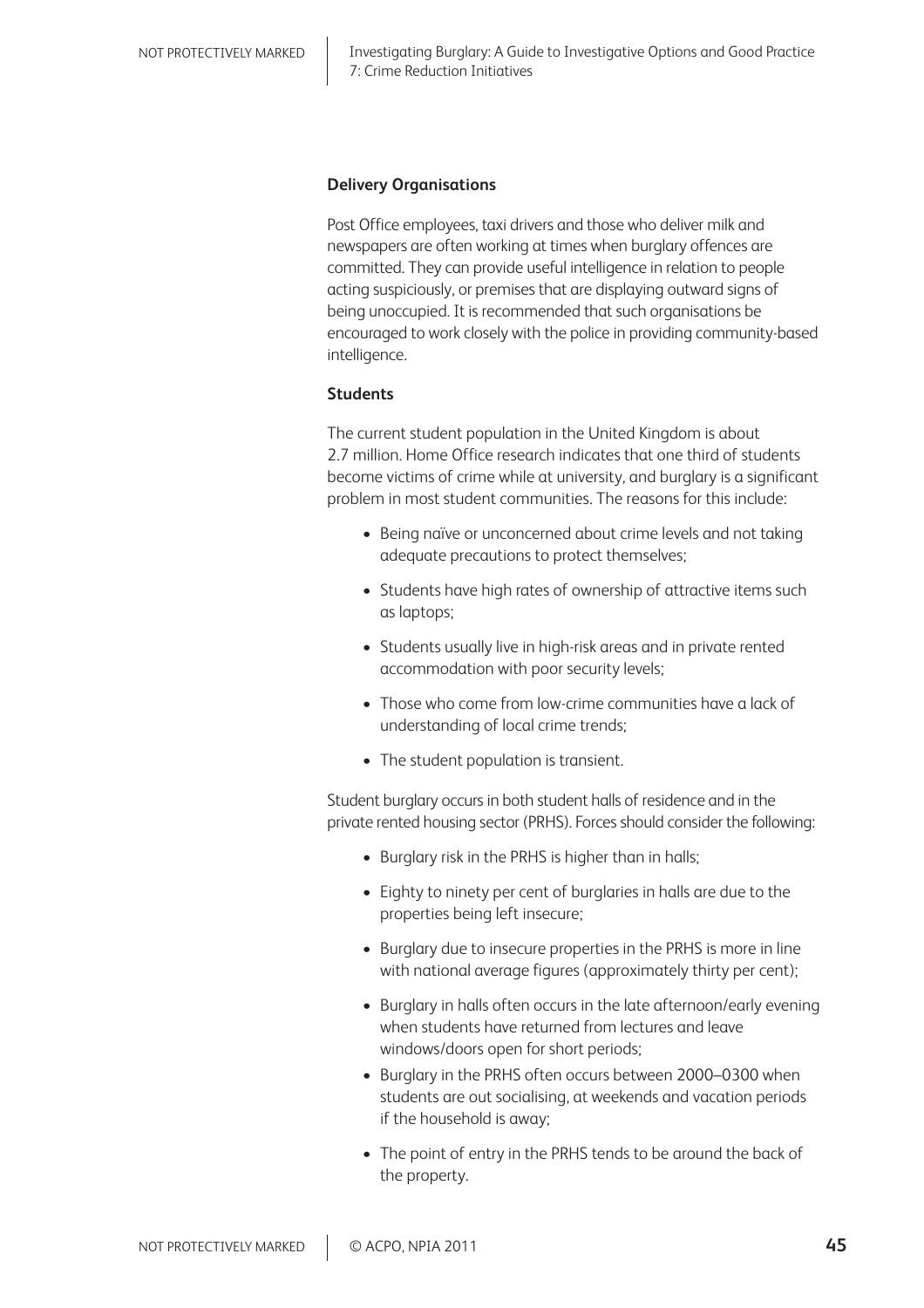Suggested responses to reducing burglary of student accommodation should take account of seasonality and critical time periods, including:

- Targeting the new intake before and just after Freshers Week;
- Targeting returning students (particularly second year who may be moving out into the housing market for the first time) at the time of return;
- Seasonal peak will run throughout October/November;
- Advising students to take valuables home over vacation periods (there is sometimes an increased level of forced burglary dwelling in vacation periods);
- Informing students who start house hunting for their next academic year accommodation, particularly from January onwards, about specific security information to consider with each house they visit;
- Providing information to students in halls towards the end of the academic year about burglary risks in the PRHS.

It is recommended that forces with student populations assess the level of domestic burglary within these communities and consider adopting the following initiatives.

#### **University Liaison Police Officers**

Greater Manchester Police has two University Liaison Police Officers located within the university campus offering a wide range of services to the students in partnership with the university and student unions. These include advice surgeries, property marking, safe storage schemes and crime prevention advice. The officers provide safety awareness advice and visible reassurance to the students.

#### **The Police Association of Higher Education Liaison Officers**

The Police Association of Higher Education Liaison Officers (PAHELO) was formed in September 2001 and provides a forum for its members to exchange knowledge and remain up to date on crime trends, legislation and other issues relating to higher education institutions. The Association also works with national partners including the Home Office and the National Union of Students to reduce higher education campus and student-related crime. Membership of PAHELO is aimed at police officers with daily responsibility for a higher education institution. It is recommended that designated university officers become members of this Association in order to learn and share effective practice in reducing student burglary and other crime types. In addition to this NPIA guidance, PAHELO will be producing Tactical Guidance to Reducing Student Burglary in partnership with the National Union of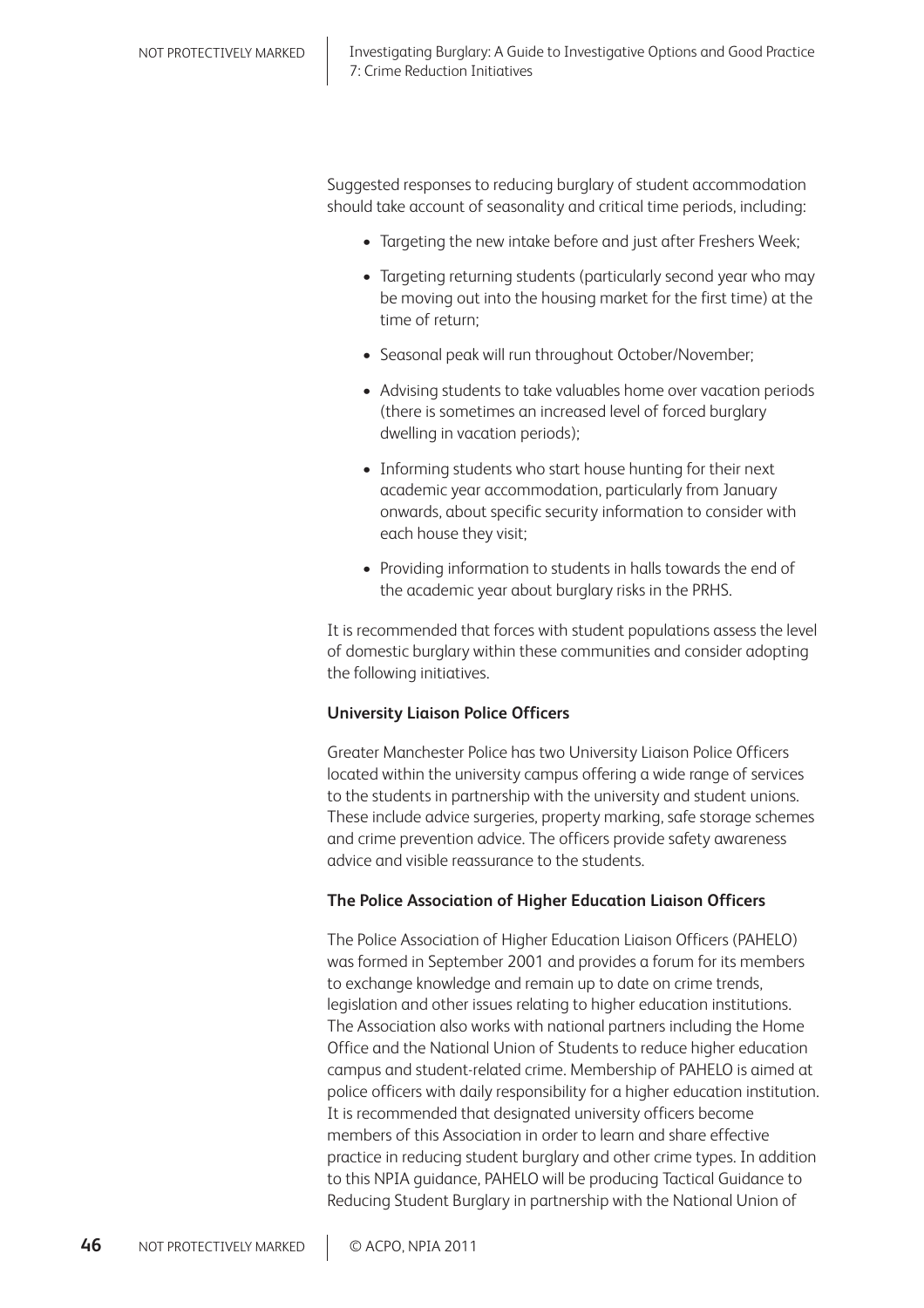Students. This Guidance will include practice examples from across the country, covering specifically target hardening and appropriate marketing campaigns. It will be made available to forces and partners through the ACPO Burglary Working Group from autumn 2011. For further information about the Association, see **<http://www.pahelo.org.uk>**

### **Student Property Marking**

Even if students mark their property effectively, it can be difficult to trace them as they move frequently. Traditional methods such as the use of a postcode can, if the property is recovered some time later, make tracing the victim difficult. A number of police forces have addressed this problem by advising students to mark their property with the two-letter code for their university plus their student registration number, which is stored for seven years. This is regarded as standard good practice and recommended to all forces with large student populations.

### **Laptop Protection**

A number of protection and recovery software options are commercially available which enable a tracking facility on laptops. West Yorkshire Police has promoted this software to students so that they can protect their laptops with special tracking technology. Arrests for burglary have been made and the stolen property retrieved. A programme is now being rolled out on a wider basis and officers will install special software on around 4,000 student laptops to track, locate and recover stolen devices.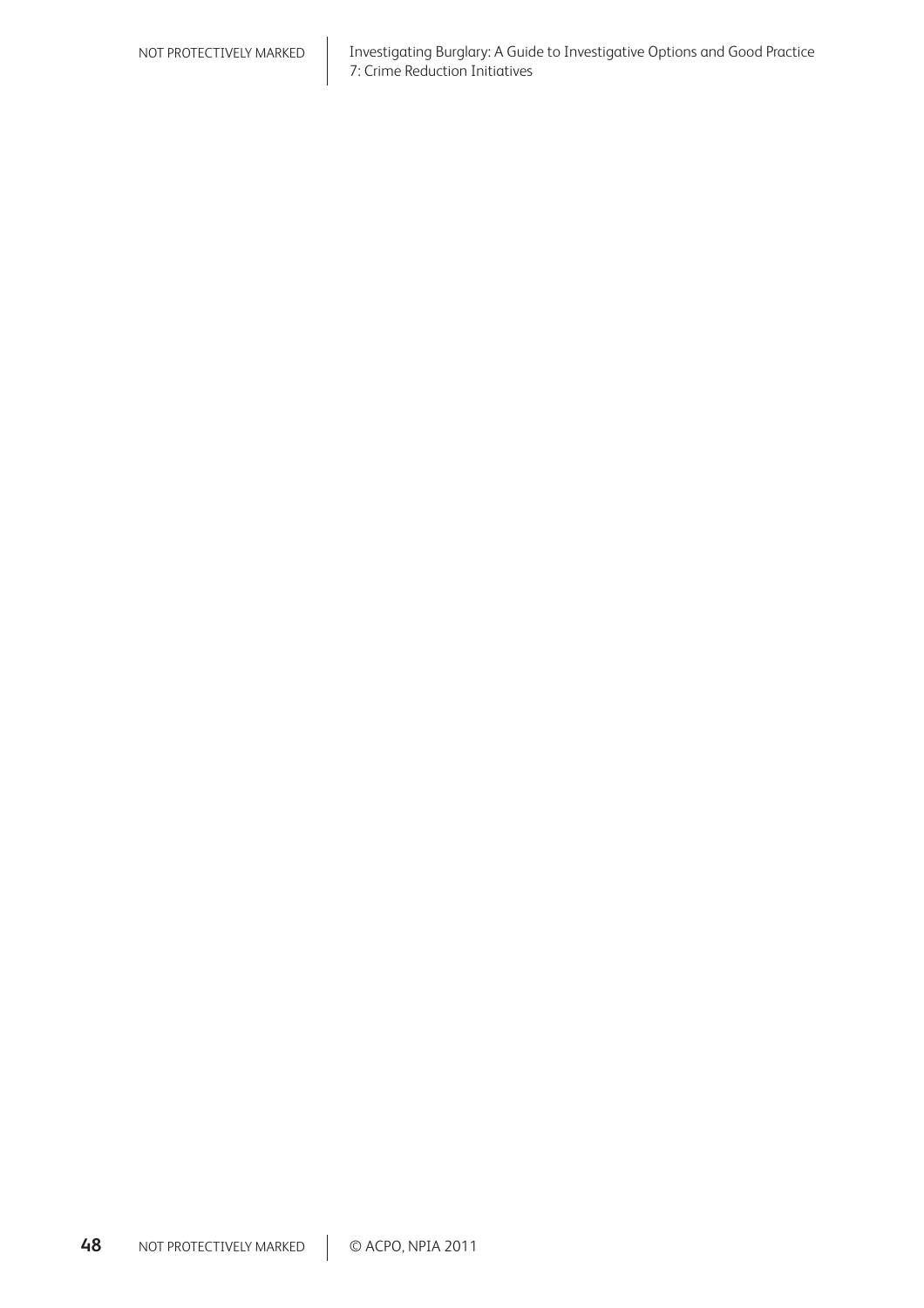# <span id="page-48-0"></span>Appendix 1

# **Abbreviations and Acronyms Acronyms**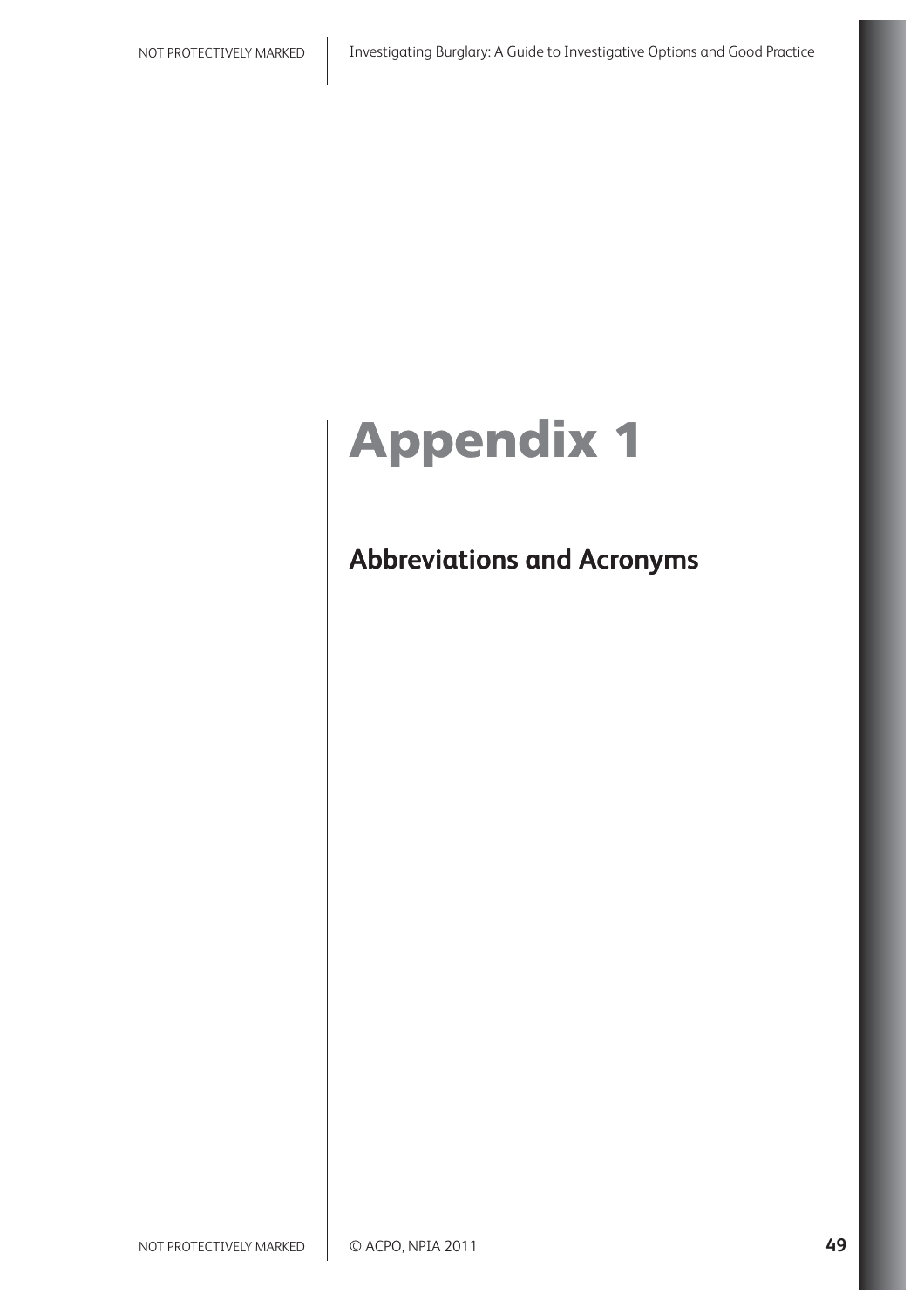| <b>ACC</b>         | <b>Assistant Chief Constable</b>                    |
|--------------------|-----------------------------------------------------|
| <b>ACPO</b>        | Association of Chief Police Officers                |
| <b>ANPR</b>        | Automatic Number Plate Recognition                  |
| <b>BCU</b>         | <b>Basic Command Unit</b>                           |
| <b>CCTV</b>        | Closed-Circuit Television                           |
| <b>CHIS</b>        | Convert Human Intelligence Source                   |
| <b>CID</b>         | Criminal Investigation Department                   |
| <b>CPS</b>         | <b>Crown Prosecution Service</b>                    |
| <b>CSI</b>         | Crime Scene Investigator                            |
| <b>DNA</b>         | Deoxyribonucleic Acid                               |
| E-FIT <sup>™</sup> | Electronic Facial Identification Technique          |
| <b>ERASOR</b>      | Extra Routine and Systematic Opportunities Research |
| FIB                | Force Intelligence Bureau                           |
| <b>FSI</b>         | Forensic Science Investigator                       |
| <b>FSS</b>         | Forensic Science Service                            |
| <b>MO</b>          | Modus Operandi                                      |
| <b>NCRS</b>        | National Crime Recording Standards                  |
| <b>NIM</b>         | National Intelligence Model                         |
| <b>NMPR</b>        | National Mobile Phone Register                      |
| <b>NPIA</b>        | National Policing Improvement Agency                |
| <b>PACE</b>        | Police and Criminal Evidence Act 1984               |
| <b>PNC</b>         | <b>Police National Computer</b>                     |
| <b>PRHS</b>        | Private Rented Housing Sector                       |
| <b>QUEST</b>       | Queries Using Extended Search Technique (on PNC)    |
| <b>SARA</b>        | Scanning Analysis Response Assessment               |
| <b>SOCO</b>        | Scenes of Crime Officer                             |
| <b>TSU</b>         | <b>Technical Support Unit</b>                       |
| <b>VODS</b>        | Vehicle Online Descriptive Search (on PNC)          |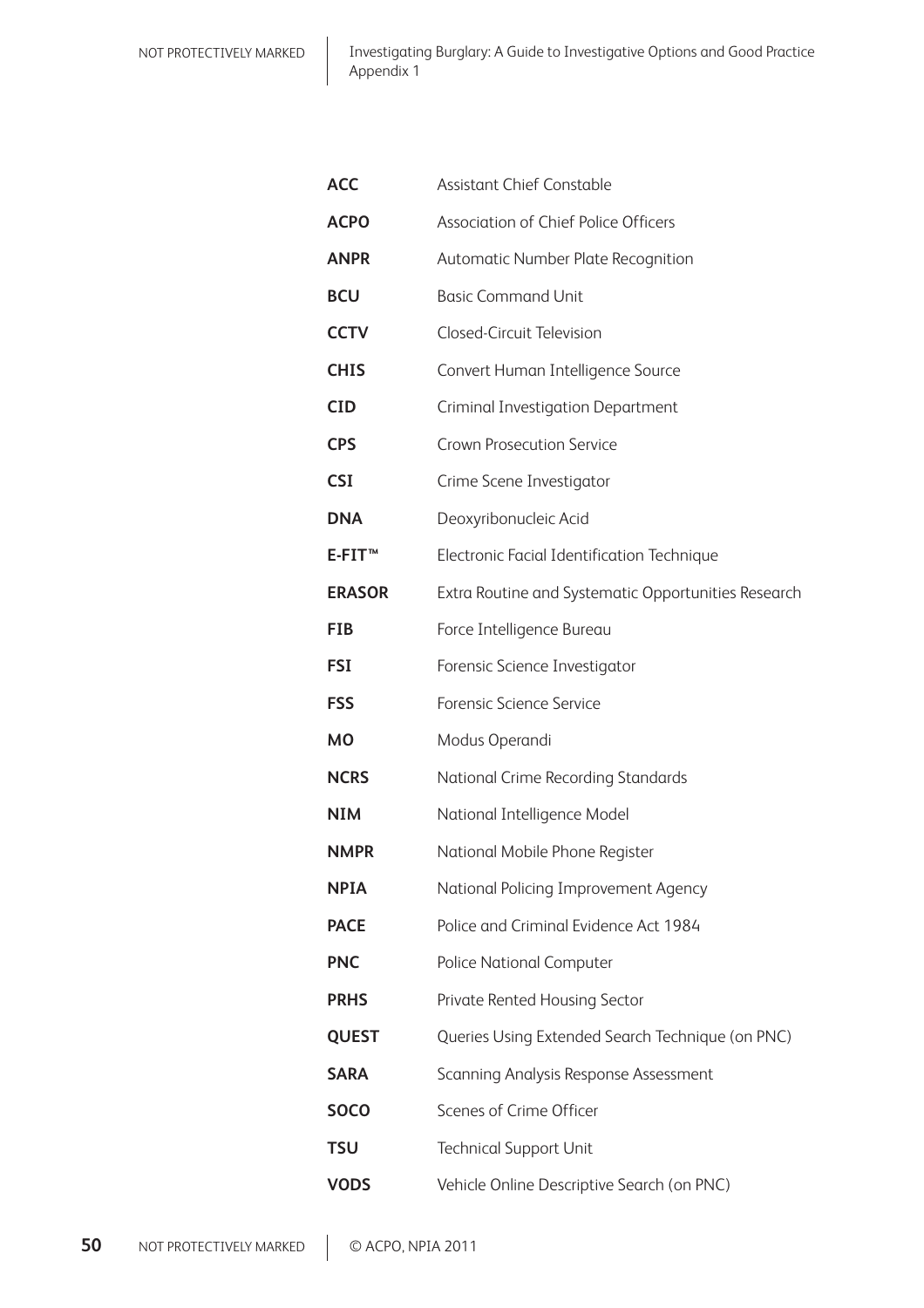# <span id="page-50-0"></span>Appendix 2

**References**